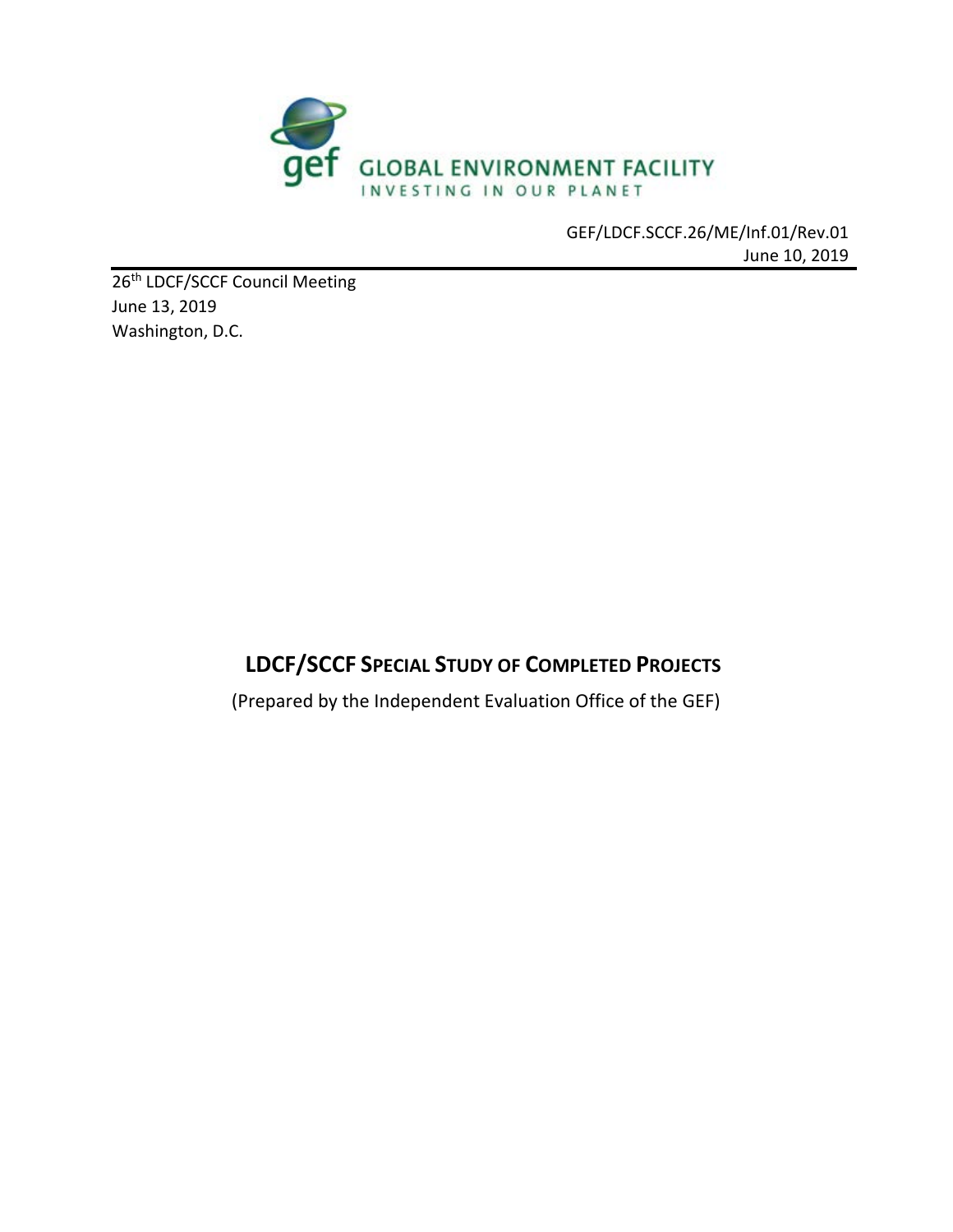#### **TABLE OF CONTENTS**

| I.   |                                                                                    |
|------|------------------------------------------------------------------------------------|
| ΙΙ.  |                                                                                    |
| III. |                                                                                    |
| 1.   |                                                                                    |
| 2.   |                                                                                    |
| 3.   |                                                                                    |
| 4.   |                                                                                    |
| IV.  |                                                                                    |
| 1.   |                                                                                    |
| 2.   |                                                                                    |
|      |                                                                                    |
|      |                                                                                    |
| 3.   |                                                                                    |
|      |                                                                                    |
|      |                                                                                    |
| 4.   |                                                                                    |
|      |                                                                                    |
| 5.   |                                                                                    |
| 6.   |                                                                                    |
| 7.   |                                                                                    |
| V.   |                                                                                    |
| 1.   |                                                                                    |
|      |                                                                                    |
|      | Innovative Projects with Moderately Unsatisfactory Outcome Scores 23               |
|      |                                                                                    |
|      | Non-Innovative Projects with Moderately Unsatisfactory Outcome Scores 25           |
|      |                                                                                    |
| 2.   |                                                                                    |
|      | Projects in Non-fragile Countries with Highly Satisfactory Outcome Scores  27      |
|      | Projects in Non-fragile Countries with Moderately Unsatisfactory Outcome Scores 27 |
|      |                                                                                    |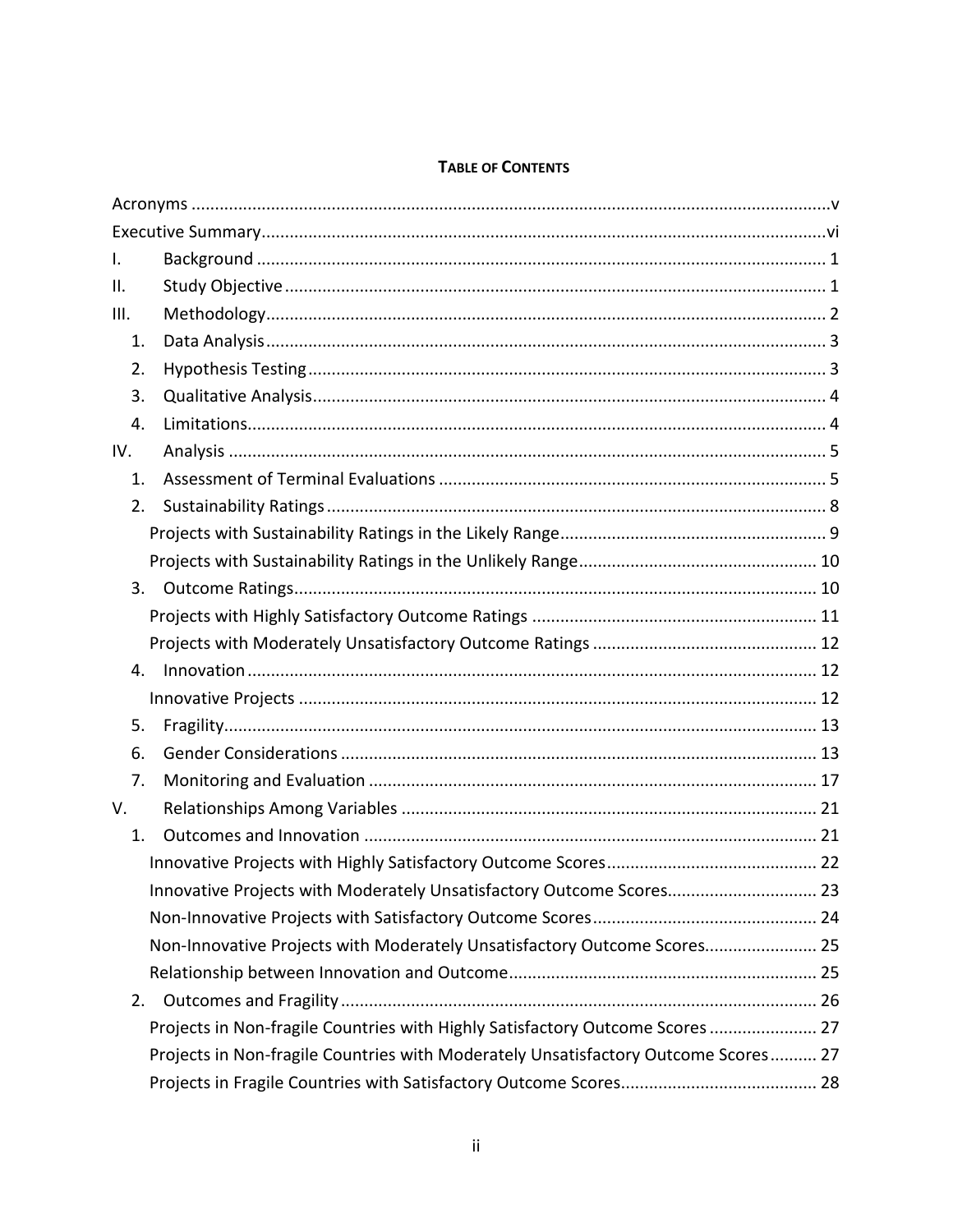|       | Projects in Fragile Countries with Moderately Unsatisfactory Scores  29        |  |
|-------|--------------------------------------------------------------------------------|--|
|       |                                                                                |  |
|       | 3. Factors Contributing to Overall Higher Outcome or Sustainability Ratings 30 |  |
|       |                                                                                |  |
|       |                                                                                |  |
|       |                                                                                |  |
|       |                                                                                |  |
|       |                                                                                |  |
| VI.   |                                                                                |  |
| VII.  |                                                                                |  |
| VIII. |                                                                                |  |
|       |                                                                                |  |
|       |                                                                                |  |
|       |                                                                                |  |
|       |                                                                                |  |

### **TABLES AND FIGURES**

| Table 7: LDCF and SCCF Combined Gender Rating at Project Entry and Completion 14        |  |
|-----------------------------------------------------------------------------------------|--|
| Table 8: LDCF and SCCF Combined M&E Ratings at Design and at Implementation  19         |  |
|                                                                                         |  |
|                                                                                         |  |
|                                                                                         |  |
|                                                                                         |  |
| Table 13: Change in gender rating from entry to completion vs. outcome rating 33        |  |
| Table 14: Change in rating from M&E design to M&E implementation vs. outcome rating  34 |  |
|                                                                                         |  |
|                                                                                         |  |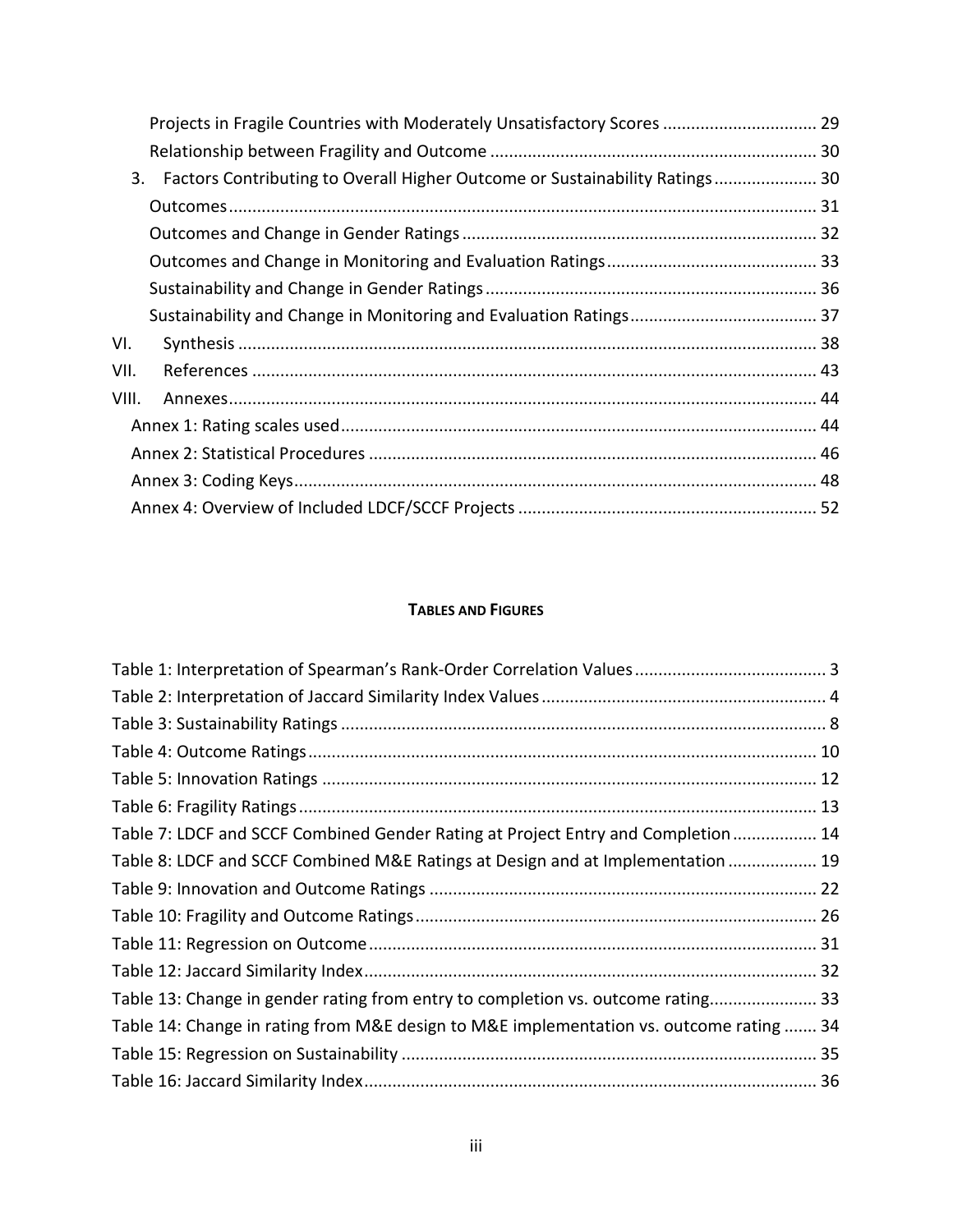[Table 17: Change in gender rating from entry to completion vs. sustainability rating................](#page-45-1) 37 [Table 18: Change in M&E rating from design to implementation vs. sustainability rating](#page-46-1) ......... 38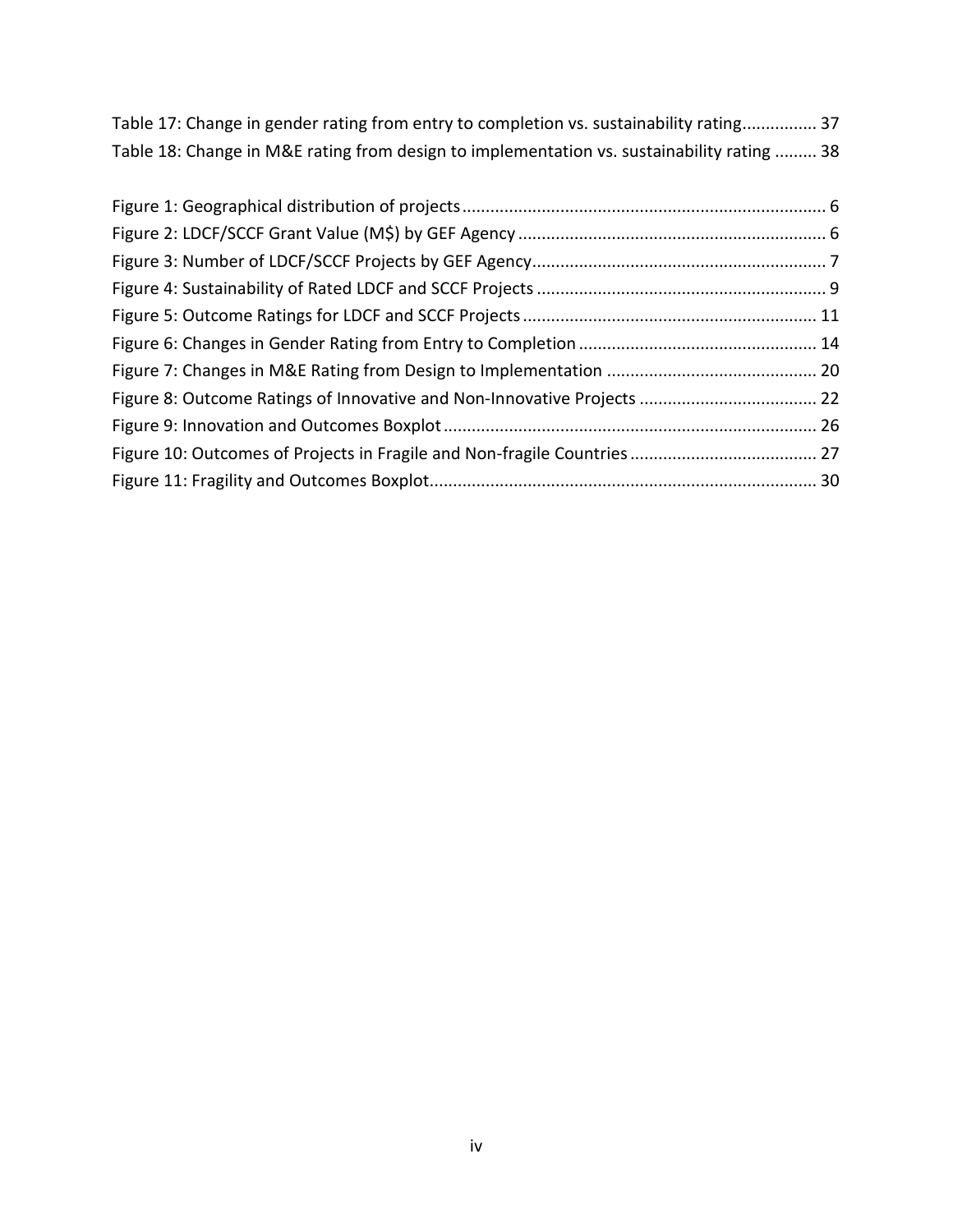#### <span id="page-4-0"></span>**ACRONYMS**

| ADB          | Asian Development Bank                                                                   |
|--------------|------------------------------------------------------------------------------------------|
| AER          | <b>Annual Evaluation Report</b>                                                          |
| APR          | <b>Annual Performance Review</b>                                                         |
| <b>CCA</b>   | <b>Climate Change Adaptation</b>                                                         |
| <b>FAO</b>   | Food and Agriculture Organization of the United Nations                                  |
| FFF          | Fish, Fruit and Forest                                                                   |
| <b>GASIP</b> | Ghana Agricultural Sector Investment Programme                                           |
| <b>GEF</b>   | <b>Global Environment Facility</b>                                                       |
| <b>IEO</b>   | <b>Independent Evaluation Office</b>                                                     |
| <b>IFAD</b>  | International Fund for Agricultural Development                                          |
| <b>LDCs</b>  | <b>Least Developed Countries</b>                                                         |
| <b>LDCF</b>  | Least Developed Countries Fund                                                           |
| M&E          | Monitoring and Evaluation                                                                |
| <b>MTR</b>   | Midterm Review                                                                           |
| <b>NAPAs</b> | National Adaptation Programs of Action                                                   |
| PIF          | Project Identification Form                                                              |
| <b>PIR</b>   | <b>Project Implementation Reports</b>                                                    |
| <b>PSC</b>   | <b>Project Steering Committee</b>                                                        |
| ProVACCA     | Promoting a Value Chain Approach to Climate Change Adaptation in<br>Agriculture in Ghana |
| <b>RTIMP</b> | Root and Tuber Improvement and Marketing Programme                                       |
| <b>SCCF</b>  | Special Climate Change Fund                                                              |
| ТE           | <b>Terminal Evaluation</b>                                                               |
| TER          | <b>Terminal Evaluation Review</b>                                                        |
| <b>UNDP</b>  | United Nations Development Programme                                                     |
| <b>UNEP</b>  | United Nations Environment Programme                                                     |
| <b>WFM</b>   | Water and Flood Management                                                               |
| <b>WHO</b>   | World Health Organization                                                                |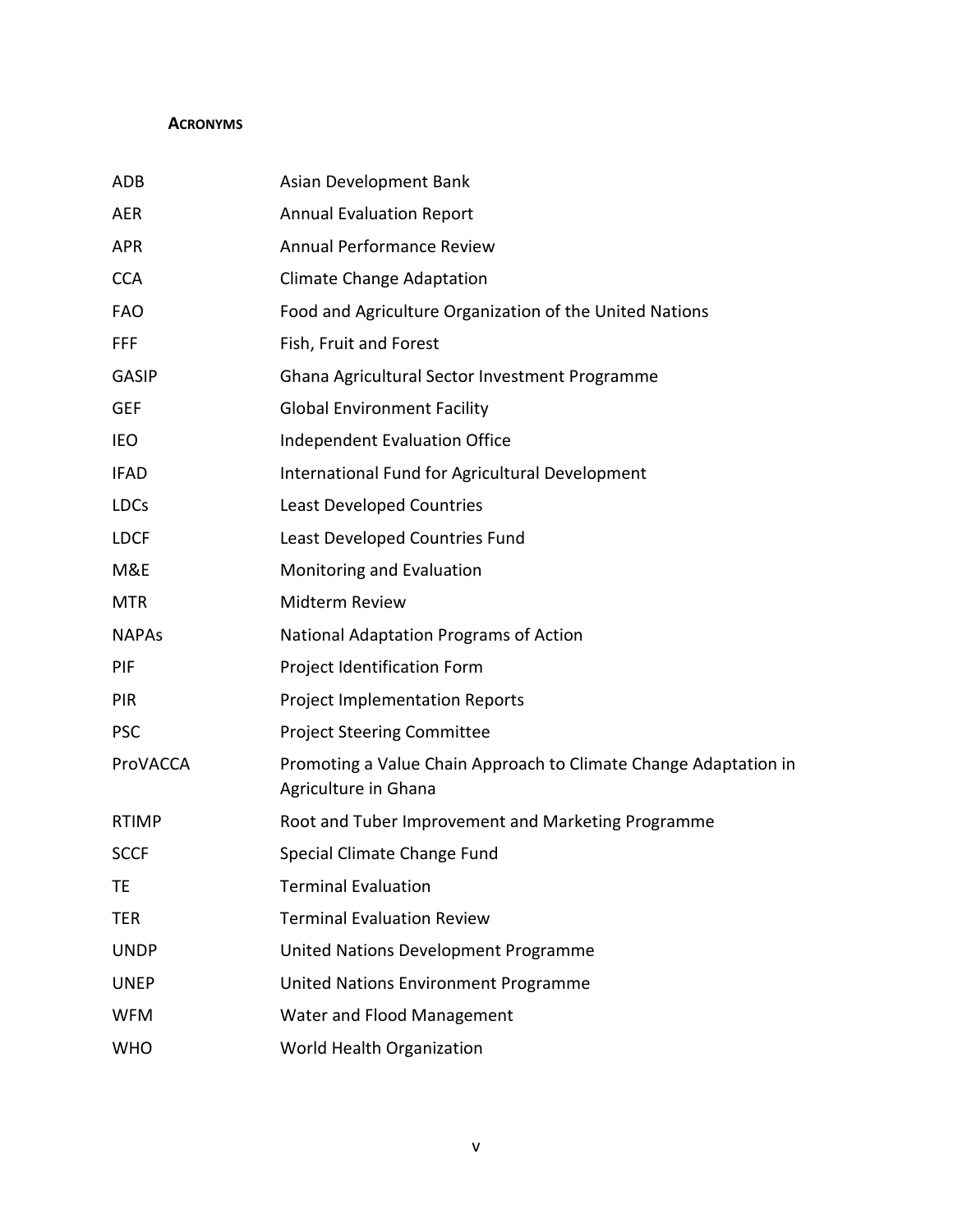#### <span id="page-5-0"></span>**EXECUTIVE SUMMARY**

1. This special study is the first time the IEO has conducted an analysis of all the LDCF and SCCF projects completed so far as part of the LDCF/SCCF Annual Evaluation Report. The LDCF/SCCF special study, analyzes outcome, sustainability and M&E ratings, innovative approaches, $1$  gender considerations, countries' fragility $2$  and lessons learned. The objective of the study is to identify trends and linkages among rated variables and to find out which variables overall led to higher project outcome and sustainability ratings.

2. The special study reviewed terminal evaluations (TEs), terminal evaluation reviews (TERs), and other relevant project documentation of 5[3](#page-5-3) completed projects,  $3$  having a combined grant value of \$173.21 million. There are 31 completed projects that received funding from the LDCF and 22 completed project that received funding from the SCCF. These projects account for \$95.85 million in LDCF funding and \$77.36 million in SCCF funding. Geographically, 30 projects are in Africa, 12 are in the Asia and Pacific region, five projects are in the Latin America and Caribbean region, two projects are regional, and four projects are global.

3. For statistical analysis the program R was used. Spearman's Rank-Order Correlation was used for identifying correlation among variables.<sup>[4](#page-5-4)</sup> When this statistical analysis did not find strong correlations, similarity analysis using Jaccard Similarity Index was performed to test the similarity between datasets of variables.<sup>[5](#page-5-5)</sup> See annex 2 of the LDCF/SCCF Special Study of Completed Projects (GEF/LDCF.SCCF.26/ME/Inf.01) for complete calculations of Spearman's Rank Correlation and Jaccard Similarity Index.

4. Overall, the LDCF and SCCF funds performed well with respect to project outcomes and sustainability. Eighty-one percent of LDCF projects and 77 percent of SCCF projects received outcome ratings in the satisfactory range. A project in Bangladesh (GEF ID 3287, LDCF; IEO 2018a) which received a highly satisfactory rating, showed that including stakeholders at national and local levels empowered the proactive involvement of communities in the management of natural resources. A project in Guinea (GEF ID 3703, LDCF; IEO2018a), which received a moderately unsatisfactory outcome rating, determined that strong leadership is necessary to achieve the expected impact on the community.

<span id="page-5-1"></span> <sup>1</sup> See annex 1 of the LDCF/SCCF Special Study of Completed Projects (GEF/LDCF.SCCF.26/ME/Inf.01) for a working definition of innovation.

<sup>&</sup>lt;sup>2</sup> According to the World Bank Group's annually released Harmonized List of Fragile Situations (World Bank 2017). <sup>3</sup> Five terminal evaluations submitted to the IEO in the calendar 2018 are included in the special study.

<span id="page-5-5"></span><span id="page-5-4"></span><span id="page-5-3"></span><span id="page-5-2"></span><sup>4</sup> The sign of the Spearman Correlation indicates the direction of correlation between an independent variable (X) and dependent variable (Y). The Spearman correlation coefficient is positive if Y tends to increase when X increases. If Y tends to decrease when X increases, the Spearman correlation coefficient is negative. A Spearman correlation of zero indicates that there is no tendency for Y to either increase or decrease when X increases. <sup>5</sup> The Jaccard Similarity Index compares members for two sets to see which members are shared and which are distinct. It is a measure of similarity for the two sets of data, with a range from 0 percent to 100 percent. The higher the percentage, the more similar the two populations.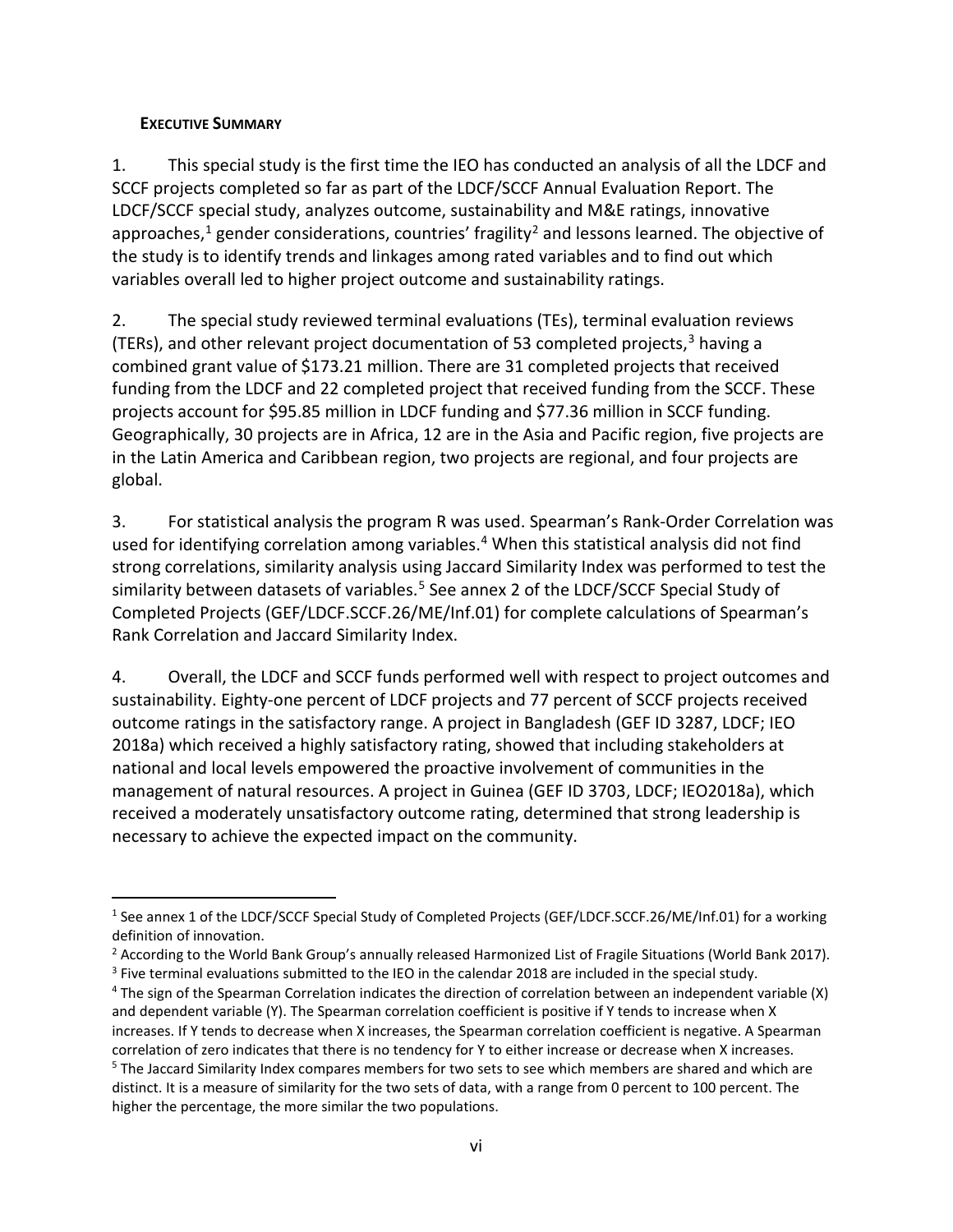5. Seventy-three percent of all SCCF projects had a sustainability rating in the likely range, while only 60 percent of rated LDCF projects had sustainability ratings in the likely range. A project in Ecuador (GEF ID 2931, SCCF; IEO 2016), which received a likely sustainability rating, found that designing field projects with the community created commitment on the part of all stakeholders by supporting actions towards sustainability with equity. A project in Djibouti (GEF ID 3408, LDCF; IEO 2018a), which received an unlikely sustainability rating, found that it would have been better to address sustainability in the project design stage so that activities can be focused on developing sustainability mechanisms.

6. The analysis found that 83 percent of projects with innovative elements had outcome ratings in the satisfactory range, while only 57 percent of non-innovative projects received outcome ratings in the satisfactory range. Statistically, there was a weak positive correlation between innovation and project outcomes. Therefore, similarity analysis was done and a high similarity (Jaccard Similarity Index of 0.76) between data on innovation and project outcome ratings was found. There is a similarity in the data, in the sense that projects identified as innovative tend to align with higher project outcome ratings. Innovation was found to be especially impactful in projects funded through the SCCF, in which 91 percent of the innovative projects had satisfactory project outcome ratings. This finding is positive but not surprising as innovation is one of the SCCF's main pillars. While innovation is important, these findings should be treated with caution given the heterogeneity of interventions; there are project specific factors—beyond innovation—potentially influencing and/or driving a project's outcome.

7. The project in Ethiopia (GEF ID 4222, LDCF; IEO 2018a) found that awareness generated from climate information bulletins helped beneficiaries increase productivity by 100 percent. This innovative project had the ability to scale-up through immediate, short- and longer-term adaptation measures linked to development goals, needs and actions. Despite innovative elements, the Ghana project (GEF ID 4368, SCCF) from the 2018 cohort failed to use a logical framework to help it track its achievements and stated outcomes.

8. Fragility of a country is not rated in the TE's or Annual Performance Reports but has been determined retrospectively based on the World Bank Group's annually released Harmonized List of Fragile Situations (World Bank 2017). The GEF does not have a definition of fragility in an operational context nor a policy or special procedure for working in fragile states. GEF's work in fragile countries is focused primarily on SIDS and LDCs. The Sixth Comprehensive Overall Performance Study (OPS6) reported that compared to GEF-5 funding, support for fragile states increased from 8 to 10 percent, but OPS6 did not provide an assessment of the performance and results of such support. The World Bank harmonized list of fragile situations includes 24 of the 47 LDCs.

9. The analysis found that 83 percent of projects in non-fragile countries had outcome ratings in the satisfactory range. In comparison, only 71 percent of projects in fragile countries received outcome ratings in the satisfactory range. Note that all SCCF projects were implemented in non-fragile countries. While there was a very weak correlation between a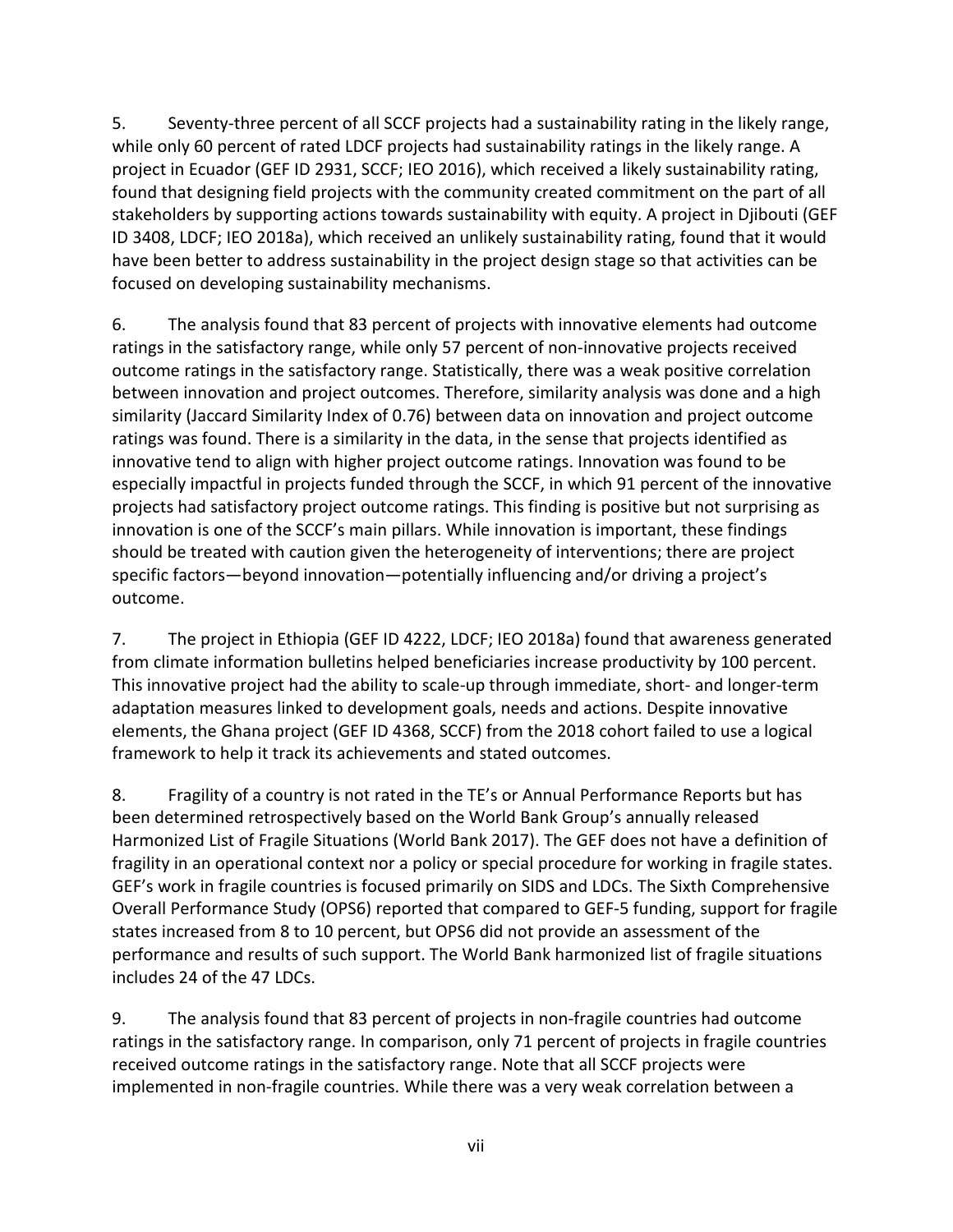country's fragility and a project's outcome rating, there was a high similarity (Jaccard Similarity Index of 0.63) between the variables country's non-fragility and project outcome rating. This could be interpreted that while there is no correlation, there might be a third variable through which the variables interact. A review of project documents revealed that risks associated with a country's fragility were rarely discussed.

10. The Congo DR project (GEF ID 3718, LDCF; IEO 2016), found that despite some difficulties that marred the project, the project helped to reduce vulnerability of rural populations in for selected sites. This project was one of the only projects that addressed risks, such as the country's difficult post conflict political-administrative situation, in the PIF. A coastal communities project (GEF ID 3733, LDCF; IEO 2018a) found that political instability can greatly alter project outcomes, as was observed in this project when department officers were replaced. The TE acknowledges that the sustainability of achievements for this project will greatly depend on the country's political context in the coming years.

11. Statistically, none of the variables in the regression analysis<sup>[6](#page-7-0)</sup> were found to be correlated to the sustainability of project outcomes. However, there was a high similarity between project outcomes and sustainability (Jaccard Similarity Index of 0.76); outcomes ratings in the satisfactory range tend to align with sustainability ratings in the likely range.

12. M&E implementation ratings and fragility were statistically found to be correlated with project outcome ratings. This finding is also supported by the similarity assessment. Fragility (Jaccard Similarity Index of 0.63) and M&E implementation ratings (Jaccard Similarity Index of 0.64) received high similarity scores in relation to project outcome ratings.

13. The analysis shows that projects that maintained or improved on M&E ratings—from M&E design to M&E implementation—had better outcome ratings overall. Most projects that maintained or improved M&E ratings already had M&E at entry ratings in the satisfactory range.

14. Analysis of a project in Bangladesh (GEF ID 3287, LDCF; IEO2018a) showed that efficient and systematic recording of relevant information and on progress of activities can lead to an increase in M&E ratings. The project in Sierra Leone (GEF ID 3716, LDCF) from the 2018 cohort, which received decreasing ratings from moderately satisfactory at M&E design to an unsatisfactory rating at M&E implementation, found that better monitoring and evaluation would have spotted underperforming activities and would have increased accountability and saved more money to be invested elsewhere.

15. Projects rated gender blind or gender aware at entry tend to maintain or improve their gender rating at entry during implementation, rating mostly similar or better at completion. Projects rated gender sensitive or gender mainstreamed at entry either maintain or decrease

<span id="page-7-0"></span> $6$  The variables being a country's fragility, project innovation, project outcome rating, M&E implementation rating, improvements in M&E rating from entry to implementation, and improvements in gender rating from entry to completion.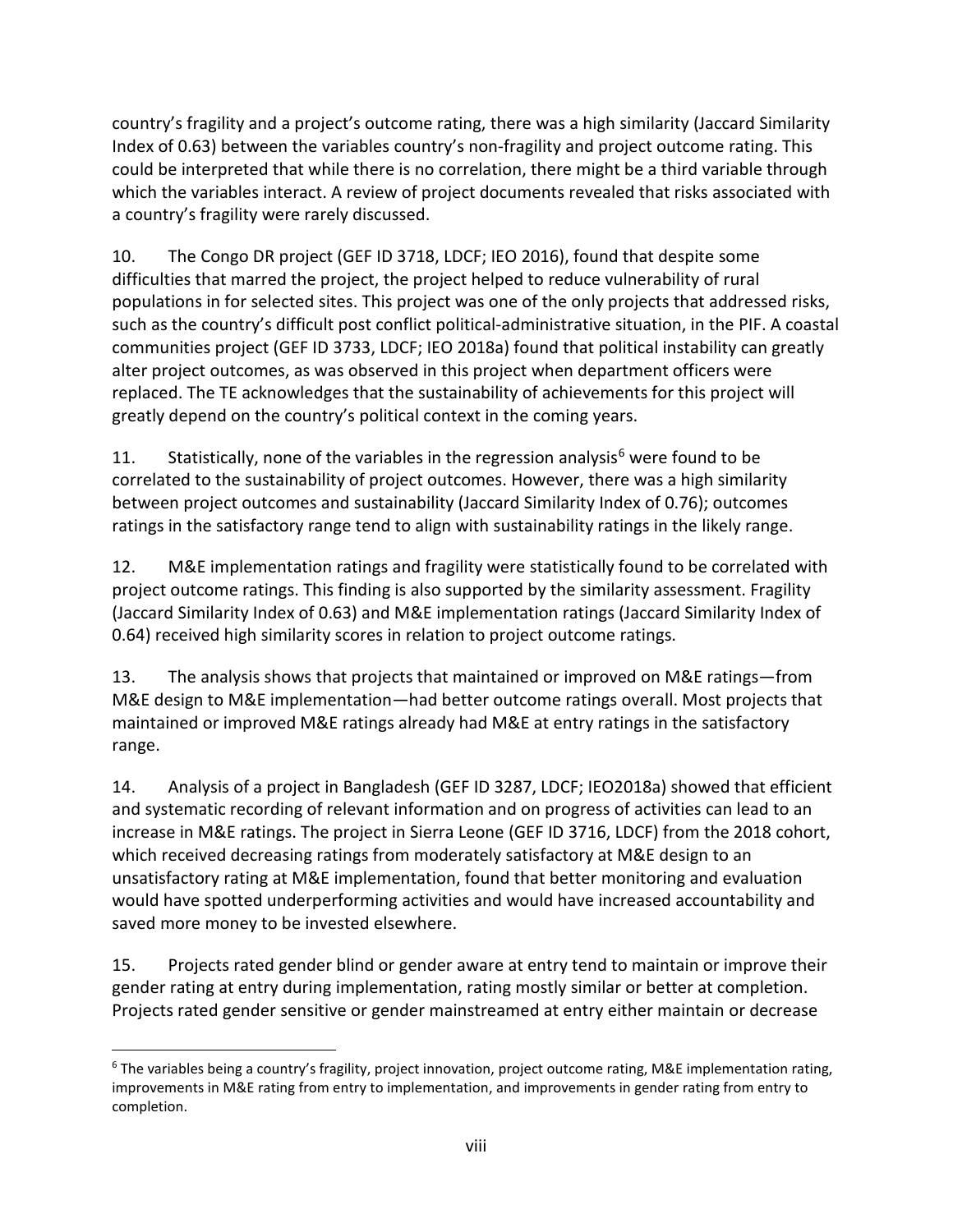when compared to their gender rating at completion. Of the 15 projects rated gender sensitive at entry, only five maintained that rating while the remaining ten scored lower on gender at completion. The analysis shows that LDCF projects had a much higher rate of projects with declining gender rating from entry to completion (39 percent). For the SCCF projects, only 14 percent of projects had lower ratings from entry to completion.

16. The analysis shows that projects that maintained or improved on gender ratings had better outcome ratings overall. However, projects that maintained or improved gender ratings also had poorer at entry ratings on gender; since gender was not required to be included or reported on, there was room for improvement.

17. While many projects include gender as a component of their project activities, lessons learned regarding gender are not often addressed in the TE. However, a few projects offered interesting insights. Despite project activities that target women, the Haiti project (GEF ID 4447, LDCF; IEO 2018a) found that a lack of female staff represents a missed opportunity for the project and ultimately contributed to a decrease in gender rating from gender sensitive at entry to gender blind upon completion. The Cabo Verde project (GEF ID 3581, LDCF; IEO 2017), which was rated gender aware at entry and gender blind upon completion, found that the focus on gender cannot be limited to the number of female beneficiaries. A proper gender strategy should analyze gender roles and inequities and work with communities to transform these inequalities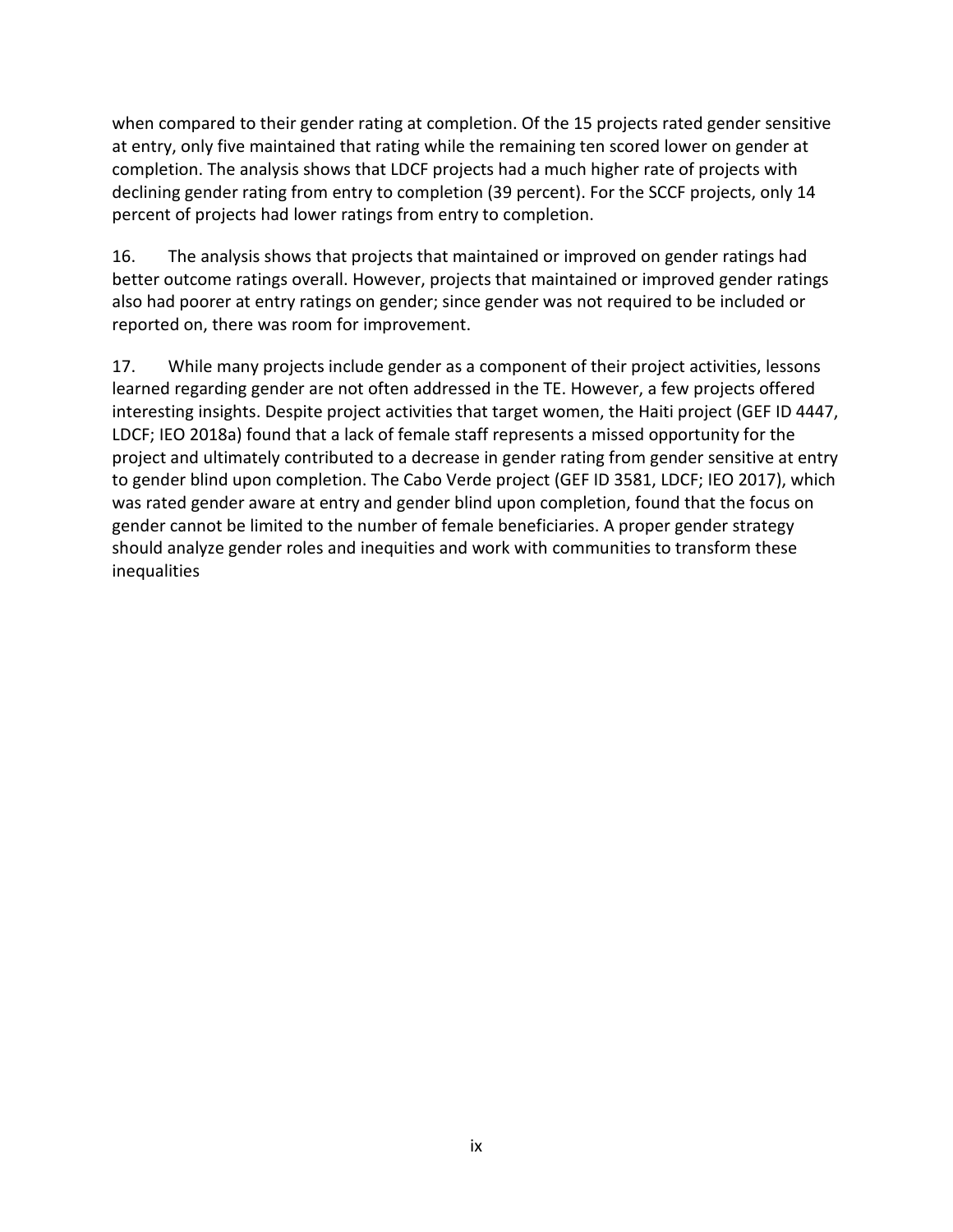### <span id="page-9-0"></span>**I. BACKGROUND**

18. Since 2013 the Independent Evaluation Office (IEO) of the GEF has been preparing the LDCF/SCCF Annual Evaluation Reports (AERs) and presenting the reports to the spring LDCF/SCCF Council meetings. The LDCF/SCCF AERs present an assessment of project outcomes and sustainability of outcomes, quality of project monitoring and evaluation and innovative approaches, based on an analysis of project ratings and information provided in terminal evaluations (TEs) that were received in the past calendar year. They also report on gender considerations and provide a synthesis of lessons learned. Project ratings on outcomes, sustainability and M&E come from the yearly Annual Performance Review (APR) of the GEF and are further explained in annex 1.

## <span id="page-9-1"></span>**II. STUDY OBJECTIVE**

19. This special study is the first time the IEO has conducted an analysis of all the LDCF and SCCF projects completed so far as part of the LDCF/SCCF AER reporting to Council. The study reviewed terminal evaluations (TEs) and other relevant project documentation of 53 completed projects. Individual LDCF and SCCF project performance is evaluated in the AERs as TEs are completed by the GEF Agencies and received by the IEO. The objective of the study is to identify trends and linkages among rated variables and to find out which variables overall led to higher project outcome and sustainability ratings.

20. The special study looked at the following ratings:

- Outcomes
- Sustainability
- Use of innovative approaches
- Gender considerations
- Monitoring and evaluation design
- Monitoring and evaluation implementation
- Fragility of country
- 21. Research question addressed in the study include:
	- Do innovative projects achieve higher outcome ratings?
	- How do project outcome ratings in fragile countries compare to those in non-fragile countries?
	- Which variables (if any) lead to better sustainability ratings?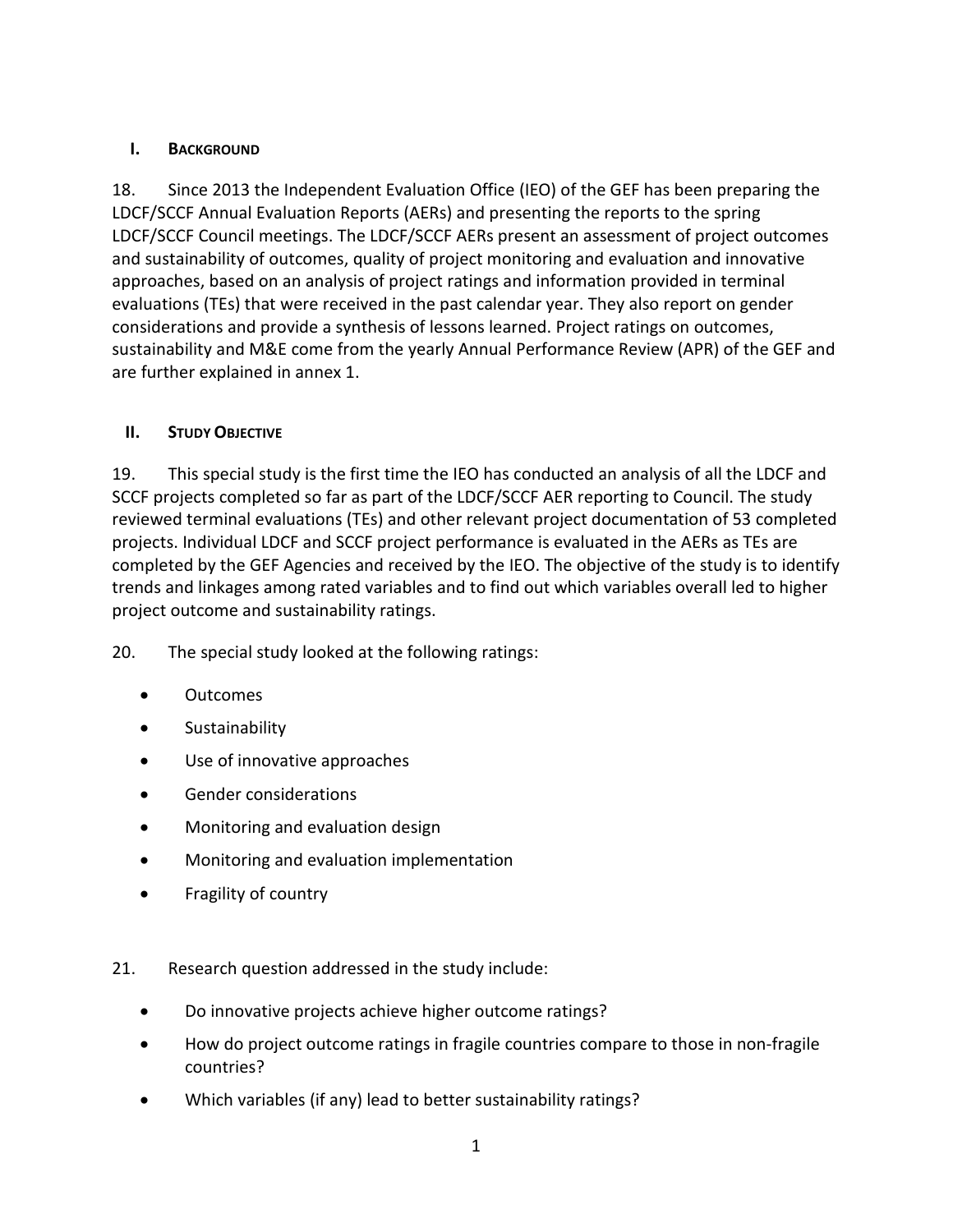- Which variables (if any) lead to better project outcome ratings?
- Are there linkages and trends that can be identified among the measured variables?
- Does a change in gender rating, from gender rating at entry to gender rating at completion, influence outcome and sustainability ratings?
- Does a change in monitoring and evaluation rating, from M&E design to M&E implementation, influence outcome and sustainability ratings?

#### <span id="page-10-0"></span>**III. METHODOLOGY**

22. The evaluation methodology applied for this special study has been developed over time as part of the Annual Performance Report (APR) of the GEF, prepared by the IEO, and can be found in the Guidelines for GEF Agencies in Conducting Terminal Evaluations (IEO 2018b). The TEs and related outcome ratings for each project have been done by external consultants, verified by the GEF Agency's evaluation offices (for some Agencies), and confirmed by the IEO. Projects included in this special study are those for which terminal evaluations were received between 2013 and 2018, and for which the ratings were verified by the IEO and included in APRs of the past five years. These projects were CEO approved between 2006 and 2013.

- (a) Outcome ratings are provided in the TE's and APR's, and variables influencing these ratings are described. Note that project outcome is a combined rating of other variables, including relevance, efficiency and effectiveness of the project, and the formula has changed over time. For this study, outcome ratings from the APRs have been used.
- (b) Ratings for the sustainability of outcomes, M&E design and M&E implementation are also reported on in the project's TE and taken over in the APRs. Equally, variables influencing these ratings are described in these documents.
- (c) Gender ratings are not included in TEs. Most of the projects included in the study were approved well before the first gender policy, and thus do not have specific gender reporting requirements. The IEO has rated gender considerations for these projects retrospectively, at project entry (design) and at project completion.
- (d) The use of innovative approaches has not been rated in TE's or APRs but has been determined retrospectively in past LDCF/SCCF AERs by the IEO.
- (e) The fragility of a country is not rated in the TE's or APRs but has been determined retrospectively based on the World Bank Group's annually released Harmonized List of Fragile Situations (World Bank 2017). The GEF does not have a definition of fragility in an operational context nor a policy or special procedure for working in fragile states. GEF's work in fragile countries is focused primarily on SIDS and LDCs. The Sixth Comprehensive Overall Performance Study (OPS6) reported that compared to GEF-5 funding, support for fragile states increased from 8 to 10 percent, but OPS6 did not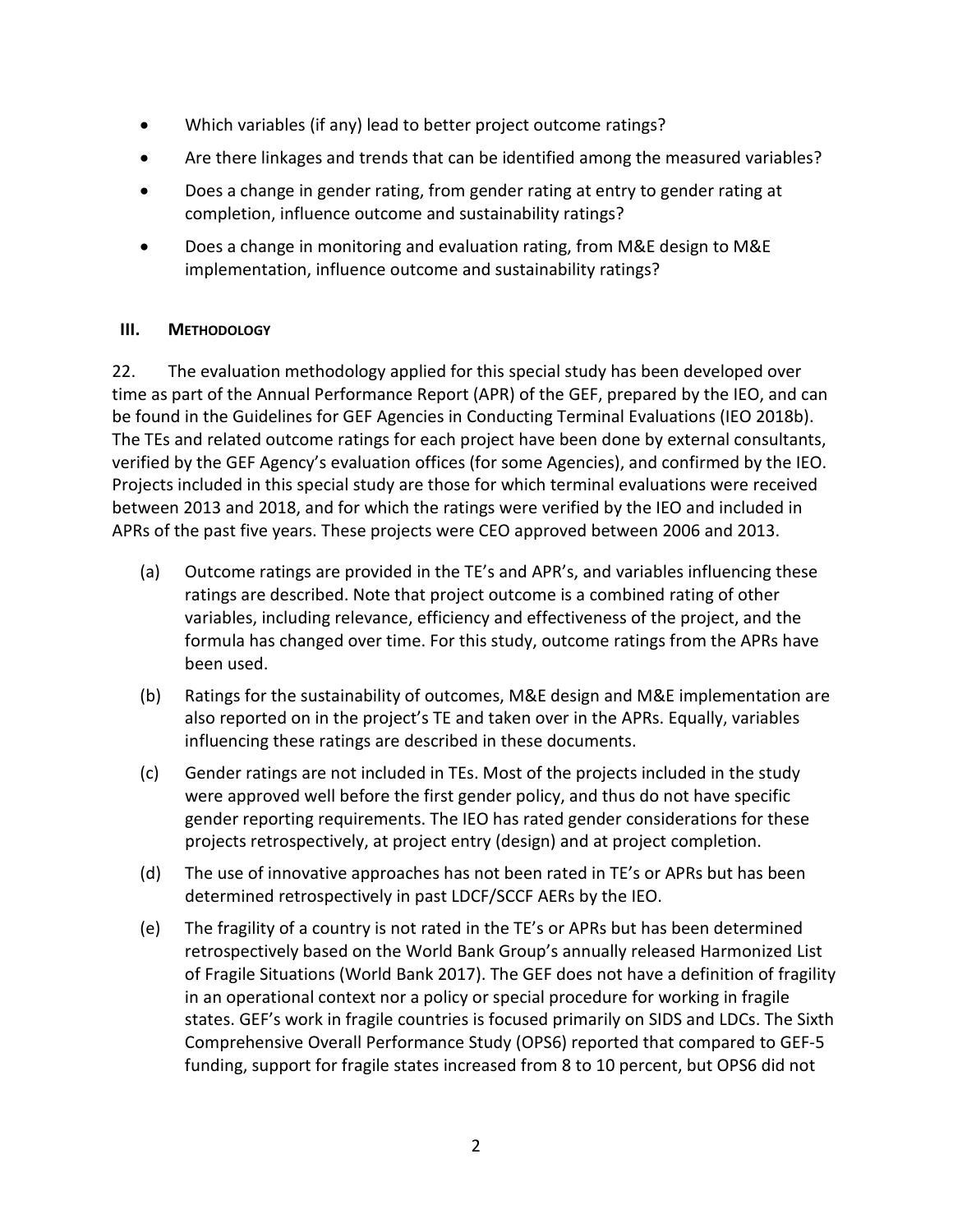provide an assessment of the performance and results of such support. The World Bank harmonized list of fragile situations includes 24 of the 47 LDCs.

<span id="page-11-0"></span>Rating scales and definitions for each variable can be found in annex 1.

## 1. Data Analysis

23. As a first step, simple data visualization was used to identify trends and relationships. A type of frequency distribution, suitable for variables with relatively small numbers of different meaningful values, is cross tabulation. Cross tabulations show the response of subjects to one variable as a function of another variable. This analysis has been useful to get an overview of the distribution of the data. Based on the findings, projects of interest have been selected for qualitative analysis. While the analysis focuses on the LDCF/SCCF cohort of 53 projects, the analysis might be split between LDCF and SCCF projects if results warranted such a split.

## <span id="page-11-1"></span>2. Hypothesis Testing

24. For statistical analysis the program R was used. The data in this research are ordinal and binary and the variables are not normally distributed. Therefore, for identifying correlation among variables, Spearman's Rank-Order Correlation was used, which gives a value between -1 and 1 to be interpreted according to table 1, and further explained in annex 2.<sup>[7](#page-11-3)</sup> The null hypotheses were that innovative projects do not achieve higher outcomes than non-innovative projects and that a country's fragility status has no impact on outcomes. The alpha was 0.05. Subsequently, to quantify uncertainty, the dataset was bootstrapped, and the correlation analysis was repeated. The bootstrapping procedure is further explained in annex 2.

| <b>Correlation Value</b>          | Interpretation                                     |
|-----------------------------------|----------------------------------------------------|
| $1(-1)$                           | Perfect positive (negative) correlation            |
| 0.9 to 0.99 (-0.9 to -0.99)       | Very strong positive (negative) correlation        |
| 0.7 to 0.89 (-0.7 to -0.89)       | Strong positive (negative) correlation             |
| $0.5$ to $0.69$ (-0.5 to -0.69)   | Moderate to strong positive (negative) correlation |
| 0.3 to 0.49 (-0.3 to -0.49)       | Moderate to weak positive (negative) correlation   |
| $0.1$ to $0.29$ (-0.1 to -0.29)   | Weak positive (negative) correlation               |
| $0.01$ to $0.09$ (-0.01 to -0.09) | Very weak positive (negative) correlation          |
| 0                                 | No correlation                                     |

<span id="page-11-2"></span>**Table 1:** Interpretation of Spearman's Rank-Order Correlation Values

<span id="page-11-3"></span> $7$  The sign of the Spearman Correlation indicates the direction of correlation between an independent variable (X) and dependent variable (Y). The Spearman correlation coefficient is positive if Y tends to increase when X increases. If Y tends to decrease when X increases, the Spearman correlation coefficient is negative. A Spearman correlation of zero indicates that there is no tendency for Y to either increase or decrease when X increases.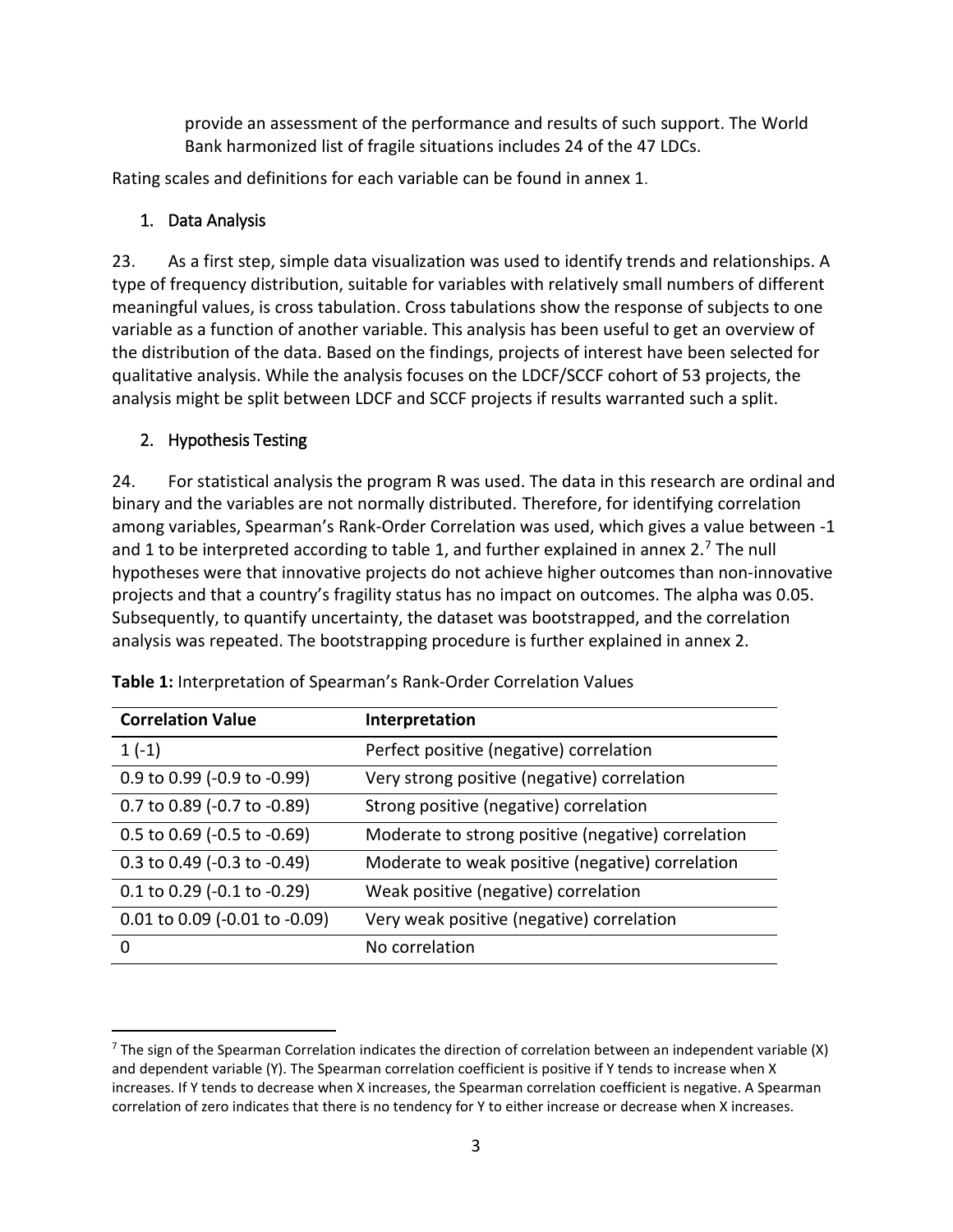25. Finally, when this statistical analysis did not find strong correlations, similarity analysis using Jaccard Similarity Index was performed, to test the similarity between datasets of variables.<sup>[8](#page-12-3)</sup> The interpretation of the Jaccard Similarity Index was done according to table 2 and further explained in annex 2.

| <b>Jaccard Similarity Index</b><br>Value | Interpretation        |
|------------------------------------------|-----------------------|
| 1                                        | Identical             |
| 0.8 to 0.99                              | Very high similarity  |
| 0.6 to 0.79                              | High similarity       |
| 0.4 to 0.59                              | Moderate similarity   |
| $0.2$ to $0.39$                          | Low similarity        |
| $0.01 - 0.19$                            | Very low similarity   |
|                                          | Completely dissimilar |

<span id="page-12-2"></span>**Table 2:** Interpretation of Jaccard Similarity Index Values

26. To evaluate which variables overall had a higher effect on project outcomes and sustainability, multiple linear regression was used. These tests had an alpha of 0.05 and the null hypotheses were that the independent variables had no effect on a project's outcome and sustainability ratings. Hypothesis testing is further discussed in annex 2.

27. However, it should be kept in mind that just because the confidence interval gives the values most compatible with the data, given the assumptions, it does not mean values outside it are incompatible; they are just less compatible. Especially with a small dataset, observational findings outside the statistical significance should not be dismissed.

## <span id="page-12-0"></span>3. Qualitative Analysis

28. After looking at the frequency distributions, specific projects that were on the high or low spectrum of the analysis have been selected for qualitative analysis. In the qualitative analysis the project documents such as the TE, terminal evaluation review (TER) and previous AERs have been scanned for relevant key words and indicators as to why the project ranked low or high in the assessment.

#### <span id="page-12-1"></span>4. Limitations

29. There are a few limitations which should be kept in mind when reading this report.

<span id="page-12-3"></span><sup>&</sup>lt;sup>8</sup> The Jaccard Similarity Index compares members for two sets to see which members are shared and which are distinct. It is a measure of similarity for the two sets of data, with a range from 0 percent to 100 percent. The higher the percentage, the more similar the two populations.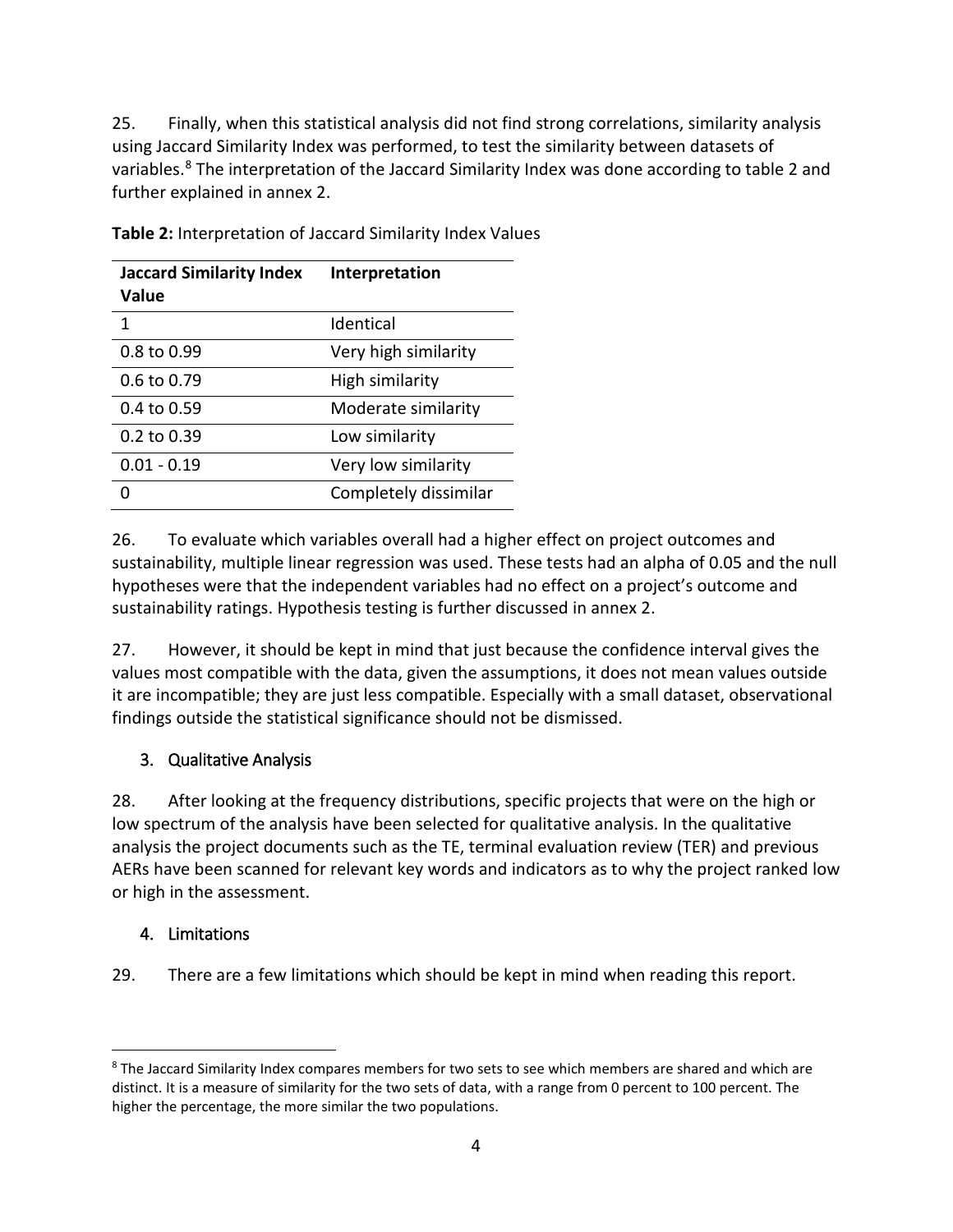- (a) With only 53 projects, the dataset of this special study is relatively small. A small dataset makes statistical analysis more difficult as data points are more sensitive to outliers. In addition, generalizability of the findings to a larger population is affected;
- (b) The data for innovation and fragility are skewed (46 innovative and 7 non-innovative projects, 36 projects in non-fragile countries and 17 projects in fragile countries);
- (c) Definitions, ratings as well as evaluation methods have changed over time, but at least these changes have been well documented in subsequent APRs and accepted by Council;
- (d) Ratings are subject to the reviewers' discretion, but go through a validation process by being reviewed by the GEF Agencies' evaluation offices (if applicable) and subsequently the IEO;
- (e) Four of the projects included in this special study were conducted globally (GEF ID 2553, 3679, 3907, 5320). Another two projects were regional (GEF ID 2902 and 3101). For this study, these projects were considered non-fragile, given they applied mostly to non-fragile countries. All global and regional projects were rated innovative.

### <span id="page-13-0"></span>**IV. ANALYSIS**

30. This section first provides an overall summary of completed LDCF and SCCF projects. Subsequently, the ratings of the individual variables: sustainability, outcomes, innovation, fragility, gender considerations and monitoring and evaluation are discussed.

## <span id="page-13-1"></span>1. Assessment of Terminal Evaluations

31. The special study covers 53 completed projects, having a combined grant value of \$173.21 million. There are 31 completed projects that received funding from the LDCF and 22 completed project that received funding from the SCCF. These projects account for \$95.85 million in LDCF funding \$77.36 million in SCCF funding. As shown in figure 1 below, geographically, 30 projects are from the Africa region, 12 are from the Asia and Pacific region, five projects from the Latin America and Caribbean region, one project is from the Europe and Central Asia region, two projects are regional, and four projects are global.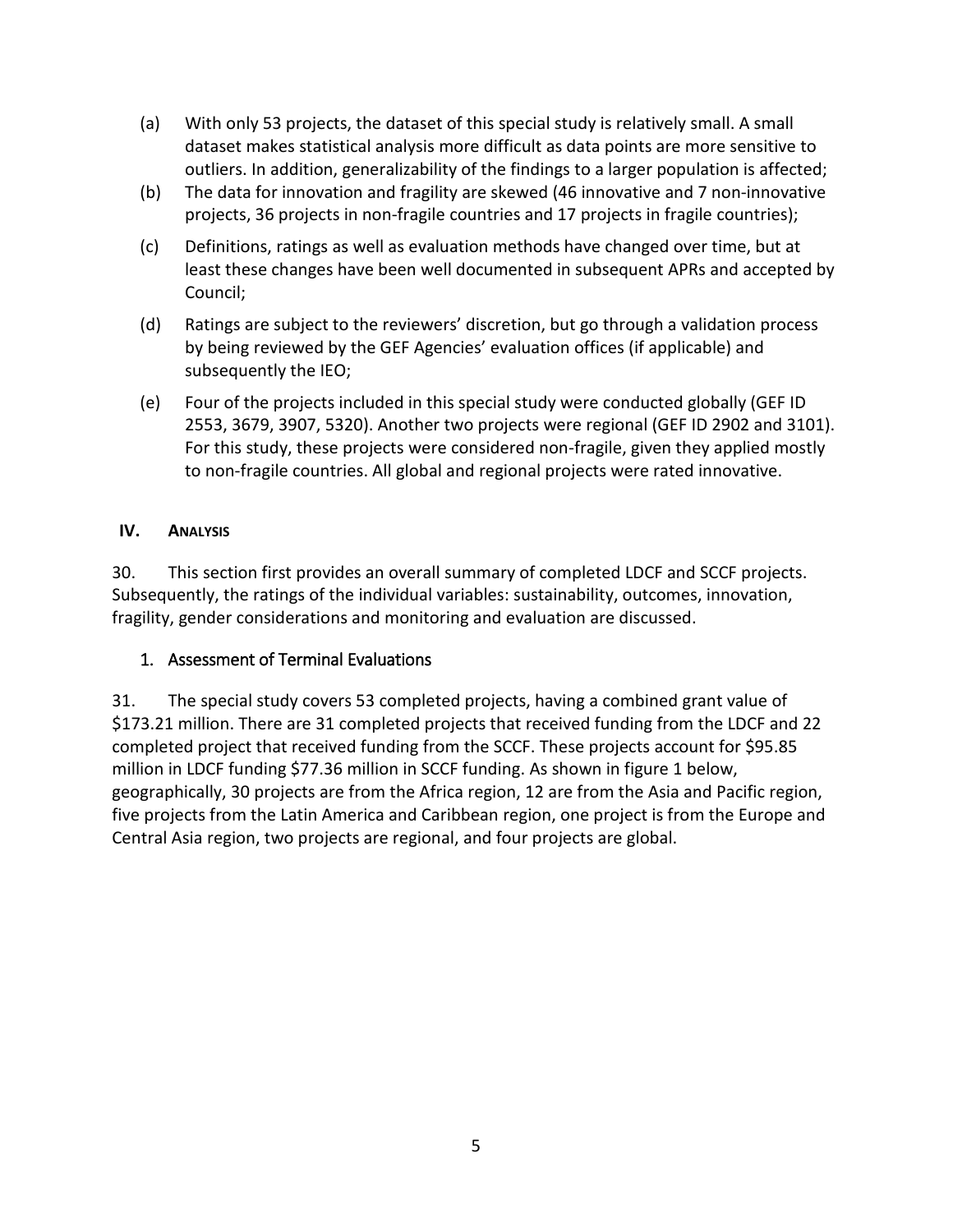<span id="page-14-0"></span>**Figure 1:** Geographical distribution of projects



32. Figures 2 and 3 show that UNDP is the lead GEF Agency for LDCF/SCCF projects part of this cohort, both in grant value and number of projects.

<span id="page-14-1"></span>**Figure 2:** LDCF/SCCF Grant Value (M\$) by GEF Agency



*Note:* ADB = Asian Development Bank, FAO = Food and Agriculture Organization of the United Nations, IFAD = International Fund for Agricultural Development, UNDP = United Nations Development Programme, UNEP = United Nations Environment Programme, and WHO = World Health Programme.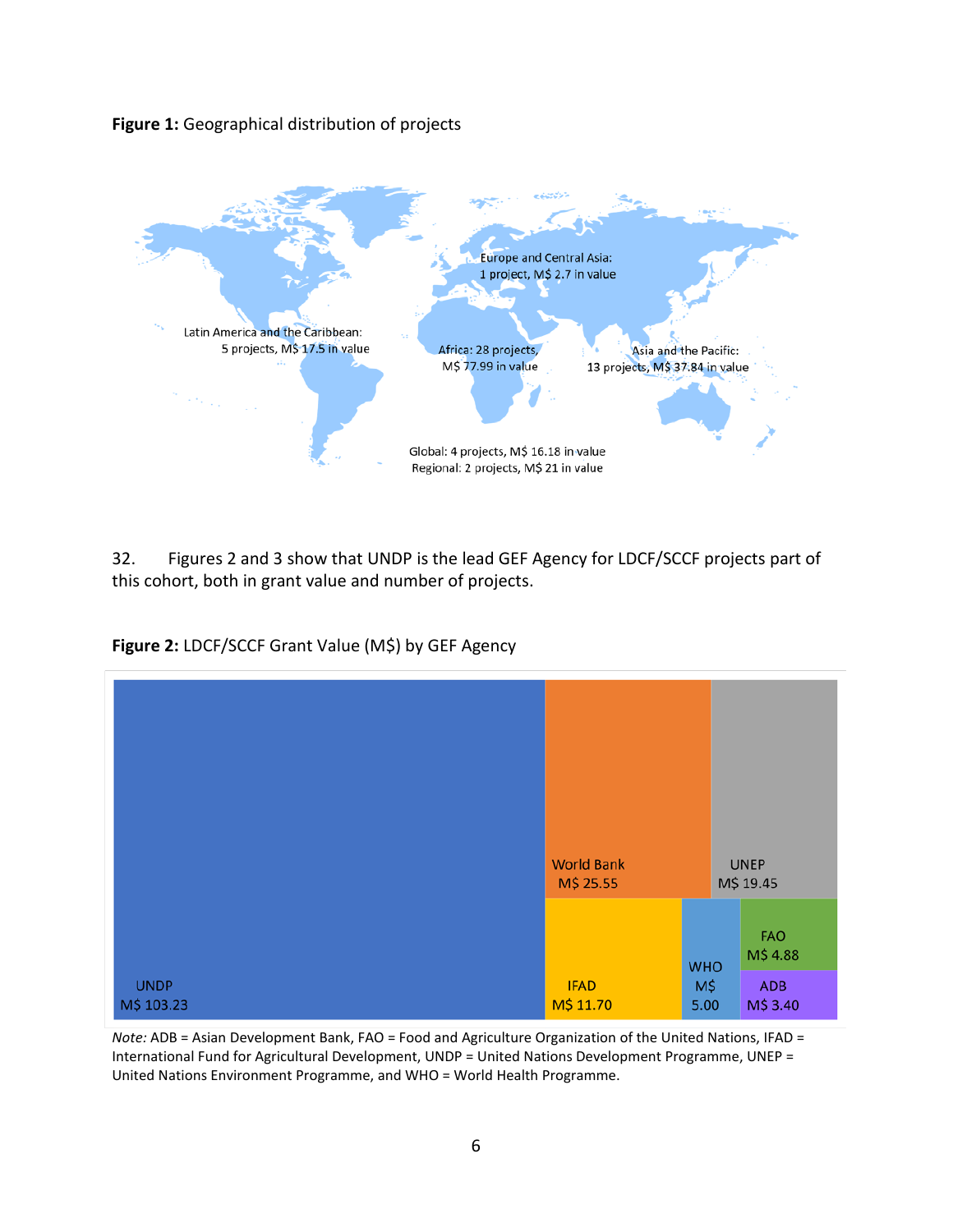

<span id="page-15-0"></span>**Figure 3:** Number of LDCF/SCCF Projects by GEF Agency

33. The next section provides an overview of projects by year of inclusion in previous LDCF/SCCF AER.

34. Five TE's were received during 2018 for inclusion in the AER, four of these projects received funding from the LDCF and one received funding from the SCCF. These projects accounted for \$13.98 million in LDCF funding \$2.6 million in SCCF funding. Geographically, four projects were in the Africa region and one project in the Caribbean. IFAD was the lead agency for three projects and the FAO led two projects.

35. In the 2017 AER cohort (IEO 2018a), 11 completed projects that received funding from the LDCF and eight completed projects that received funding from the SCCF. These projects accounted for \$33.81 million in LDCF funding, and \$30.05 million in SCCF funding. Geographically, one project was global, 11 were in Africa, five were in the Asia and Pacific region, two were from the Latin America and Caribbean region, and one project was in the Europe and Central Asia region. UNDP was the lead agency for 13 projects, UNEP led three, the World Bank led two projects, and one project was led by the ADB.

36. The 2016 AER (IEO 2017) includes five completed projects that received \$17.03 million in funding from the LDCF. Geographically, two projects were in the African region, two projects were in the Asia and Pacific region, and one project was global. UNDP were the lead agency for four projects and UNEP led one project. There were no completed SCCF projects in the 2016 AER cohort.

37. A total of 11 projects were included in the AER 2015 (IEO 2016); six of the completed projects received funding from the SCCF and five received funding from the LDCF. These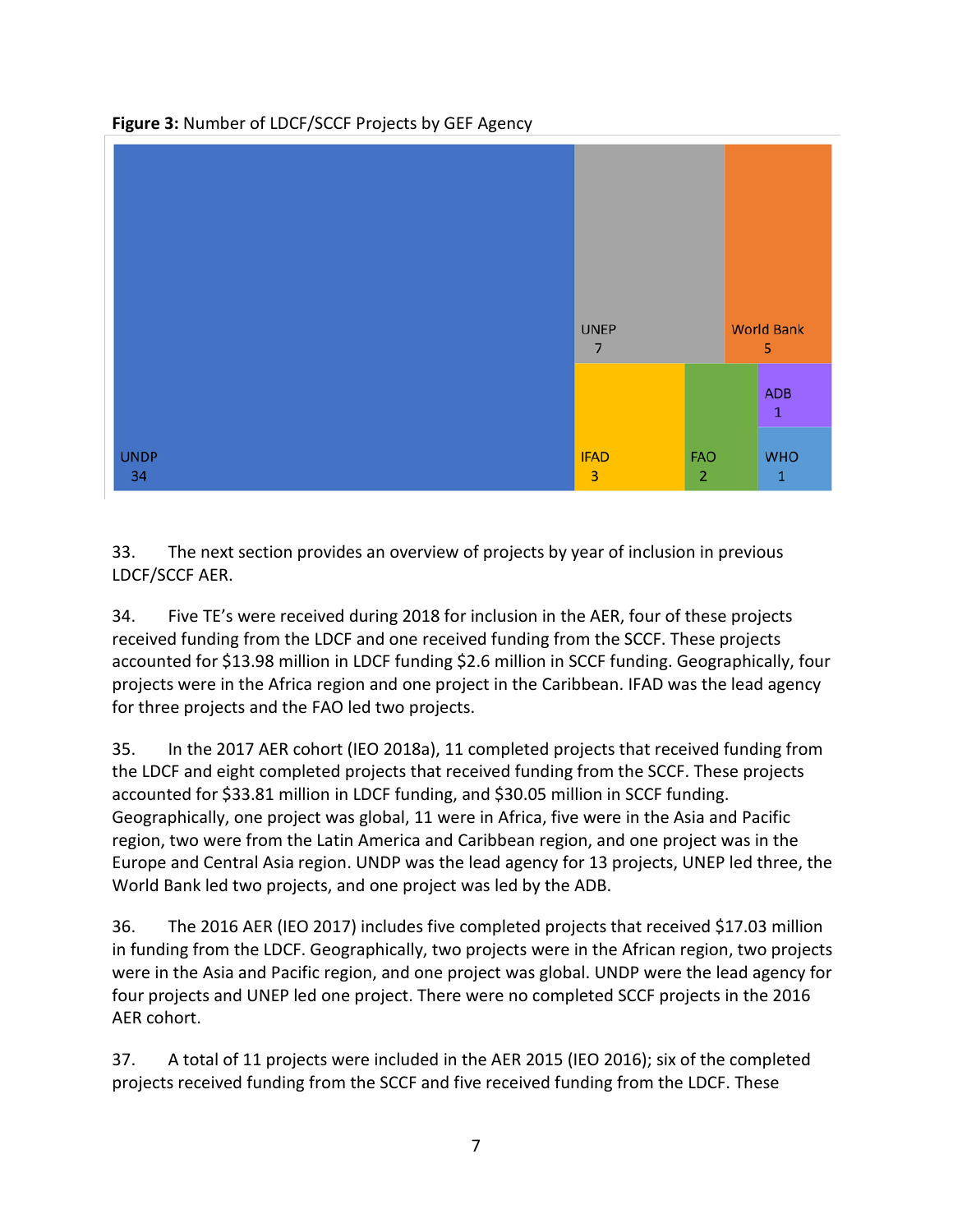projects accounted for \$14.6 million in LDCF funding and \$33.91 million in SCCF funding. Geographically, one project was global, two projects were regional, two projects were in the South American region and six projects were in Africa. UNDP were the lead agency for seven projects, the World Bank led two projects, UNEP was the lead agency for one project and the World Health Organization led one project.

38. In the AER 2014 (IEO 2015) cohort of TEs there were three completed projects that received funding from the SCCF and five completed projects that received funding from the LDCF. These projects accounted for \$13.3 million in LDCF funding and \$6.8 million in SCCF funding. Geographically, four projects are from Asia and Pacific region and four projects are from the African region. The United Nations Development Programme were the lead agency for seven projects and the World Bank led one project.

39. The AER 2013 (IEO 2014) included five completed projects, four of which received funding from the SCCF and one that received funding from the LDCF. These projects accounted for \$3.4 million in LDCF funding and \$4 million in SCCF funding. Geographically, one project was global, one project was in the Asia and Pacific region and three projects were in the African region. UNDP was the lead agency for four projects and UNEP led one project.

## <span id="page-16-0"></span>2. Sustainability Ratings

40. Table 3 shows project sustainability ratings for all projects. A total of 34 (64%) projects received sustainability ratings in the likely range: 26 (49%) projects were rated moderately likely and 8 (15%) projects were rated likely. In total, 18 (34%) projects received ratings in the unlikely range: 17 moderately unlikely and one unlikely. One project received no rating because the available information was not sufficient to assess the expected incidence and magnitude of risks to sustainability.

|                     | <b>LDCF</b> |      |          | <b>SCCF</b> | <b>Total</b> |      |  |
|---------------------|-------------|------|----------|-------------|--------------|------|--|
|                     | [#]         | [%]  | [#]      | [%]         |              | [%]  |  |
| Likely              | 4           | 13%  | 4        | 0%          | 8            | 15%  |  |
| Moderately likely   | 14          | 45%  | 12       | 0%          | 26           | 49%  |  |
| Moderately unlikely | 11          | 35%  | 6        | 27%         | 17           | 32%  |  |
| Unlikely            |             | 3%   | $\Omega$ | 0%          |              | 2%   |  |
| No rating           |             | 3%   | 0        | 0%          |              | 2%   |  |
| Total               | 31          | 100% | 22       | 100%        | 53           | 100% |  |

<span id="page-16-1"></span>**Table 3:** Sustainability Ratings

41. Figure 4 below shows that 73 percent of all SCCF projects had a sustainability rating in the likely range while only 60 percent of rated LDCF projects had ratings in the likely range.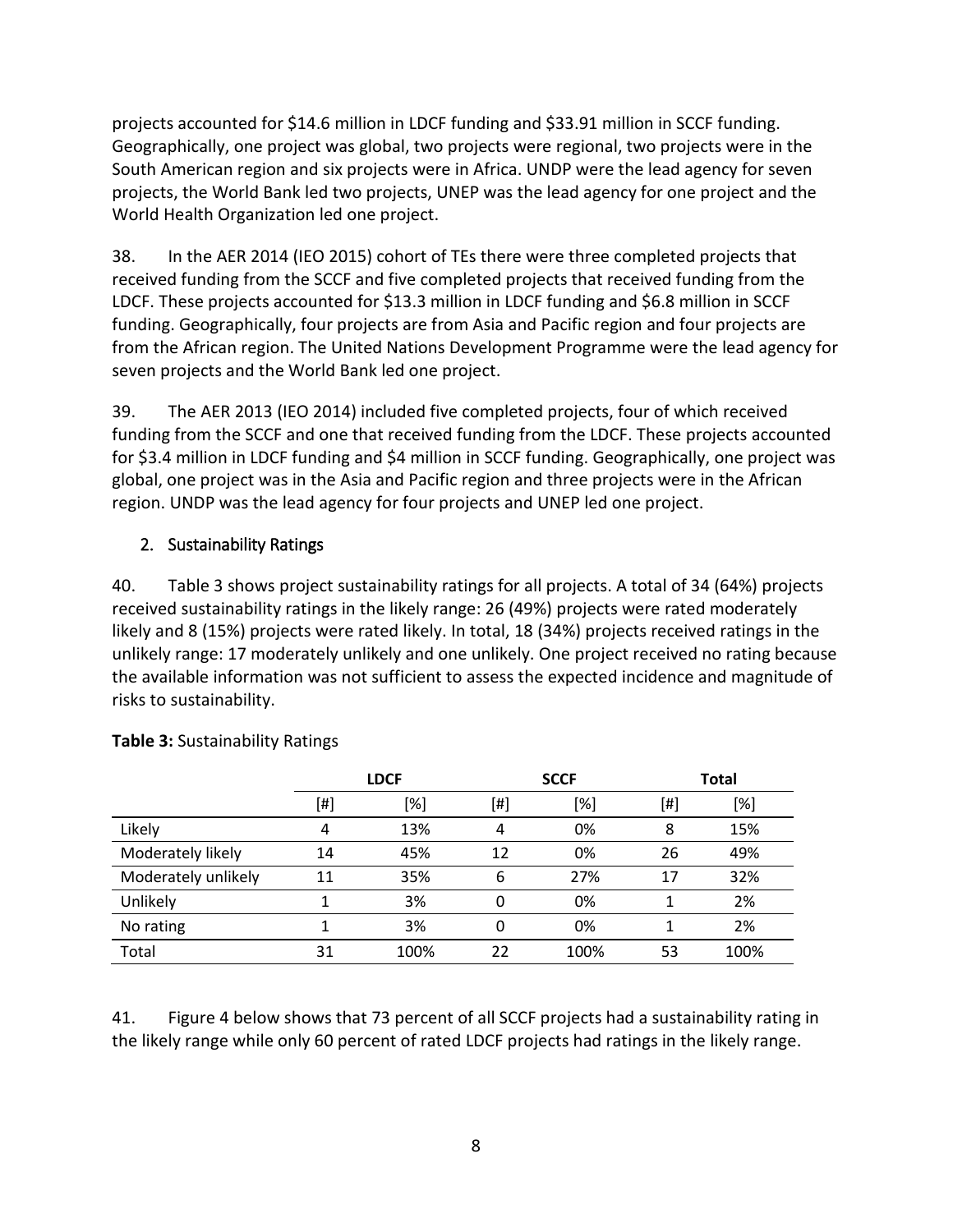

#### <span id="page-17-1"></span>**Figure 4:** Sustainability of Rated LDCF and SCCF Projects

42. After quantitative analysis, the projects receiving the highest (likely) and lowest (unlikely) sustainability ratings were qualitatively analyzed. Subsequently, projects that specifically mentioned sustainability and included lessons learned connected to sustainability were selected for discussion below.

<span id="page-17-0"></span>Projects with Sustainability Ratings in the Likely Range

43. The Adaptation to Climate Change through Effective Water Governance project (GEF ID 2931, SCCF: IEO 2016) in Ecuador received a likely sociopolitical sustainability rating. The TE commends the project's strategy of coordinating between public institutions and civil society, and "promoting the consolidation of a new socio-cultural paradigm of involvement of the broad set of citizens on the challenges of climate change and its effects" (TE, p.61). The TE finds that communities have incorporated the conservation practices introduced, and that the creation of maintenance and operational guides have allowed for the sustainability of work implemented at the community level. The TE notes however that many communities still lack all the technical skills necessary, such as ability to build barricades, thus specialists are still needed for replication between communities (TE, p.61). Lessons learned include: Designing field projects with the community and selecting them through public mechanisms generated adhesion and commitment on the part of all stakeholders, by supporting actions towards sustainability with equity (TER, p.11).

44. The Mainstreaming Adaptation to Climate Change into Water Resources Management and Rural Development Project (GEF ID 3265, SCCF; IEO 2015) in the People's Republic of China was part of a bigger US\$ 463.50 million project, titled "The Irrigated Agriculture Intensification III Project." The project's innovations range from improved Water Use Associations, to water savings techniques to climate change adaptation, all of which are critical for agricultural sustainability (TE, p.12). The institutional innovations have helped to support many of the technical outcomes under the project and to reduce the sustainability risks to project outcomes (TE, p.21). Lessons learned include: The project has demonstrated that identifying ways to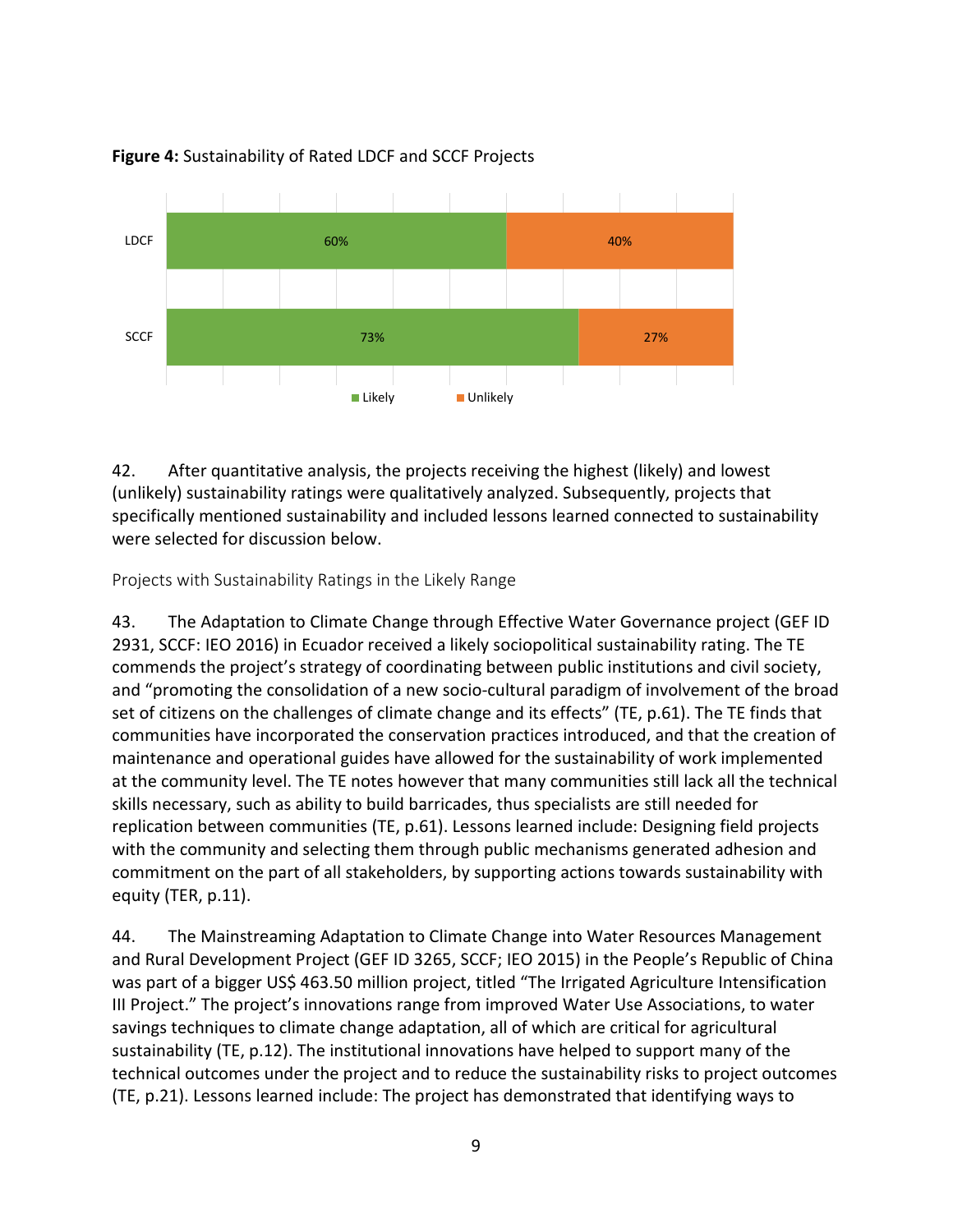improve efficiency of the water resource already available, obtaining "real" water savings, and improving water productivity should be the approach. This can be achieved with minimal investment, with huge gains to be realized (TE, p.25).

### <span id="page-18-0"></span>Projects with Sustainability Ratings in the Unlikely Range

45. The Vulnerable Coastal Zones project in Djibouti (GEF ID 3408, LDCF; IEO 2018a) aimed at providing institutional capacity strengthening (climate-proof coastal planning, support in climate data collection and analysis) and actions targeted towards the main natural resources users to provide them with resilient and no-regrets adaptation options. The project showed some socio-political and institutional sustainability. However, some project interventions did not fully address environmental sustainability (e.g., irrigation practice). The financial sustainability of the project outputs and outcomes is not assured. There are no secure budgets or financial mechanisms to carry the outputs into the future (e.g., replace parts; maintain the fencing at the mangrove and the date-palm sites). Given that financial sustainability is unlikely, 'sustainability' is as a whole rated as unlikely (TE, p.13). Lessons learned include: Sustainability should be fully addressed at project design stage (or during inception phase at the latest). Where relevant, each output can have a dedicated activity focused on developing its sustainability mechanism (TE, p.81-82).

## <span id="page-18-1"></span>3. Outcome Ratings

46. Table 4 shows project outcome ratings for all projects. Forty-two (79%) projects received ratings in the satisfactory range: 18 (34%) moderately satisfactory, 22 (42%) satisfactory and two (4%) highly satisfactory. Eleven projects (21%) received moderately unsatisfactory ratings. No projects were rated unsatisfactory or highly unsatisfactory on project outcome.

|                           | <b>LDCF</b> |      | <b>SCCF</b>  |      |          | <b>Total</b> |
|---------------------------|-------------|------|--------------|------|----------|--------------|
|                           | [#]         | [%]  | [#]          | [%]  | [#]      | [%]          |
| Highly satisfactory       |             | 6%   | 0            | 0%   |          | 4%           |
| Satisfactory              | 17          | 55%  | 5            | 23%  | 22       | 42%          |
| Moderately satisfactory   | 6           | 19%  | 12           | 55%  | 18       | 34%          |
| Moderately unsatisfactory | 6           | 19%  | 5            | 23%  | 11       | 21%          |
| Unsatisfactory            | 0           | 0%   | $\mathbf{0}$ | 0%   | $\Omega$ | 0%           |
| Highly unsatisfactory     | 0           | 0%   | 0            | 0%   | 0        | 0%           |
| Total                     | 31          | 100% | 22           | 100% | 53       | 100%         |

#### <span id="page-18-2"></span>**Table 4:** Outcome Ratings

47. Figure 5 shows that there are no major differences between LDCF and SCCF projects in terms of outcome ratings. Of all LDCF projects, 81 percent received outcome ratings in the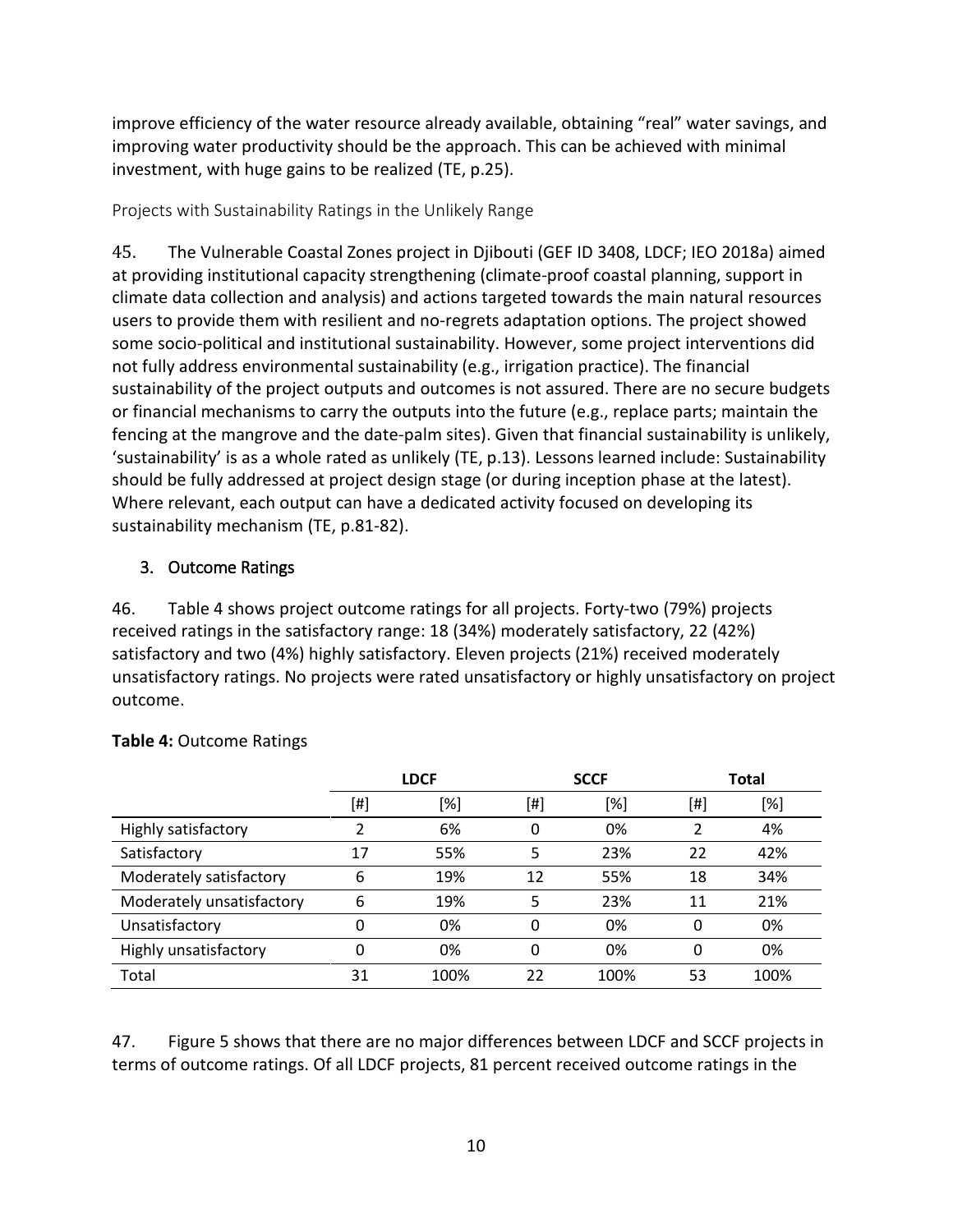satisfactory rate. Of all SCCF projects, 77 percent received outcome ratings in the satisfactory range.



<span id="page-19-1"></span>**Figure 5:** Outcome Ratings for LDCF and SCCF Projects

48. After quantitative analysis, the projects receiving the highest (highly satisfactory) and lowest (moderately unsatisfactory) outcome ratings were qualitatively analyzed. Subsequently, projects that specifically mentioned outcomes were selected for discussion below. Note that more projects are discussed further down in the report, where project innovation and a country's fragility are linked to project outcomes.

<span id="page-19-0"></span>Projects with Highly Satisfactory Outcome Ratings

49. A community-based adaptation project in Bangladesh (GEF-ID 3287, LDCF; IEO 2018a) is addressing one of 15 adaptation strategies included in Bangladesh's National Adaptation Program of Action (NAPA) of 2005. To reduce vulnerability of coastal communities to the impacts of climate change induced risks in four 'upazilas' (an administrative region in Bangladesh) in coastal districts, coastal polders, embankments and coastal forests were developed through an iterative, trial-and-error process (TE, p.16). Based on the largely achieved project targets and the demonstrable efforts by the project unit and the implementing and executing agencies to overcome challenges to implementation, the terminal evaluation rates the effectiveness of the project outcomes as highly satisfactory (TE, p.42). Lessons learned include: Appropriate governing structures that included all relevant stakeholders, at both national and local level, empowered project management unit and the proactive involvement of communities in the management of natural resources (TE, p.9).

50. The overall goal of the Ethiopia (GEF-ID 4222, LDCF; IEO 2018a) project was to catalyze innovative adaptation actions in the context of Ethiopia's NAPA and development policies and strategies. Farmers adopted five different agricultural based technologies that adapted better water management practices to irrigate. Farmers effectively used early warning climate information to prepare for the sowing and harvest seasons. Moreover, the project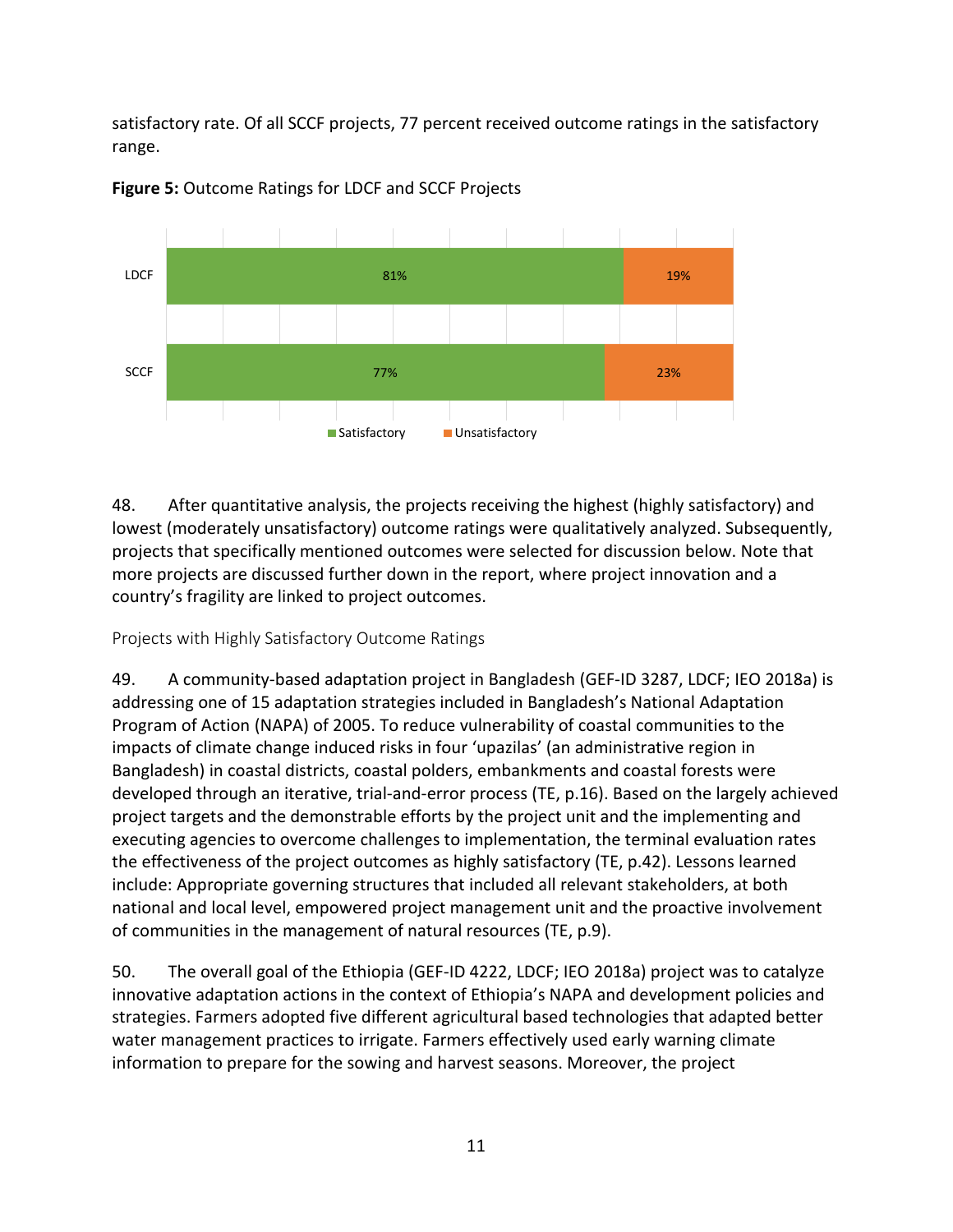demonstrates capability to convince key stakeholders to join and meet a significant demand for adaptation of the most vulnerable communities in Woredas and Kebeles (TE, p.9).

<span id="page-20-0"></span>Projects with Moderately Unsatisfactory Outcome Ratings

51. The TE of the Guinea Vulnerable Coastal Zones project (GEF ID 3703, LDCF; IEO 2018a) concludes that project achievements and outcomes, even the most successful ones, such as market gardening and reforestation, have not generated the expected impact on targeted communities. This is largely due to a weak leadership, which should be able to enhance these successes, create a ripple effect and subsequently initiate a change in the behavior of local communities. The TE suggests creating a leadership who can initiate change in local communities' behavior (TE, p.30).

## <span id="page-20-1"></span>4. Innovation

52. Table 5 shows project innovation ratings. Forty-six projects (87%) showed clear innovative elements and were rated innovative, while seven projects (13%) did not show innovative elements and were rated non-innovative. SCCF projects had a higher percentage (91%) of projects rated innovative compared to LDCF projects (84%). SCCF's support for innovative projects was also identified by the IEO's program evaluation of the SCCF as a comparatively distinctive element of the Fund (IEO 2018c).

|                |     | <b>LDCF</b> |     | <b>SCCF</b> | Total |      |  |
|----------------|-----|-------------|-----|-------------|-------|------|--|
|                | [#] | [%]         | [#] | [%]         |       | [%]  |  |
| Innovative     | 26  | 84%         | 20  | 91%         | 46    | 87%  |  |
| Non-innovative |     | 16%         |     | 9%          |       | 13%  |  |
| Total          | 31  | 100%        |     | 100%        | 53    | 100% |  |

<span id="page-20-3"></span>**Table 5:** Innovation Ratings

53. After quantitative analysis, projects that specifically mentioned innovation or a lack thereof and included lessons learned connected to innovation were selected for discussion below. A more detailed analysis of innovative and non-innovative projects can be found in the Relationships Among Variables—Innovation and Outcomes section of this report.

## <span id="page-20-2"></span>Innovative Projects

54. One recurrent topic is innovations in early warning systems and related communication. China, as part of the global project (GEF ID 2553, SCCF; IEO 2016), "developed software modules for a heat-related health risk early warning system using a mathematical model based on historical health and climate data" (TE, p.44). The software provides early district forecasts of heat related health risks and offers public health recommendations, including district-specific health communication products. Uzbekistan, part of the same global project, developed a 'Meteorological Comfort Index' based on ten-day meteorological forecasts; the index was then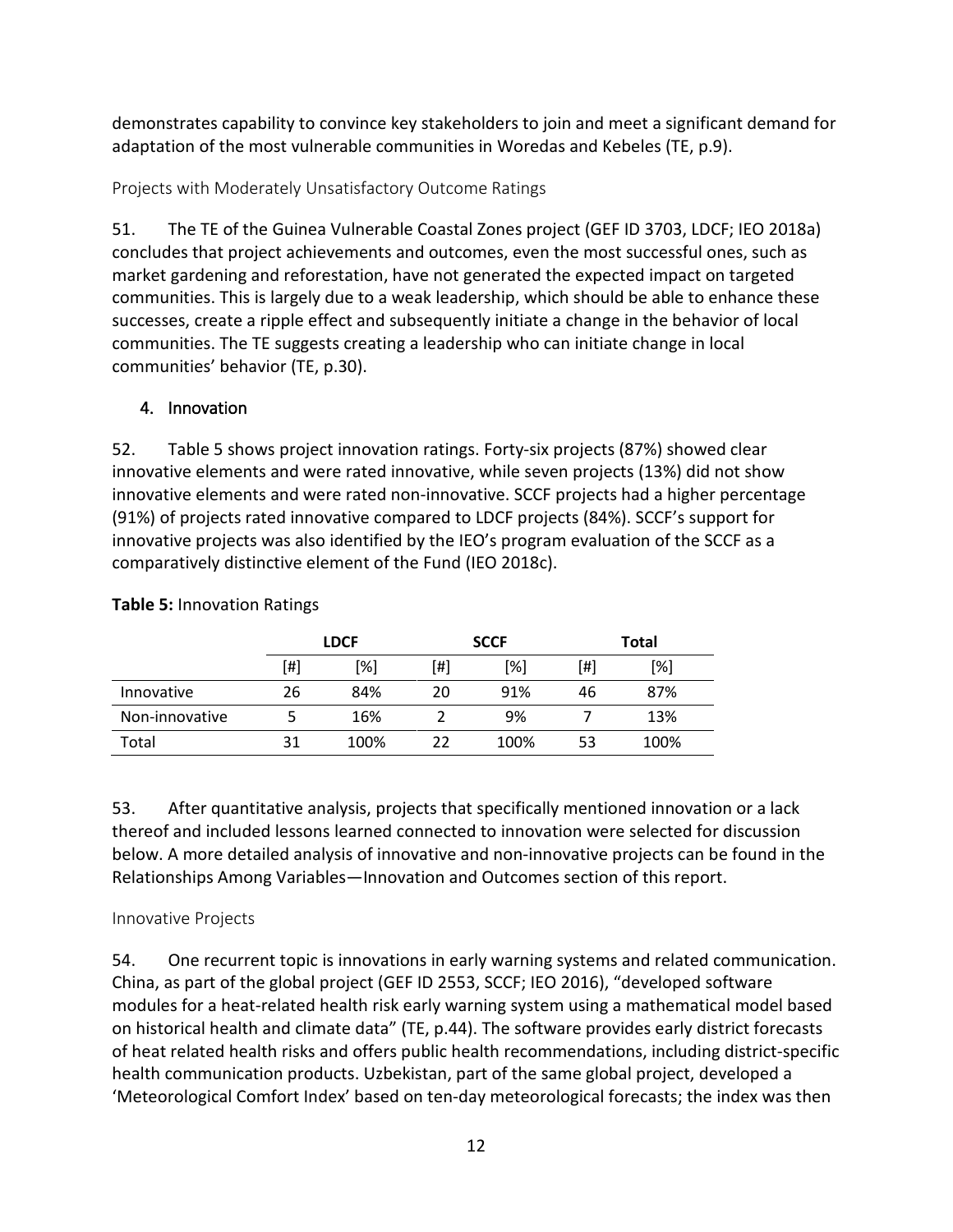included in the early warning system. Lessons learned include: Projects should be encouraged to focus not just on shorter-term outputs to address climate variability, but also on establishing processes to address longer-term climate change. Investigate approaches, such as theory of change, that can facilitate achieving objectives and not just outcomes (TE, p.52).

55. The introduction of innovative water technologies is another topic identified in project documentation of closed projects. Many of the Pacific island countries that were part of the Pacific regional project (GEF ID 3101, SCCF; IEO 2016) are characterized by poor quality and/or low levels of groundwater resources. Solar water purification systems were introduced on the Marshall Islands and Nauru, with varying levels of success. Solar water pumps were installed in Tonga and other systems were perhaps less innovative, but included rainwater catchment and storage systems on Niue, Tokelau and Tuvalu. Lessons learned include: Local policy and institutional environment analysis should be carried out prior to implementation to identify opportunities for policy mainstreaming (TE, p.13).

## <span id="page-21-0"></span>5. Fragility

56. Table 6 shows project country fragility ratings. In total, 36 (68%) projects took place in non- fragile countries while 17 (32%) projects were executed in fragile countries. It needs to be noted that these numbers include four global and two regional projects which are considered non-fragile.

57. All the projects in fragile countries were funded by the LDCF, making up 55 percent of the LDCF portfolio (17 projects) for this cohort. All the SCCF projects were conducted in nonfragile countries. A more detailed analysis of fragility can be found in the Relationships between Fragility and Outcomes section of this report.

|             | <b>LDCF</b> |      |     | <b>SCCF</b> |     | <b>Total</b> |  |  |
|-------------|-------------|------|-----|-------------|-----|--------------|--|--|
|             | [#]         | [%]  | 「#1 | [%]         | [#] | [%]          |  |  |
| Non-fragile | 14          | 45%  | 22  | 100%        | 36  | 68%          |  |  |
| Fragile     | 17          | 55%  | O   | 0%          | 17  | 32%          |  |  |
| Total       | 31          | 100% | 22  | 100%        | 53  | 100%         |  |  |

<span id="page-21-2"></span>**Table 6:** Fragility Ratings

## <span id="page-21-1"></span>6. Gender Considerations

58. Table 7 shows gender ratings at project entry and completion. At entry, one project (2%) was rated gender mainstreamed, 15 (28%) projects were rated gender-sensitive, 24 (45%) gender-aware, and 13 (25%) gender-blind. Upon completion 14 (26%) were rated gendersensitive, 30 (57%) gender-aware, and 9 (18%) gender-blind.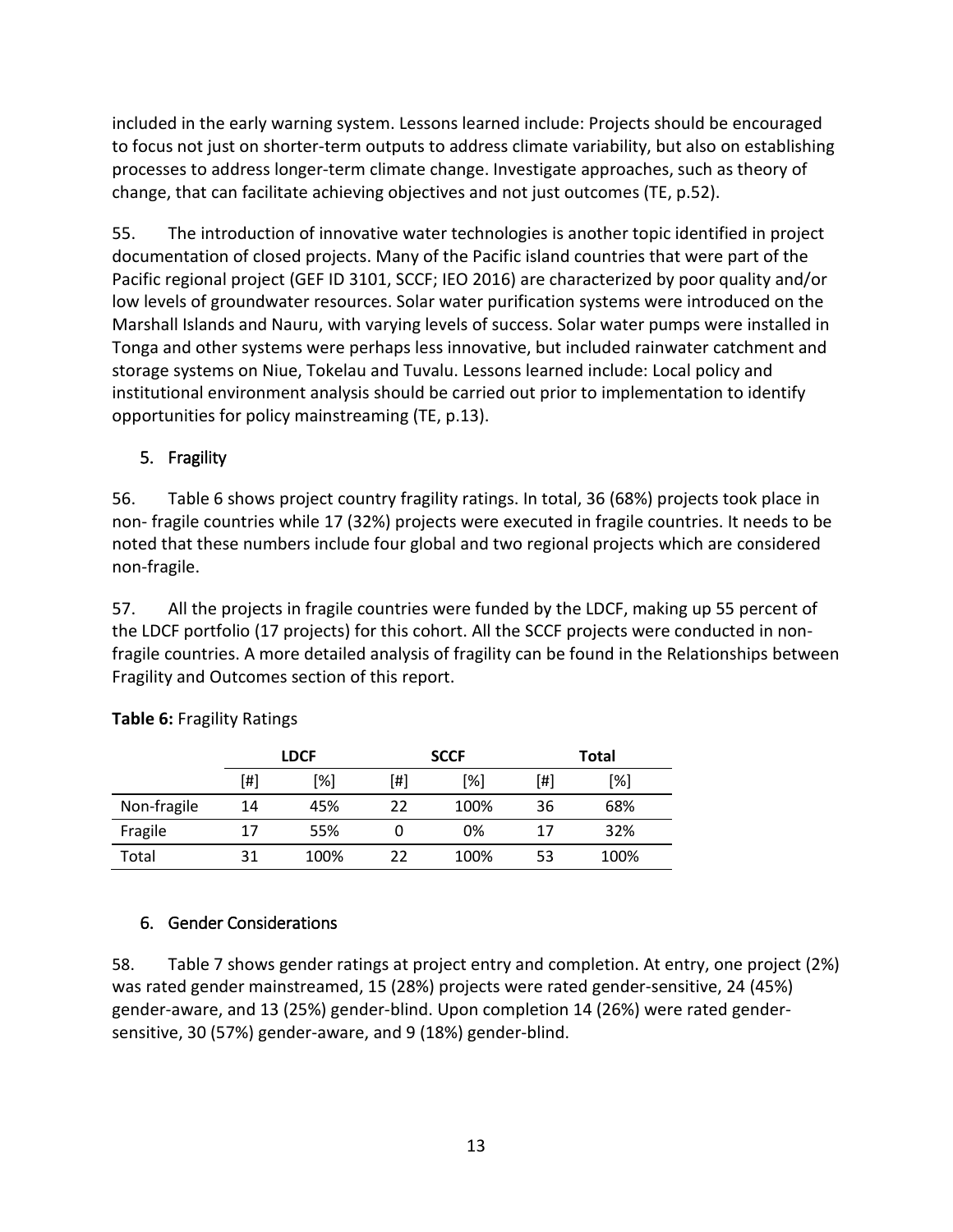| <b>At Completion→</b>           | Gender<br><b>Blind</b> |     | Gender<br>Aware |     |              | Gender<br><b>Sensitive</b> |             | Gender<br>Mainstreamed |             | Gender<br><b>Transformative</b> |              | <b>Total</b> |
|---------------------------------|------------------------|-----|-----------------|-----|--------------|----------------------------|-------------|------------------------|-------------|---------------------------------|--------------|--------------|
| At Entry $\downarrow$           | #                      | %   | #               | %   | #            | %                          | #           | %                      | #           | %                               | #            | %            |
| <b>Gender Blind</b>             | 3                      | 6%  | 10              | 19% | $\mathbf 0$  | 0%                         | $\mathbf 0$ | 0%                     | $\pmb{0}$   | 0%                              | 13           | 25%          |
| <b>Gender Aware</b>             | 4                      | 8%  | 12              | 23% | 8            | 15%                        | $\mathbf 0$ | 0%                     | $\mathbf 0$ | 0%                              | 24           | 45%          |
| Gender<br><b>Sensitive</b>      | $\overline{2}$         | 4%  | 8               | 15% | 5            | 9%                         | $\mathbf 0$ | 0%                     | $\mathbf 0$ | 0%                              | 15           | 28%          |
| Gender<br><b>Mainstreamed</b>   | $\mathbf 0$            | 0%  | $\mathbf 0$     | 0%  | $\mathbf{1}$ | 2%                         | $\mathbf 0$ | 0%                     | $\pmb{0}$   | 0%                              | $\mathbf{1}$ | 2%           |
| Gender<br><b>Transformative</b> | $\mathbf 0$            | 0%  | $\mathbf 0$     | 0%  | $\mathbf 0$  | 0%                         | $\mathbf 0$ | 0%                     | $\mathbf 0$ | 0%                              | $\mathbf 0$  | 0%           |
| <b>Total</b>                    | 9                      | 18% | 30              | 57% | 14           | 26%                        | $\bf{0}$    | 0%                     | $\bf{0}$    | 0%                              | 53           | 100<br>%     |

<span id="page-22-0"></span>**Table 7:** LDCF and SCCF Combined Gender Rating at Project Entry and Completion

59. Figure 6 shows changes in gender rating from entry to completion. The data shows that 20 (38%) projects had a similar gender rating at entry and upon completion, while 18 (34%) projects improved and 15 (28%) projects decreased their gender rating from entry to completion. No project was rated gender transformative at entry or at completion.

<span id="page-22-1"></span>

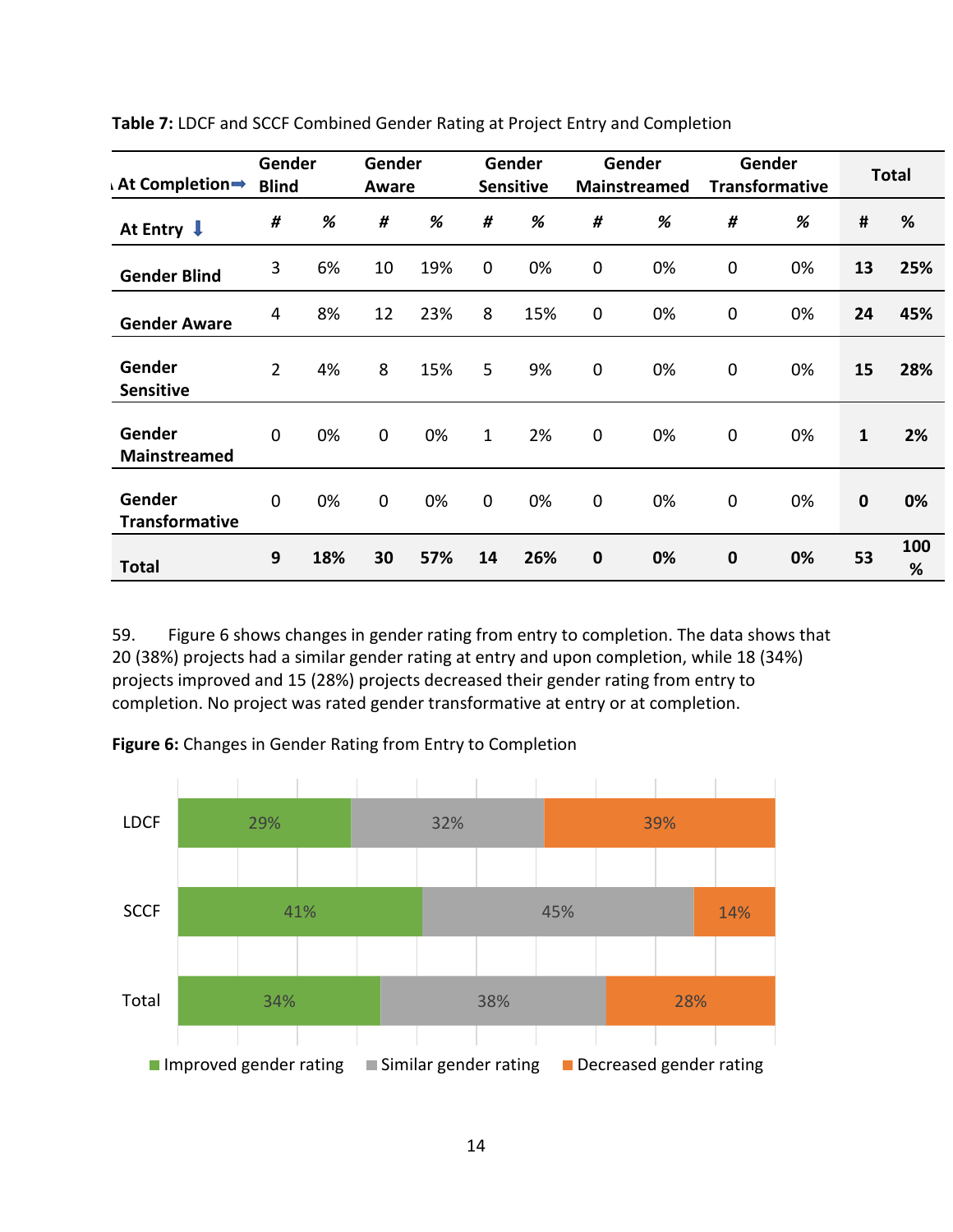60. Those projects rated gender blind or gender aware at entry tend to maintain or improve their gender rating, rating mostly similar or better at completion. Projects rated gender sensitive or gender mainstreamed at entry either maintain or decrease when compared to their gender rating at completion. Of the 15 projects rated gender sensitive at entry, only five maintained that rating while the remaining ten scored lower on gender at completion. No project was rated gender transformative at entry or completion and only one project was gender mainstreamed at entry.

61. Looking at only the LDCF projects the data shows that 10 (32%) projects had a similar gender rating at entry and upon completion, while 9 (29%) projects improved and 12 (39%) projects decreased their gender rating from entry to completion. Data for SCCF projects shows that 10 (45%) projects had a similar gender rating at entry and upon completion, while 9 (41%) projects improved and only 3 (14%) projects decreased their gender rating from entry to completion.

62. The analysis shows that LDCF projects had a much higher rate of projects with declining gender rating from entry to completion (39%). For the SCCF projects, only 14% of projects had lower ratings at entry than at completion. The discussion below highlights the more explicit cases.

63. The Sierra Leone project (GEF ID 3716, LDCF), part of the AER 2018 cohort, was the only project which received a gender mainstreamed rating at entry and gender sensitive rating at completion. Gender played a substantial role in the project which focused on integrating adaptation to climate change into agricultural production and food security. It is possible to report that the project positively impacted 1,078 women with climate resilient rice varieties, as evidenced through reports on double and triple cropping and doubling of yield and profit margins over the standard paddy rice. 180 women, youth and heads of vulnerable households were trained through the Gender Action Learning System methodology to create awareness on climate change and 102 women were trained in land management and erosion control (TE, p.9). It needs to be pointed out that the numbers stated above are not definitive as the TER was unable to obtain definitive beneficiary numbers. Lessons learned include to keep better records of beneficiary data to enable relevant assessment of the program.

64. The Haiti project (GEF ID 4447, LDCF), also part of the AER 2018 cohort, was rated gender sensitive at entry and gender blind upon completion. The project focused on building climate resilience in Haiti past an earthquake. The most marginalized groups, such as women, have been supported through "cash for work" actions. Project activities that also target women include raising awareness of the population on the role of women. The TE states that a limitation to the project was the lack of female staff, showing their little involvement and a lack in awareness-raising regarding gender issues (TE, p.33). This represents a missed opportunity for the project and can serve as a lesson learned for future planning of activities.

65. The Samoa project with GEF ID 3358 (LDCF; IEO 2015) was rated gender aware at entry and gender blind upon completion. Overall, the project has contributed to an improved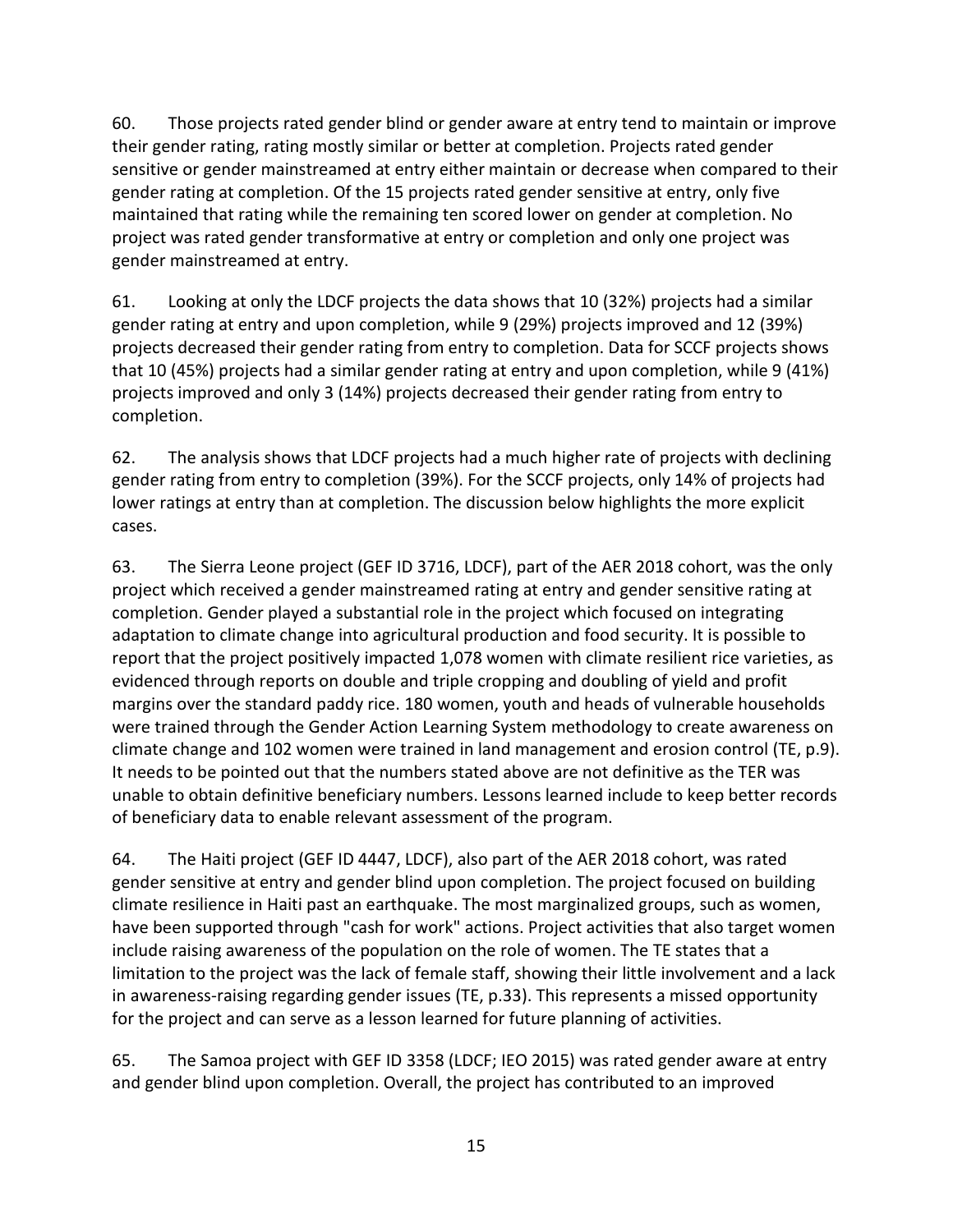consideration of gender aspects. For example, the clinical level health care providers are significantly represented by women, and the capacity building supported by the project has empowered these professionals in addressing climate related health risks. And, the vulnerable members of the communities to climate risks are predominantly women and children, so the results facilitated by the project have also benefited these groups (TE, p.28). Lessons learned include: Farmers involved in Field Trials need to be better informed and more efforts should be dedicated in explaining the objective through personal meetings and documentation (TE, p.39).

66. The Cabo Verde project (GEF ID 3581, LDCF; IEO 2015) was rated gender aware at entry and gender blind upon completion. The TE states that project implementation favored participation of women as beneficiaries of pilot projects and trainings. Moreover, the project established partnerships with women's association to raise awareness on climate change issues. However, the project did not have any specific and holistic gender strategy that involved analysis of gender roles and power balances and inequities (p.67). Lessons learned include: If a project intends to take gender roles into consideration, this cannot be limited to tally the number of female participants to workshops and trainings or the number of female beneficiaries. A gender strategy involves proper analysis of gender roles and inequities and work with communities to transform these inequalities (TE, p.82).

67. While the global project (GEF ID 5320, LDCF; IEO 2017) was rated gender aware at entry, it was rated gender blind upon completion. The TE states that "the program design did not include a clear gender analysis, and there was no evidence of any gender-disaggregated targets, indicators or gender equity goals." (p.9) As a result, there "was also no documented evidence that gender was accounted for in participation of trainings and capacity building activities" (p.10). No further gender results were reported. The TE did not list any lessons learned in connection with gender considerations.

68. A climate resilient infrastructure project in Vietnam (GEF ID 3103, SCCF; IEO 2018a) was rated gender aware at entry and gender sensitive at completion. Project indicators were not gender sensitive; however, the project team has made significant efforts to mainstream gender into the project activities design, monitoring framework, and implementation. The project has also addressed the gender dimension during the activities implementation in all outcomes by having two national gender specialists as part of their team. The gender dimension has been also taken into consideration during key project activities such as trainings and project staffing, commune level demonstration activities implementation, separate focus groups were held with women and men by the project social team. Sub-contractors for demonstrations activities were also required by contract to include women in their locally- recruited labor force (TE, p.29). Lessons learned include: Assess the specific enabling environment, organizational structure and mandates, and the human resource development constraints and needs in relation to welldefined and realistic capacity development outcomes (TE, p.33).

69. A project in China (GEF ID 3265, SCCF; IEO 2015) was rated gender aware at entry and gender sensitive at completion. The TE states that participation by women was emphasized and substantially increased in Water Use Association development, with specialized training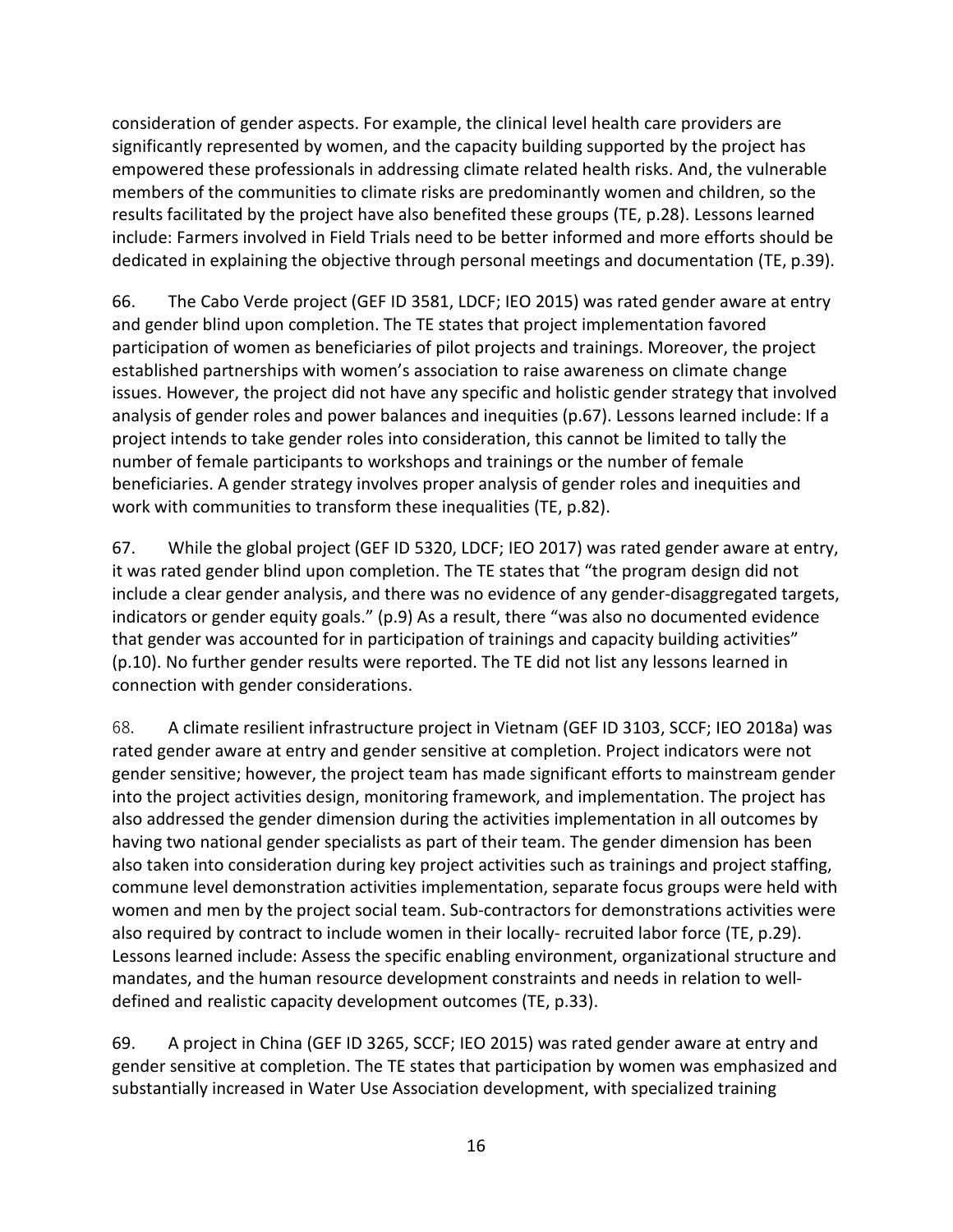provided to women both in Water Use Associations and to project staff in the provinces as well integrating this into State Office of Comprehensive Agricultural Development policies to promote participation by women in Water Use Associations (p.19). There is no special mention of gender in lessons learned. However, the TE states that it is critical to get all the stakeholders to buy into the program (TE, p.25).

70. The TE of the Congo DR project (GEF ID 3718, LDCF; IEO 2016) shows that efforts were made to include women as project stakeholders; "Women's participation in project activities was very decisive" (TE, p.35). There is no disaggregation of indicators or any notion of gender mainstreaming. The project had a statement in the project document and request for CEO endorsement about intending to create a gender strategy, however, subsequent project documentation makes no mention of gender mainstreaming strategies or approaches having been created.

71. The Gambia Project (GEF ID 3728, LDCF; IEO 2016) was rated gender aware at entry and gender sensitive at completion. The project document considered the benefits of increased access to climate information and early warnings for women farmers. To enhance the contribution and ownership opportunities for both men and women, it had proposed to adopt a gender-sensitive strategy, in which women farmers and women groups would be positively targeted to ensure gender equity and balance with regards to participating in and benefiting from project activities. Additionally, stakeholders varied and included public and private sectors, civil society, women and youth groups, and representation in these groups took gender into consideration (p.31). The TE found that sensitization and training sessions with stakeholders in pilot sites ensured participation of women.

72. The TE of the Samoa project with GEF ID 4216 (LDCF; IEO 2017) states that the project provided "training for women in adaptive processes and training for increasing awareness as to the impact of climate change and means to build resilience," but does not mention the number of female beneficiaries or otherwise female stakeholders in the project. The project also addressed gender by providing training for women in adaptive processes and training for increasing awareness as to the impact of climate change and means to build resilience. Women also became committee members at the community and the district levels. There are no lessons learned identified specifically to gender.

73. The Ethiopia project (GEF ID 4222, LDCF; IEO 2018a) was rated gender aware at entry and gender sensitive at completion. The TE states that the project has demonstrated how farmers with gender-sensitive capacity for men and women in the community, based on their roles and access to resources, social networks and information, can be part of the adaptation process (TE p. 56). There are no lessons learned outlined in the TE.

## <span id="page-25-0"></span>7. Monitoring and Evaluation

74. Table 8 shows M&E design and M&E implementation ratings for all projects. For M&E design, 34 (64%) projects received ratings in the satisfactory range: 24 (45%) projects were rated satisfactory and ten (19%) projects were rated moderately satisfactory. Eighteen (34%)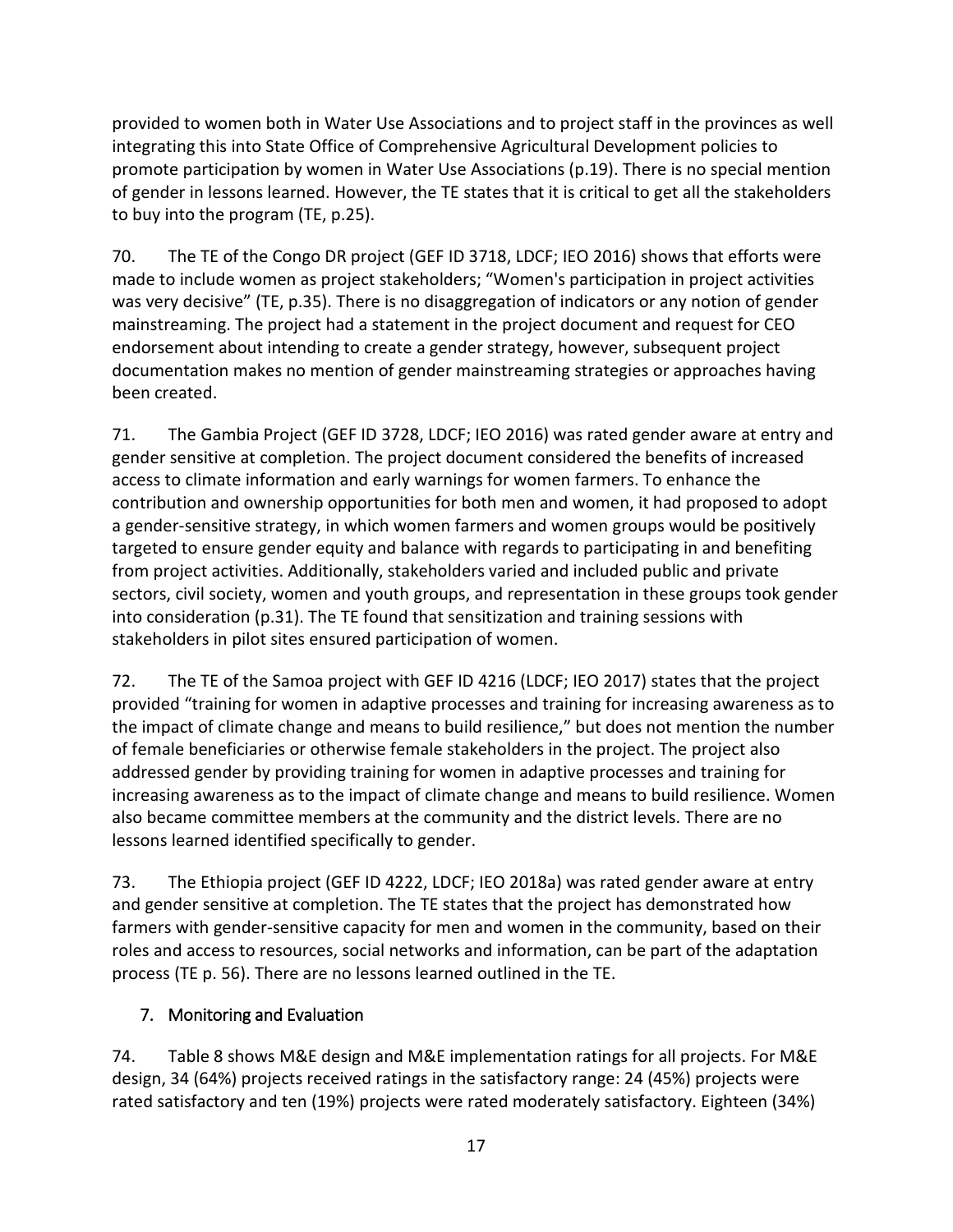projects received ratings in the unsatisfactory range: 14 (26%) moderately unsatisfactory and four unsatisfactory. One project received no rating because the available information did not allow an assessment of the quality of M&E design.

75. For M&E implementation 31 (58%) projects received ratings in the satisfactory range: one project was rated highly satisfactory, 16 (31%) projects were rated satisfactory, 14 (26%) projects moderately satisfactory. Twenty (38%) projects received ratings in the unsatisfactory range: 15 (28%) projects moderately unsatisfactory, five projects unsatisfactory. Two projects (4%) received no rating because the available information did not allow an assessment of the quality of M&E implementation. No project was rated highly unsatisfactory on M&E implementation.

76. Figure 7 shows changes in M&E design and M&E implementation ratings. The data shows that 33 (62%) projects had a similar M&E design and M&E implementation rating, while six (13%) projects improved, and 13 (25%) projects received a lower rating on M&E implementation compared to M&E design. Differences between the LDCF and SCCF on the changes in M&E rating from design to implementation are rather small. One LDCF projects that received a satisfactory rating for M&E design improved on that rating and received a highly satisfactory rating for M&E implementation, which was also the only highly satisfactory rating on M&E for the two Funds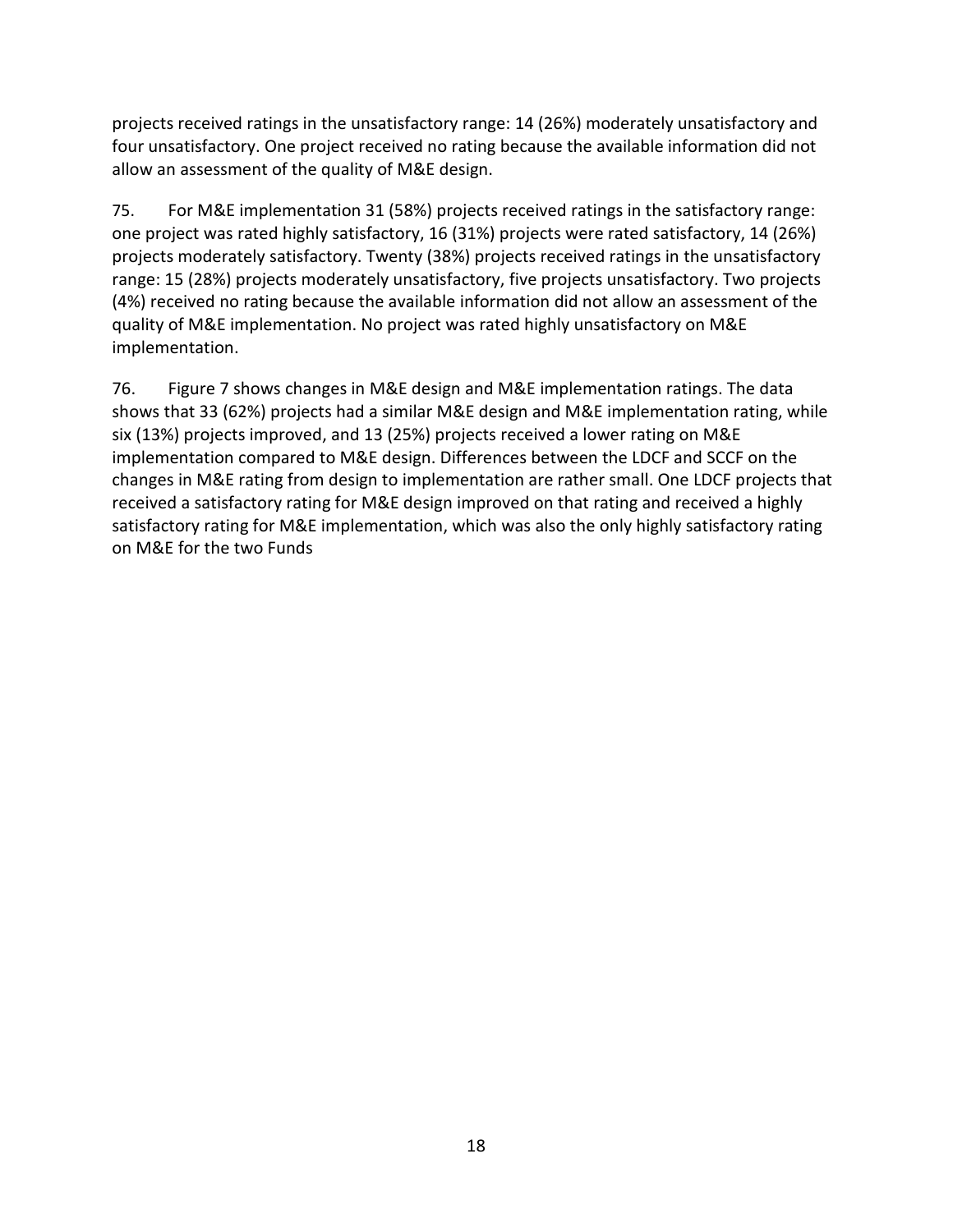<span id="page-27-0"></span>

| At Imple-<br>$\Rightarrow$<br>mentation    |                | <b>No Rating</b> |                  | <b>Highly</b><br><b>Unsatis-</b><br>factory | factory        | <b>Unsatis-</b> |                | <b>Moderately</b><br><b>Unsatisfactory</b> |                | <b>Moderately</b><br><b>Satisfactory</b> |              | Satis-<br>factory |              | <b>Highly</b><br><b>Satisfactory</b> |              | <b>Total</b> |
|--------------------------------------------|----------------|------------------|------------------|---------------------------------------------|----------------|-----------------|----------------|--------------------------------------------|----------------|------------------------------------------|--------------|-------------------|--------------|--------------------------------------|--------------|--------------|
| <b>At Design</b>                           | #              | %                | #                | %                                           | #              | %               | $\pmb{\sharp}$ | %                                          | #              | %                                        | #            | %                 | #            | %                                    | #            | %            |
| No rating                                  | $\mathbf 0$    | 0%               | $\boldsymbol{0}$ | 0%                                          | 0              | 0%              | $\mathbf{1}$   | 2%                                         | $\mathbf{0}$   | 0%                                       | $\mathbf 0$  | 0%                | 0            | 0%                                   | $\mathbf{1}$ | 2%           |
| <b>Highly</b><br><b>Unsatisfactory</b>     | $\overline{0}$ | 0%               | 0                | 0%                                          | 0              | 0%              | $\pmb{0}$      | 0%                                         | 0              | 0%                                       | $\mathbf 0$  | 0%                | 0            | 0%                                   | $\mathbf 0$  | 0%           |
| <b>Unsatisfactory</b>                      | 0              | 0%               | $\mathbf 0$      | 0%                                          | $\mathbf{1}$   | 2%              | $\overline{2}$ | 4%                                         | $\mathbf{1}$   | 2%                                       | $\pmb{0}$    | 0%                | 0            | 0%                                   | 4            | 8%           |
| <b>Moderately</b><br><b>Unsatisfactory</b> | $\mathbf{1}$   | 2%               | 0                | 0%                                          | $\overline{2}$ | 4%              | 10             | 19%                                        | $\mathbf 0$    | 0%                                       | $\mathbf 1$  | 2%                | 0            | 0%                                   | 14           | 26%          |
| <b>Moderately</b><br>Satisfactory          | $\mathbf 0$    | 0%               | $\mathbf 0$      | 0%                                          | $\mathbf{1}$   | 2%              | $\pmb{0}$      | 0%                                         | 8              | 15%                                      | $\mathbf{1}$ | 2%                | 0            | 0%                                   | 10           | 19%          |
| Satisfactory                               | $\mathbf{1}$   | 2%               | $\mathbf 0$      | 0%                                          | $\mathbf{1}$   | 2%              | $\overline{2}$ | 4%                                         | $5\phantom{.}$ | 10%                                      | 14           | 27%               | $\mathbf{1}$ | 2%                                   | 24           | 45%          |
| <b>Highly</b><br>Satisfactory              | $\Omega$       | 0%               | 0                | 0%                                          | 0              | 0%              | $\mathbf 0$    | 0%                                         | $\Omega$       | 0%                                       | $\mathbf 0$  | 0%                | 0            | 0%                                   | $\mathbf 0$  | 0%           |
| <b>Total</b>                               | $\overline{2}$ | 4%               | $\bf{0}$         | 0%                                          | 5              | 10%             | 15             | 28%                                        | 14             | 26%                                      | 16           | 31%               | $\mathbf{1}$ | 2%                                   | 53           | 100%         |

**Table 8:** LDCF and SCCF Combined M&E Ratings at Design and at Implementation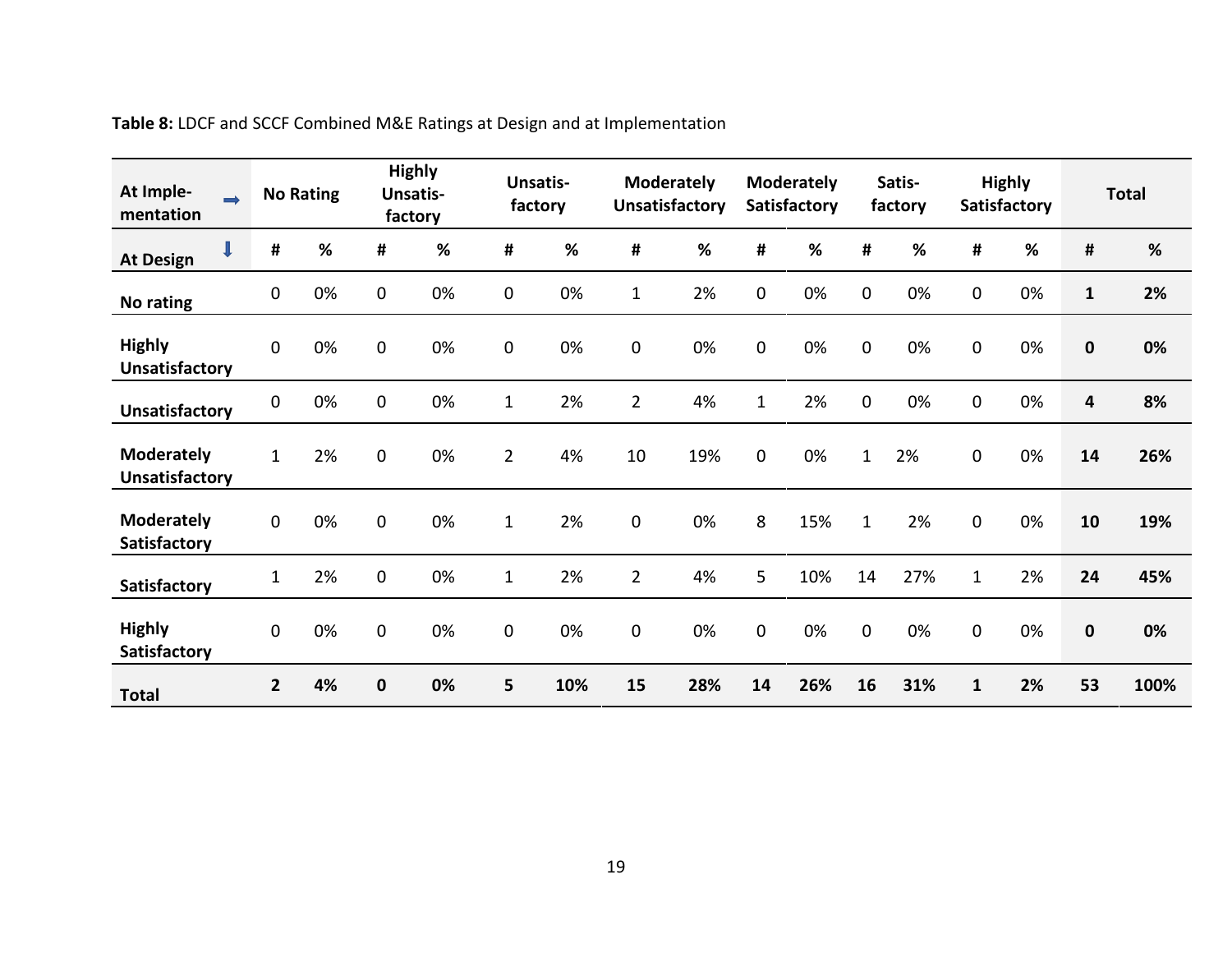

<span id="page-28-0"></span>**Figure 7:** Changes in M&E Rating from Design to Implementation

77. Given the small differences between the two Funds on these indicators there will not be a split in data presented specifically for the LDCF and SCCF, but some projects are discussed next, including the project with GEF ID 3287, which is the only project that received a highly satisfactory rating on M&E implementation. The discussion below highlights the more explicit cases.

78. The M&E rating for the climate change project in Bangladesh (GEF ID 3287, LDCF; IEO 2018a) improved from a satisfactory M&E design rating to highly satisfactory rating on M&E implementation. The TE notes that the project received a highly satisfactory rating because the project efficiently and systematically recorded and managed relevant information on progress of activities. Further, monitoring and evaluation findings were incorporated into project work plans. Some deficiencies in the project's indicator framework were corrected after the midterm review. Lessons learned include: Appropriate governing structures that included all relevant stakeholders, at both national and local level, empowered, project management unit and the proactive involvement of communities in the management of natural resources (TE, p.9).

79. The TER rates M&E design of the Benin project (GEF ID 3704, LDCF; IEO 2017) as moderately satisfactory as the project lacks a comprehensive strategic results framework to guide its work. While the project document (PD) presents a set of key indicators to measure the project's success (PD, p.32), indicators are only set at objective and outcome levels. Project outputs are not defined, nor are output-level indicators. As a result, the M&E plan described in the PD only focuses on part of the project's logical framework and fails to monitor the very activities and outputs that ultimately generate outcomes and contribute to project impact. Overall, the TE presents the picture of a project in which M&E activities were regularly and carefully conducted, and frequently used as part of the decision-making process.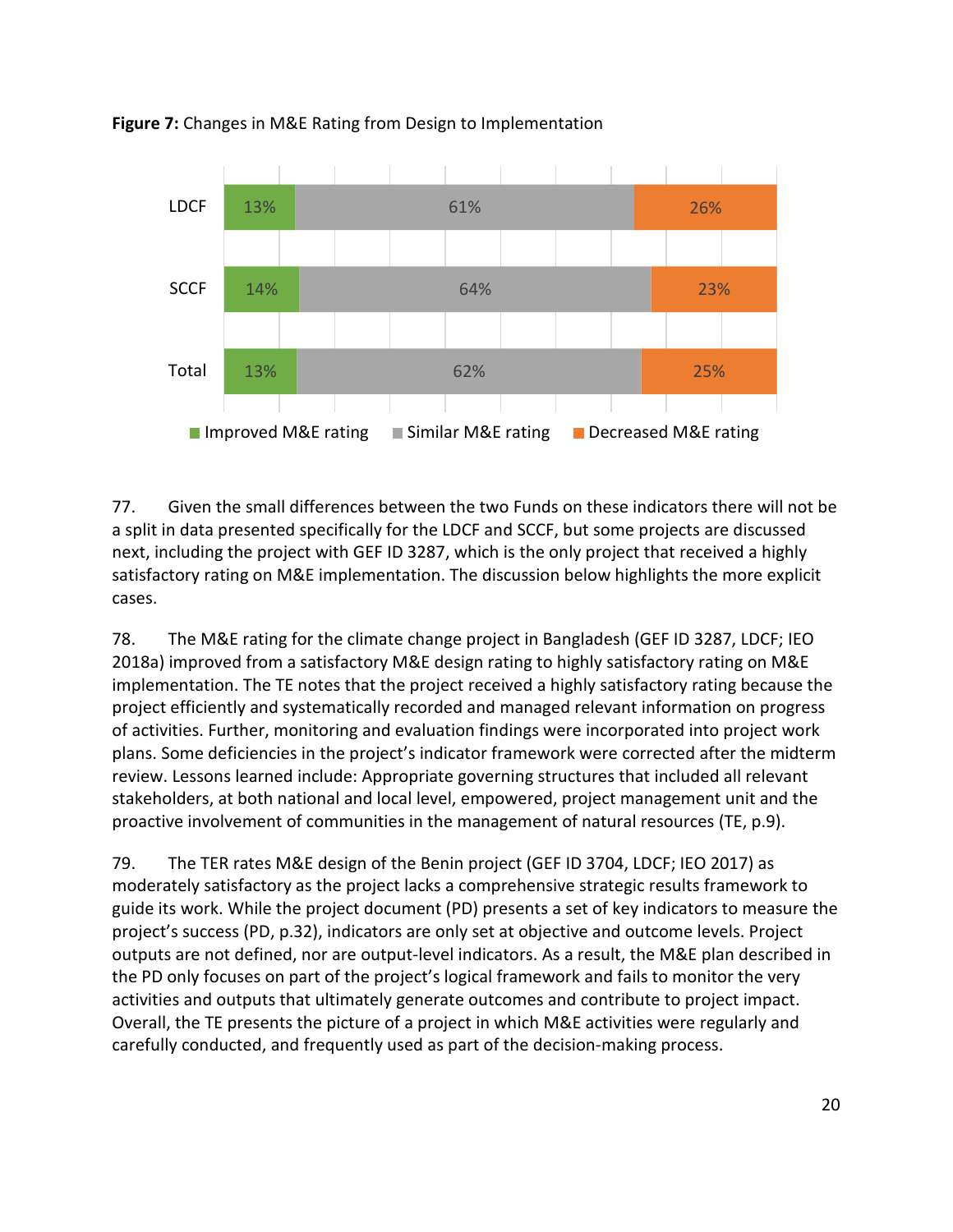80. The climate resilient water management and agriculture practice project in Cambodia (GEF ID 3404, LDCF; IEO 2015) improved from an unsatisfactory M&E design rating to a moderately satisfactory M&E implementation rating. The M&E design was rated moderately unsatisfactory because there was no sophisticated design on M&E to be implemented in the project, but rather a simple although comprehensive M&E system. This limits the assessment of the outcomes and impacts of the project. While the M&E design was not very sophisticated, at the end, because of various good monitoring procedures being prepared and implemented during the project lifetime, the overall M&E implementation is positive and rated moderately satisfactory (TE, p.29).

81. The M&E rating for the Ghana (GEF ID 3218, SCCF; IEO 2017) project decreased from a satisfactory rating at M&E design to unsatisfactory at M&E implementation. The TE finds that the quality of M&E was mixed between the implementation of Promoting a Value Chain Approach to Climate Change Adaptation in Agriculture in Ghana (ProVACCA) under the Root and Tuber Improvement and Marketing Programme (RTIMP) and the Ghana Agricultural Sector Investment Programme (GASIP). The TE also found that the project had not kept a logframe to monitor project implementation, this was completed retroactively at the request of the final mission prior to closure. Based on the reports provided to the June 2017 TER mission, regular project progress reporting under GASIP appears not to have been carried out. The mission found a clear reliance by the project on GEF Project Implementation Reports (PIR) as the only measure of project reporting instead of progress reports as well as a reliance on the supervision mission reporting (TE, p.17).

82. The project in Sierra Leone (GEF ID 3716, LDCF), part of the AER 2018 cohort, decreased from a moderately satisfactory rating at M&E design to an unsatisfactory M&E implementation rating. The TE sates that the project suffered from a deficit in effective results/impacts reporting, analysis and in general documentation and filing practices. During the completion mission it was frequently explained that synergies had to be found between the two projects to avoid burdening the project staff with double reporting efforts. Lessons learned include: Better monitoring and evaluation would have spotted the underperforming rooftop rain harvesting activities earlier and payment by milestones would have increased accountability and saved more money to be reinvested elsewhere (TE, p.10).

## <span id="page-29-0"></span>**V. RELATIONSHIPS AMONG VARIABLES**

## <span id="page-29-1"></span>1. Outcomes and Innovation

83. This section addresses the relationship between innovation and outcomes in LDCF and SCCF funded projects, specifically through the following question: Do innovative projects achieve higher outcomes?

Table 9 provides an overview of all projects' innovation and outcome ratings. Out of the seven (13%) non-innovative projects, three (6%) were in the unsatisfactory range while four (7%) were rated in the satisfactory range. None of the non-innovative projects received a highly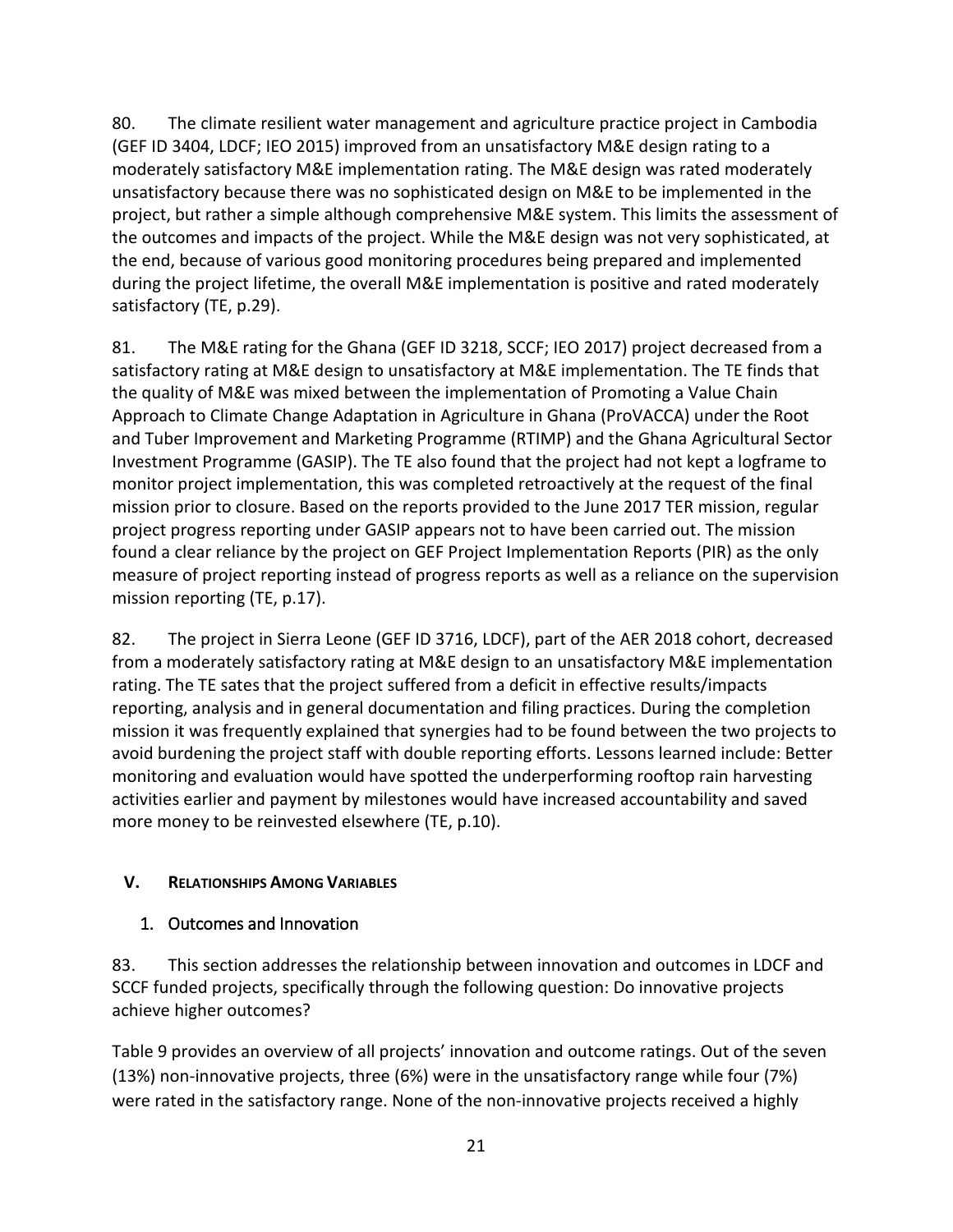satisfactory rating. Out of the 46 (87%) total innovative projects, eight (15%) were rated in the unsatisfactory range and 38 (72%) received ratings in the satisfactory range. Two (4%) innovative projects received highly satisfactory outcome ratings.

|                           | <b>Outcome rating</b> |                          |   |                |    |                              |                |                            |    |              |                |                        |                |              |
|---------------------------|-----------------------|--------------------------|---|----------------|----|------------------------------|----------------|----------------------------|----|--------------|----------------|------------------------|----------------|--------------|
|                           |                       | Highly<br>Unsatisfactory |   | Unsatisfactory |    | Moderately<br>Unsatisfactory |                | Moderately<br>Satisfactory |    | Satisfactory |                | Highly<br>Satisfactory |                | <b>Total</b> |
|                           | #                     | %                        | # | %              | #  | %                            | #              | %                          | #  | %            | #              | %                      | #              | %            |
| Innovative                | 0                     | 0%                       | 0 | 0%             | 8  | 15%                          | 16             | 30%                        | 20 | 38%          | 2              | 4%                     | 46             | 87%          |
| Non-<br><b>Innovative</b> | 0                     | 0%                       | 0 | 0%             | 3  | 6%                           | $\overline{2}$ | 4%                         | 2  | 4%           | 0              | 0%                     | $\overline{7}$ | 13%          |
| <b>Total</b>              | 0                     | 0%                       | 0 | 0%             | 11 | 21%                          | 18             | 34%                        | 22 | 42%          | $\overline{2}$ | 4%                     | 53             | 100%         |

<span id="page-30-1"></span>**Table 9:** Innovation and Outcome Ratings

84. Figure 8 below shows that 83 percent of projects found to be innovative had outcomes in the satisfactory range while only 57 percent of non-innovative projects received satisfactory range outcome ratings. The discussion below highlights the more explicit cases.

<span id="page-30-2"></span>**Figure 8:** Outcome Ratings of Innovative and Non-Innovative Projects



<span id="page-30-0"></span>Innovative Projects with Highly Satisfactory Outcome Scores

85. The community-based adaptation project in Bangladesh (GEF-ID 3287, LDCF; IEO 2018a) focused on reducing vulnerability of coastal communities to the impacts of climate change induced risks in four 'upazilas' (an administrative region in Bangladesh) in coastal districts. The project has contributed strongly to the development of a new agricultural modality in the coastal zone, the Fish, Fruit and Forest (FFF) model and variants thereof, which have been successful in increasing household income and food security. While integrated aquaculturelivestock-agriculture homestead systems are common in Bangladesh and in South East Asia in general, implementation at the foreshore, benefiting landless communities was a unique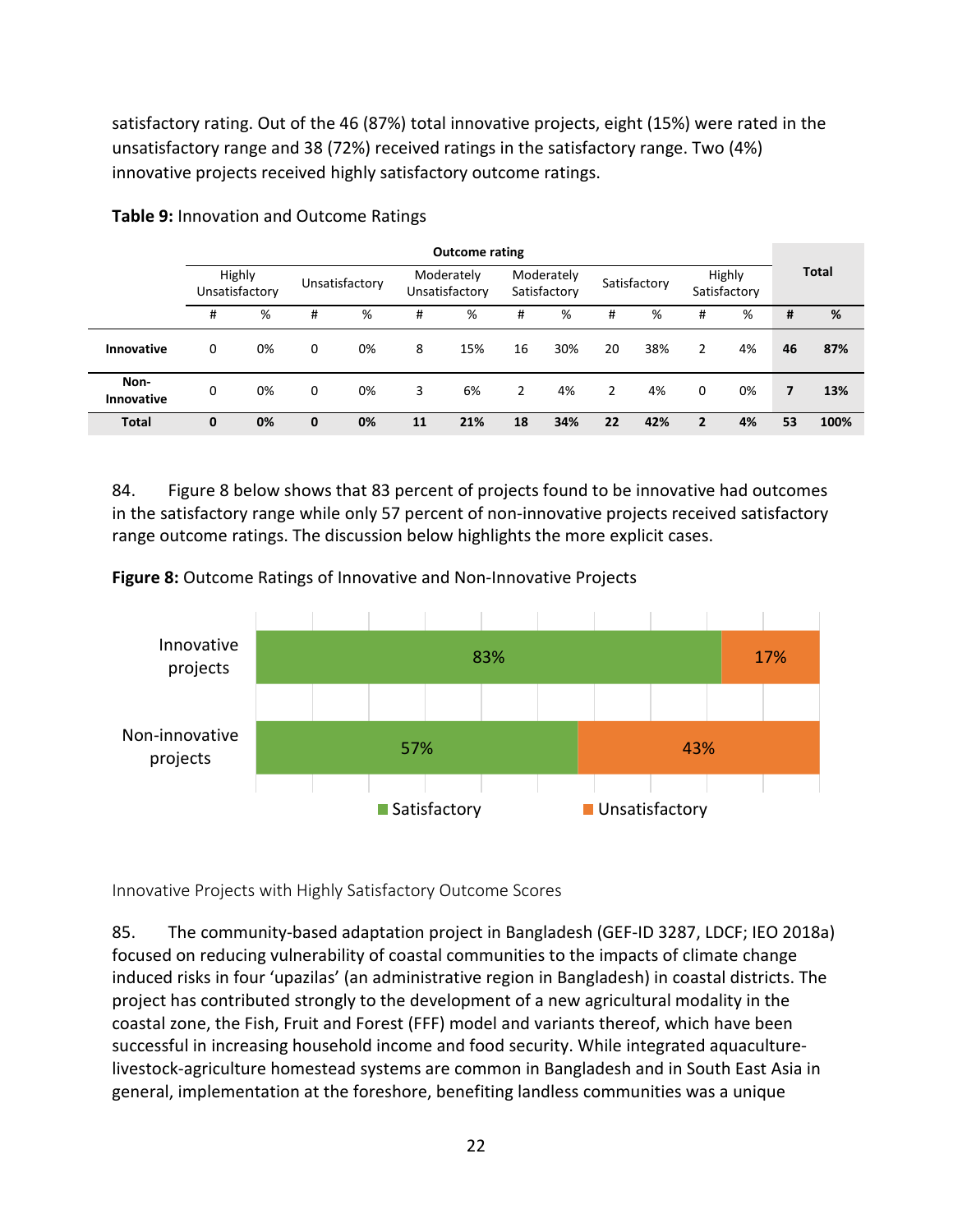contribution by this project (TE, p.53). Based on the largely achieved project targets and the demonstrable efforts by the project unit and the implementing and executing agencies to overcome challenges to implementation, the terminal evaluation rates the effectiveness of the project outcomes as highly satisfactory (TE, p.42). Lessons learned include: Appropriate governing structures that included all relevant stakeholders, at both national and local level, empowered, project management unit and the proactive involvement of communities in the management of natural resources (TE, p.9).

86. The overall goal of the Ethiopia (GEF-ID 4222, LDCF; IEO 2018a) project was to catalyze innovative adaptation actions in the context of Ethiopia's NAPA and development policies and strategies. Farmers adopted five different agricultural based technologies that adapted better water management practices to irrigate about 1800 hectares of farm plots. About 44 percent of female and 59 percent of male farmers effectively used early warning climate information to prepare for the sowing and harvest seasons. Awareness generated from these climate info bulletins, helped beneficiaries increase agricultural productivity by 100 percent. The project had the ability to pilot a scale up vision through immediate, short and longer-term adaptation measures linked to development goals, needs and actions. Moreover, the project demonstrates capability to convince key stakeholders to join and meet a significant demand for adaptation of the most vulnerable communities in Woredas and Kebeles (TE, p.9).

<span id="page-31-0"></span>Innovative Projects with Moderately Unsatisfactory Outcome Scores

87. The Climate Resilient Infrastructure project in Vietnam (GEF ID 3103, SCCF; IEO 2018a) introduced practical technical innovations in rural infrastructure. Bioengineering methods involving riverbank protection and roadside slope stabilization and drainage control were demonstrated at four sites and provide practical examples of cost-effective alternatives to addressing slope instability and soil erosion could be considered innovative. The TE noted however that the project has not identified any strong change agents in government or financing partners that are willing to lead the necessary reforms for climate resilient infrastructure investment, which diminishes the prospect for sustainability (IEO 2018a). Lessons learned include assessing the government policy and operational standards and procedures, and mainstreaming requirements, that may need revisions at an early stage and establish intersector work groups (TE, p.32).

88. The Ghana project (GEF ID 3218, SCCF; IEO 2018a) proposed an alternative scenario in which GEF funds are used strategically to develop systems and response mechanisms to strengthen the integration of climate change risks into the health sector. Critical barriers were to shift the response capacity of the health sector in Ghana from being reactive towards being more anticipatory, deliberate and systematic (TE, p.13). There is no convincing argument that the outputs would lead to the outcomes. The TE report further states that some items seem to be missing from the logical framework. There is no strong evidence that planning documents have utilized lessons learned/recommendations from previous Projects as inputs to planning and defining the Project strategy (TE, p.21). Project implementation has been challenging (TE, p.25). Overall, there is evidence that adaptive management has occurred during Project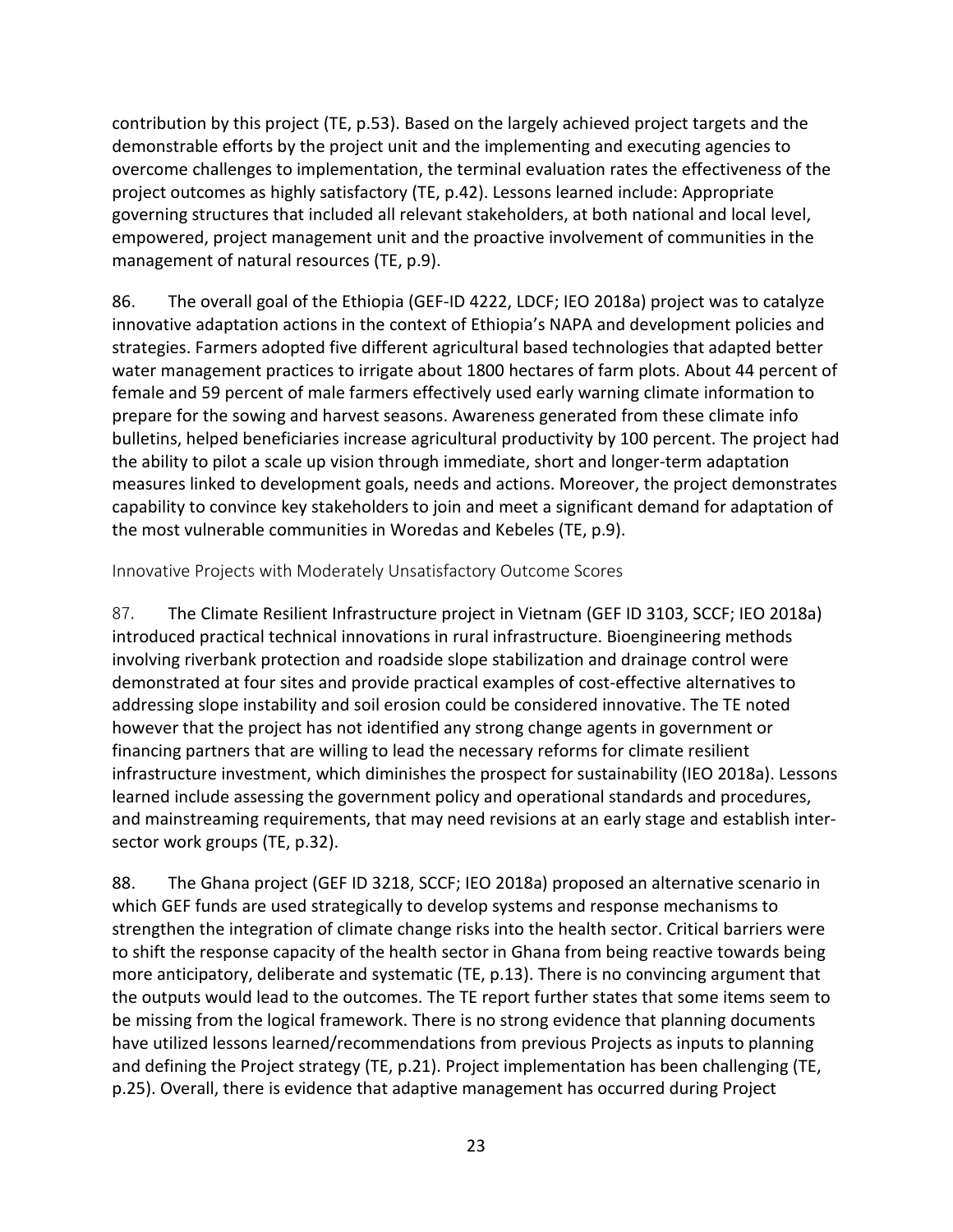implementation, which contributed to some of the Project successes. However, there is little evidence that those decisions were taken based on a formal discussion and approval by the Project Steering Committee (PSC), although some of the changes made have been approved through annual work plans and were therefore implemented without waiting for the next PSC meeting. The poor quality of PSC minutes may also explain this lack of evidence (TE, p.27).

89. The major innovation in the Ghana project (GEF ID 4368, SCCF), part of the AER 2018 cohort, was meant to have been the introduction of the biogas energy plant. This activity was aimed at reducing waste from the cassava processing chain in the form of cassava peels but also to use sawdust to generate energy and operate the cassava gasification plant instead of diesel and firewood. The combined gasification and biogas plants would have been able to generate energy in the form of electricity, hot air and gas. The energy that is to be generated by the gasification plant would need to be utilized immediately while that of the biogas plant would have been stored and utilized when required. This would have been a major innovation for Ghana, and had it been implemented, which it was not, it would have been a regional showcase of this technology. The project did however introduce innovative high yielding cassava varieties that have been demonstrated in peer-reviewed research to have increased yields and productivity (TE, p.13). The project also contributed to the scientific knowledge surrounding climate smart agricultural innovations (TE, p.20). However, the project did not make use of a logical framework to help it track its achievements and stated outcomes. This had to be created in retrospect during the terminal evaluation process and is reflective of a generally underperforming project in terms of planning and coordination and has been pointed out during the supervision missions (TE, p.5).

<span id="page-32-0"></span>Non-Innovative Projects with Satisfactory Outcome Scores

90. The Niger (GEF ID 3319, LDCF; IEO 2015) project's primary aim was to boost the capacity of the agricultural and water sectors in Niger to adapt to climate change. The Project promoted a genuine quality-based approach at organizational level. This has yielded results. Support from all the technical departments and capacity strengthening partners underpins this approach (TE, p.49). However, no innovations or good practices were identified in this project.

91. The Haiti project (GEF-ID 4447, LDCF), part of the AER 2018 cohort, aimed to develop the resilience of vulnerable Haitian farmers by strengthening livelihood resilience and agrosystems against the impacts of climate variability. No innovations or good practices were identified in this project. However, the project contributed to increase agricultural production, which has been enhanced through project activities, evidenced at least partly by higher yields. The level of improvement in productivity is supported by data on the adoption rate. Project activities have effectively trained farmers at each visited site. Attention was paid to climatic hazards and storage techniques. Farming has been strengthened by post-harvest actions, which in turn help stabilize commodity prices, the development of subsistence, conservation and export agriculture (TE, p.28).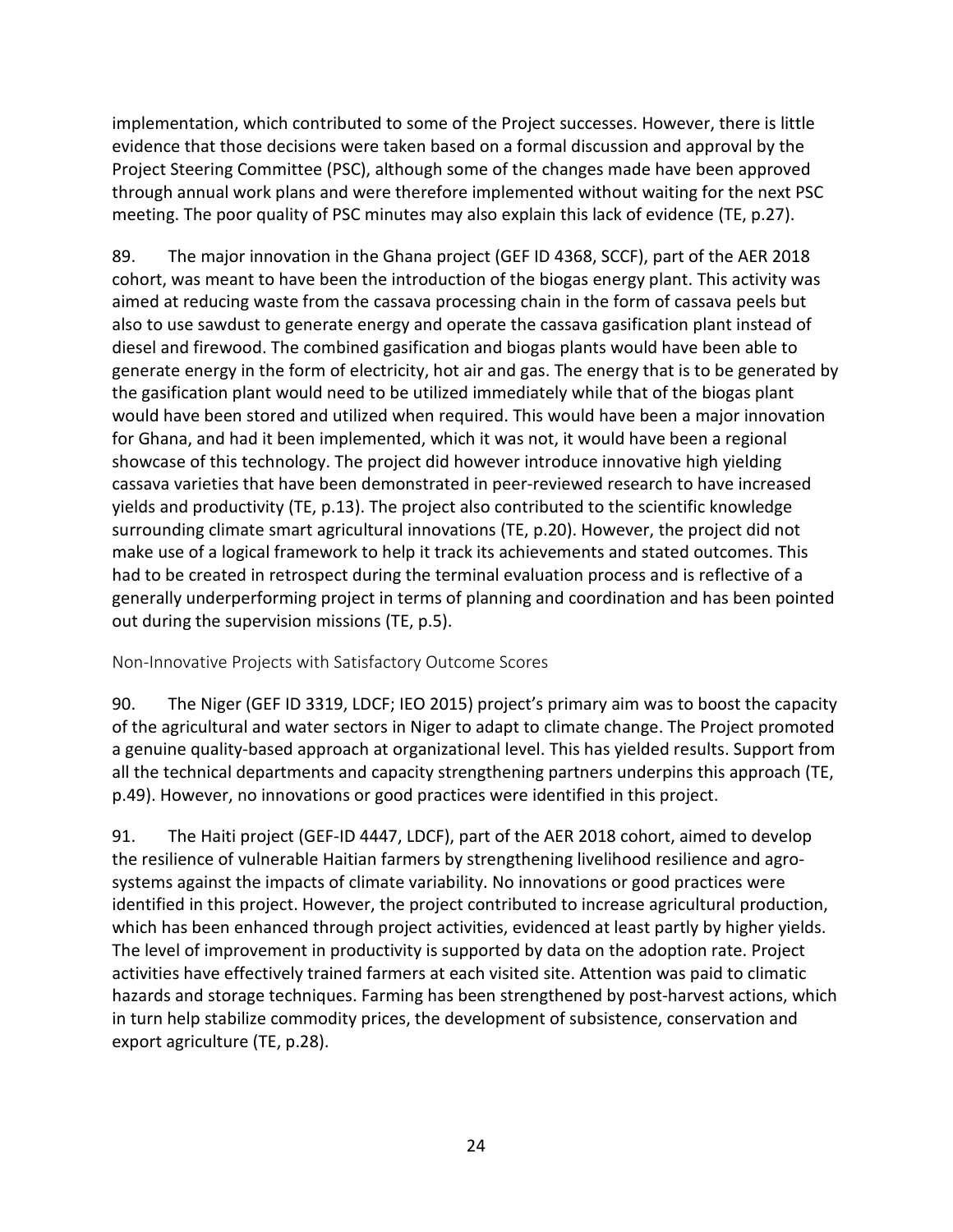<span id="page-33-0"></span>Non-Innovative Projects with Moderately Unsatisfactory Outcome Scores

92. The Sudan project (GEF ID 3430, LDCF; IEO 2016) was rated moderately unsatisfactory, because the intended results in two outcome areas were not achieved. Further, the project "did not develop new understanding, new knowledge or new technologies […] It made little contribution to better understanding of lessons learned and emerging best practices" (TE, p.41). No innovative practices were identified in the TE report.

93. The Maldives project's (GEF ID 3847, LDCF; IEO 2017) purpose was the integration of climate change risk into resilient island planning, with a focus on capacity development, policy support and climate risk reduction measures. The project was ineffective in reaching planned results, with three of the project's four outcomes were rated moderately to highly unsatisfactory, and due to numerous delays and poor project planning the project also received a moderately unsatisfactory rating on efficiency. The TE report rates the project's knowledge management and learning component as highly unsatisfactory. No innovations or good practices were identified in this project.

<span id="page-33-1"></span>Relationship between Innovation and Outcome

94. Spearman's Rank Correlation was used to determine if innovation and outcome variables are correlated. The correlation coefficient is small and positive *(rs = 0*.2, *p = 0.17)*, indicating that there is a weak positive correlation between the two variables; Rho is positive, therefore, outcomes (Y) tend to increase when innovation (X) increases. Based on the correlation coefficient, innovative projects correlate with higher outcomes.

95. The Jaccard Similarity Index for the datasets on innovation and outcome ratings is 0.76, showing high similarity between the datasets of the two variables. Figure 9 below shows the distribution of the data.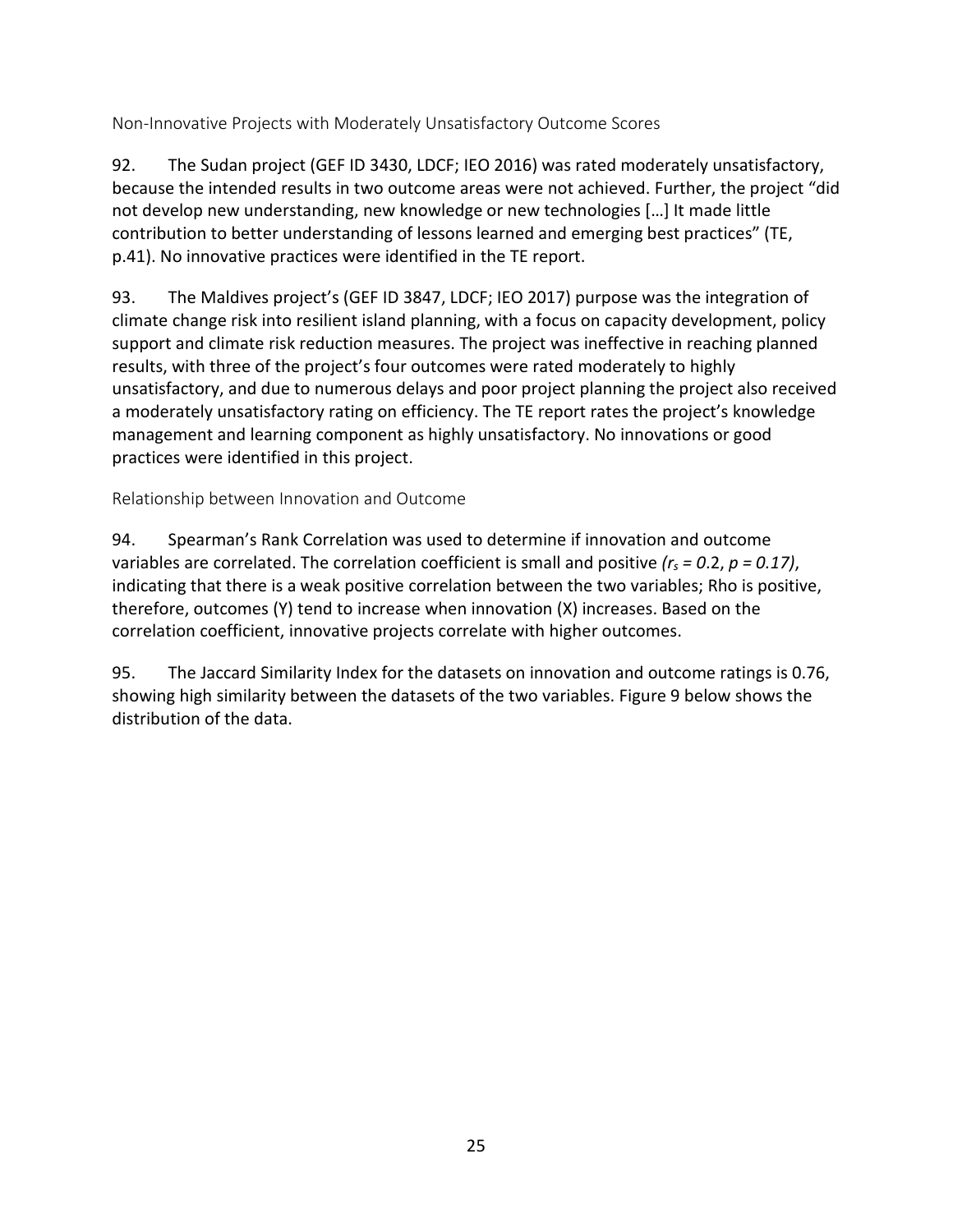<span id="page-34-2"></span>**Figure 9:** Innovation and Outcomes Boxplot



### <span id="page-34-0"></span>2. Outcomes and Fragility

96. This section addresses the potential impact of a country's fragility on project outcomes, specifically through the following question: How do outcomes in fragile countries compare to those in non-fragile countries?

97. Table 10 provides an overview of all projects' fragility and outcome ratings. Out of the 36 non-fragile projects, 30 (58%) were rated in the satisfactory range while six (11%) were in the unsatisfactory range. Two (4%) of the projects in non-fragile countries received a highly satisfactory outcome rating. Out of the 17 (32%) projects in fragile countries, 12 (23%) received ratings in the satisfactory range and five (10%) were rated in the unsatisfactory range. None of the projects in fragile countries received highly satisfactory outcome ratings.

|                    |   | <b>Highly</b><br>Unsatisfactory |   | Unsatisfactory |    | Moderately<br>Unsatisfactory |    | Moderately<br>Satisfactory |    | Satisfactory |   | <b>Highly</b><br>Satisfactory |    | <b>Total</b> |
|--------------------|---|---------------------------------|---|----------------|----|------------------------------|----|----------------------------|----|--------------|---|-------------------------------|----|--------------|
|                    | # | %                               | # | %              | Ħ  | %                            | #  | %                          | #  | ℅            | # | %                             | #  | %            |
| <b>Non-Fragile</b> | 0 | 0%                              | 0 | 0%             | 6  | 11%                          | 16 | 30%                        | 12 | 23%          |   | 4%                            | 36 | 68%          |
| <b>Fragile</b>     | 0 | 0%                              | 0 | 0%             | 5  | 10%                          |    | 4%                         | 10 | 19%          | 0 | 0%                            | 17 | 32%          |
| <b>Total</b>       | 0 | 0%                              | 0 | 0%             | 11 | 21%                          | 18 | 34%                        | 22 | 42%          | 2 | 4%                            | 53 | 100%         |

#### <span id="page-34-1"></span>**Table 10:** Fragility and Outcome Ratings

*Note:* None of the SCCF projects took place in fragile countries. Therefore, the analysis was not split between LDCF and SCCF projects.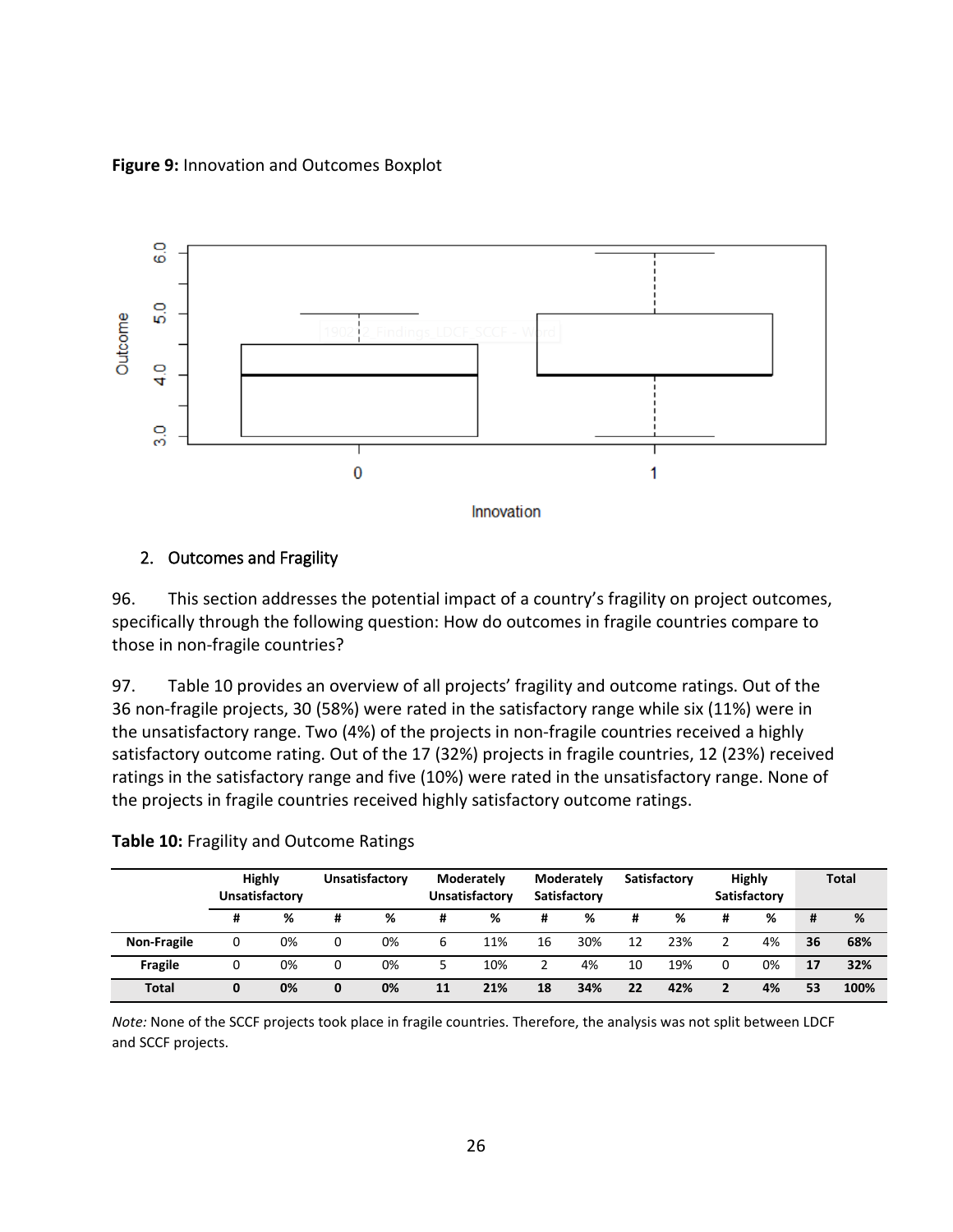98. Figure 10 below shows that 83 percent of projects in non-fragile countries had outcome ratings in the satisfactory range. In comparison, only 71 percent of projects in fragile countries received outcome ratings in the satisfactory range. The discussion below highlights the more explicit cases.



<span id="page-35-2"></span>**Figure 10:** Outcomes of Projects in Fragile and Non-fragile Countries

<span id="page-35-0"></span>Projects in Non-fragile Countries with Highly Satisfactory Outcome Scores

99. The Community-Based Adaptation to Climate Change through Coastal Afforestation project in Bangladesh (GEF-ID 3287, LDCF; IEO 2018a) was in line with country priorities, effective and efficient in reaching project results, applied an adaptive management approach, and had a strong and inclusive project partnership structure (p.4). Lessons learned include: Appropriate governing structures that included all relevant stakeholders, at both national and local level, empowered project management unit and the proactive involvement of communities in the management of natural resources (TE, p.9).

<span id="page-35-1"></span>Projects in Non-fragile Countries with Moderately Unsatisfactory Outcome Scores

100. The Integrating Climate Change Risks into Water and Flood Management (WFM) by Vulnerable Mountainous Communities in the Greater Caucasus Region of Azerbaijan project (GEF ID 4261, SCCF; IEO 2018a) aimed to strengthen technical capacities and demonstrations in water and flood management practices. The WFM project has partially achieved the project objective and the three planned outcomes. A key challenge for achieving many of the results (particularly Output 2.3) is the problems that project faced in relation to data quality and availability. During project development it was apparently assumed that hydro-meteorological data would be readily available, and of sufficient quality to effectively carry out project activities such as modeling, and flood risk mapping. However, during project implementation this proved to be an incorrect assumption on multiple fronts (TE, p.38).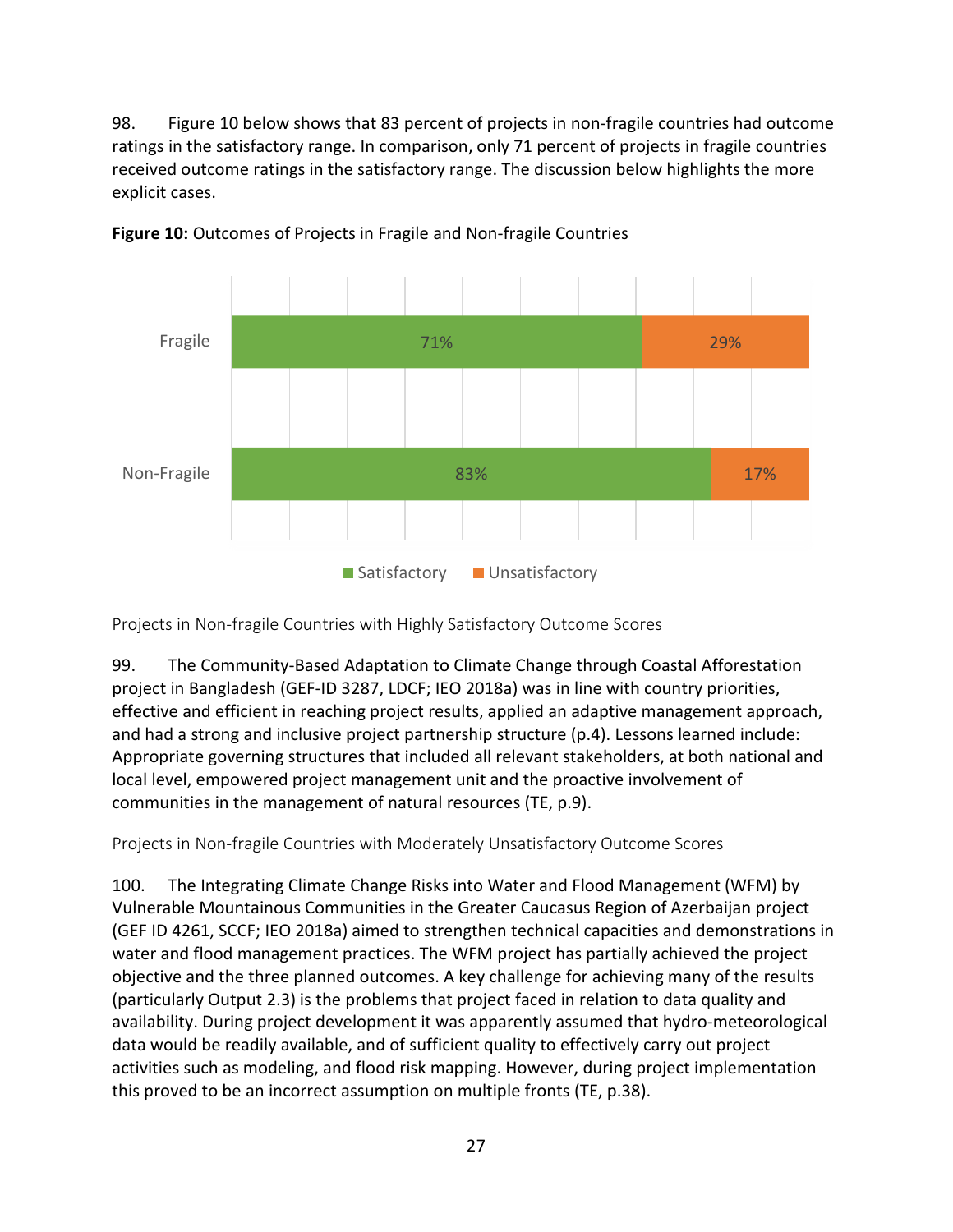101. The Ghana project (GEF ID 4368, SCCF) part of the AER 2018 cohort, did not make use of a logical framework to help it track its achievements and stated outcomes. This had to be created in retrospect during the terminal evaluation process and is reflective of a generally underperforming project in terms of planning and coordination and has been pointed out during the supervision missions (TE, p.5).

<span id="page-36-0"></span>Projects in Fragile Countries with Satisfactory Outcome Scores

102. The Congo DR project (GEF ID 3718, LDCF; IEO 2016) is a response to the increased variability induced by climate change in different agro-climatic zones, and its impacts on the agricultural sector in the DRC. The immediate objective of the project is to reduce vulnerability among small farmers and rural populations to the effects of climate change on storm farming systems and food security. Overall, the 3 main project results were achieved and that; despite some difficulties that marred the project. Some expected project effects appeared ambitious considering the available resources and time available because either they require certain prerequisites or that they could not achieve in an isolated context (TE, p.29). The project helped to reduce vulnerability in rural populations in four selected sites (TE, p.18). The Project Identification Form (PIF) identifies the following risks: Weak mobilization of co-financing due to the country's post conflict political-administrative situation. Due the high level of planned decentralization, the proposed measures may not perform well in all regions of the DRC territory (PIF, p.8).

103. The Development Strategies for Coastal Communities project (GEF ID 3733, LDCF; IEO 2018a) has delivered most of the planned outcomes. The project has achieved its objective by increasing the resilience of low-elevation coastal zones to emerging climate change threats enhanced and the institutional capacity to plan for and respond to climate induced impacts in coastal areas. Minor shortcomings have been observed in project results (TE, p.50). Under the impact of the project, local governmental sectors, academic institutions, NGOs and some communities said to the evaluator that they will continue to use the products from the project. The local communities which are engaged in development of alternative agricultural practices and reforestation and have benefited from the project will voluntarily support the efforts of adaptation led by local governments. Yet, political instability can greatly alter project outcomes, as it was observed at departmental level when department officers were replaced. The sustainability of achievements will highly depend on the country's political context in the coming years (TE, p.62).

104. The Gambia project (GEF ID 3728, LDCF; IEO 2016) focused on strengthening climate early warning systems. The project's intended outcomes were delivered and were designed to feed into a continuing process. The upgraded and equipped hydrometeorological network and the trained and retained meteorological staff are already delivering reliable and accurate climate information and early warnings to users. There is evidence of increased confidence in climate information and early warning messages by communities in the pilot sites. The effectiveness of climate mainstreaming studies and lessons learnt resulted into the core teams in sectors that are trained on integration of climate change into policy and development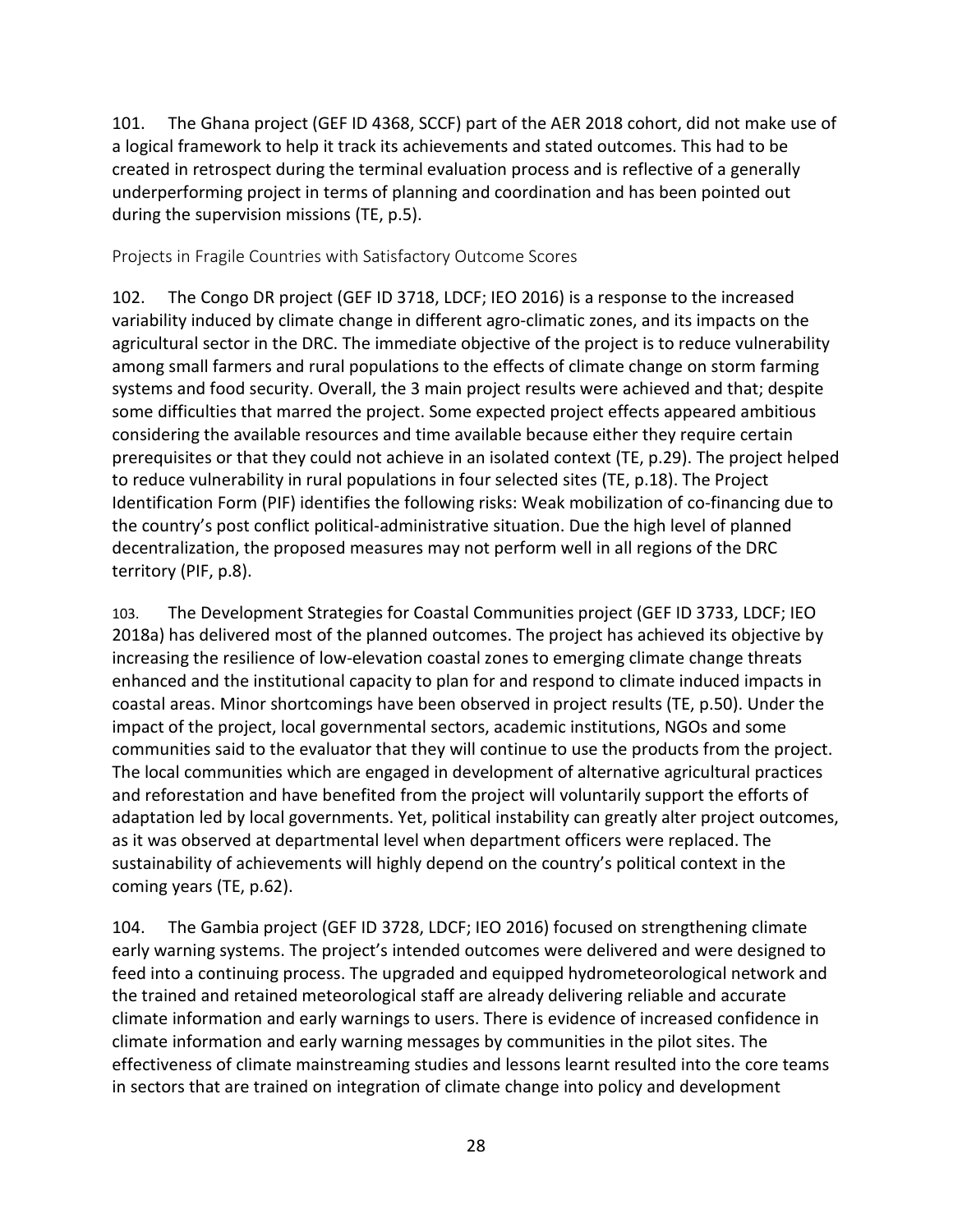planning. By bringing policy makers together to integrate climate change into policy, the project was effective in enhancing the government's preparedness to respond to climate risks and vulnerabilities (TE, p.11).

105. The objective of the project in Mali, Enhancing Adaptive Capacity and Resilience to Climate Change in the Agriculture Sector (GEF ID 3776, LDCF; IEO 2018a) was to enhance adaptive capacities of vulnerable rural populations to the additional risks posed by climate change on agricultural production and food security. The solutions to address the impacts of climate change on the agricultural sector were identified in a participatory way with the beneficiaries and are deemed effective in terms of the results collected from the beneficiary communes (TE, p.25).

106. The Lao PDR project (GEF ID 4034, LDCF; IEO 2017) focused on minimizing food insecurity from climate change and farmers' vulnerability to extreme flooding and drought events, through an applied ecosystem approach. The objective and the four outcomes were logical and complimentary. Most of the target sets were realistic, achievable and, achieved (TE, p.19).

107. The overall objective the Mali (GEF ID 3979, LDCF) part of the AER 2018 cohort, project was to enhance the capacity of Mali's agricultural sector to successfully cope with climate change, by incorporating climate change adaptation (CCA) concerns and strategies into ongoing agricultural development initiatives and mainstreaming CCA issues into agricultural policies and programming. Ownership of the project by the country is very satisfactory in technical and operational terms, and moderately satisfactory in political and financial terms. Development and training in CCA approaches are medium and long-term investments, that also benefit from the setting up of many other programs and projects. The evaluation team interlocutors were almost unanimous in stating that there should be a sequel to this wellconceived, well established and well-coordinated program (TE, p.43). The PIF describes that the risk of non-compliance by all primary proponents is medium (PIF, p.7).

<span id="page-37-0"></span>Projects in Fragile Countries with Moderately Unsatisfactory Scores

108. The TE of the Coastal Areas and Community Settlements project in Tuvalu (GEF ID 3694, LDCF; IEO 2018a) concludes that the decentralized implementation of a project that covers a wide geographic area within a complex environmental, political, institutional and social matrix presents significant institutional and operational challenges, and the project delivery model should be cognizant of this complexity.

109. The TE of the Guinea Vulnerable Coastal Zones project (GEF ID 3703, LDCF; IEO 2018a) concludes that project achievements and outcomes, even the most successful ones, such as market gardening and reforestation, have not generated the expected impact on targeted communities. This is largely due to a weak leadership, which should be able to enhance these successes, create a ripple effect and subsequently initiate a change in the behavior of local communities. The TE suggests creating a leadership who can initiate change in local communities' behavior (TE, p.30). Adaptation to climate change will be more effective when it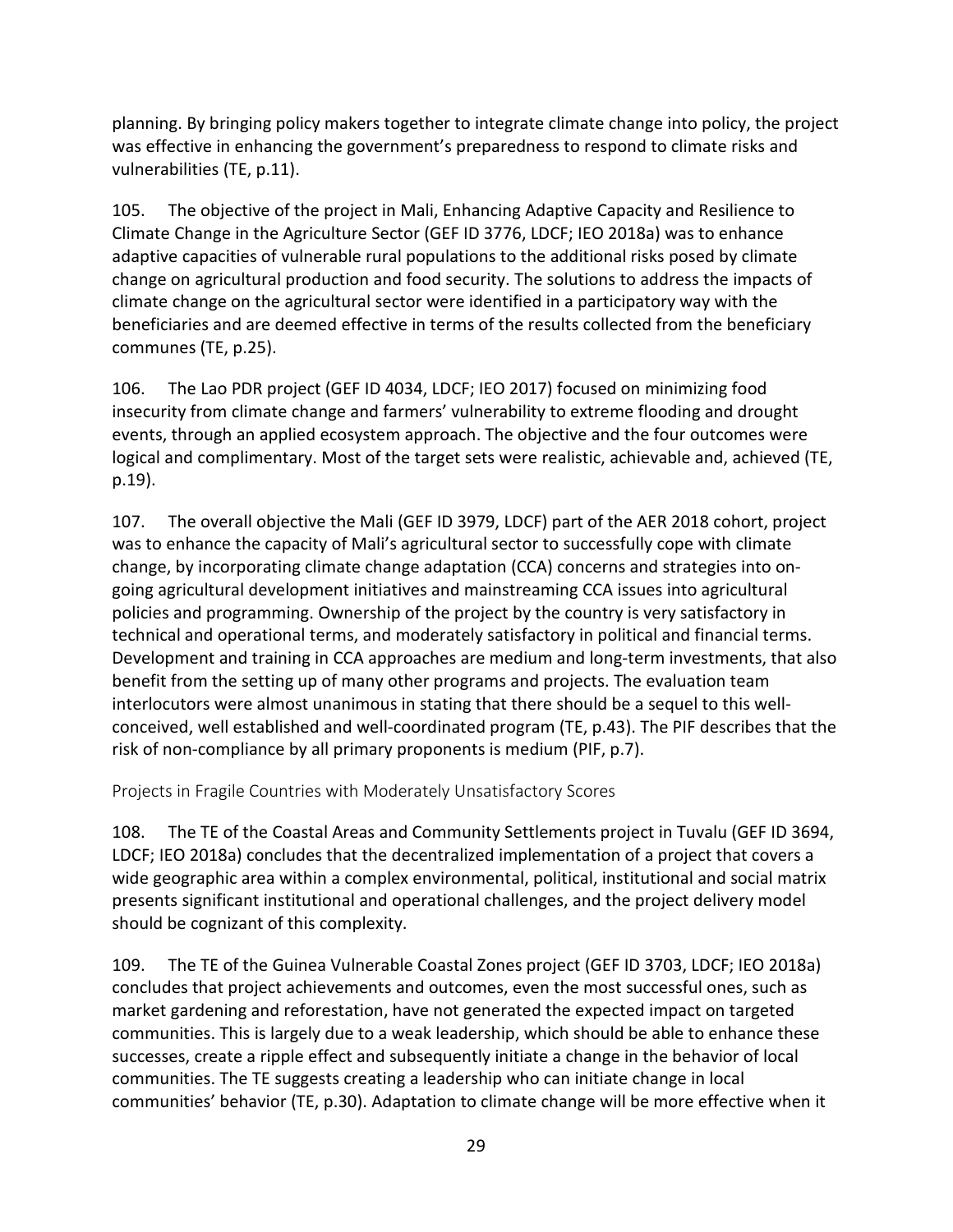departs from a bottom-up approach (IEO 2018a, p.16). Lessons learned include: Although local communities are aware of the need to preserve environment, it is not obvious that they will change their behavior if they do not have a profitable income-generating alternative. If the project's achievements are not institutionalized and integrated into a decision-making process, they will not be sustainable (TE, p.8).

#### <span id="page-38-0"></span>Relationship between Fragility and Outcome

110. Spearman's Rank Correlation was used to determine if the fragility and outcome variables are correlated. The correlation coefficient between the two variables is very small and positive ( $r_s$  = 0.05,  $p$  = 0.73), indicating a very weak positive correlation between the two variables. The positive correlation indicates that as fragility (X) increases, outcomes (Y) tend to increase with it. However, keep in mind that there is only a very weak positive correlation and this finding could also be due to the skewedness in the data; there are much more projects in non-fragile countries than in fragile countries.

111. The Jaccard Similarity Index for non-fragility and outcome is 0.63, showing high similarity between the two variables. This could be interpreted that while there is no correlation, there might be a third variable through which the variables are highly similar. Figure 11 below shows the distribution of the data.

#### <span id="page-38-2"></span>**Figure 11:** Fragility and Outcomes Boxplot



#### <span id="page-38-1"></span>3. Factors Contributing to Overall Higher Outcome or Sustainability Ratings

112. This section analyzes the relationship among all rated variable in relation to outcomes and sustainability, specifically through the following questions:

- Which variables (if any) lead to higher overall outcomes?
- Which variables (if any) lead to better sustainability ratings?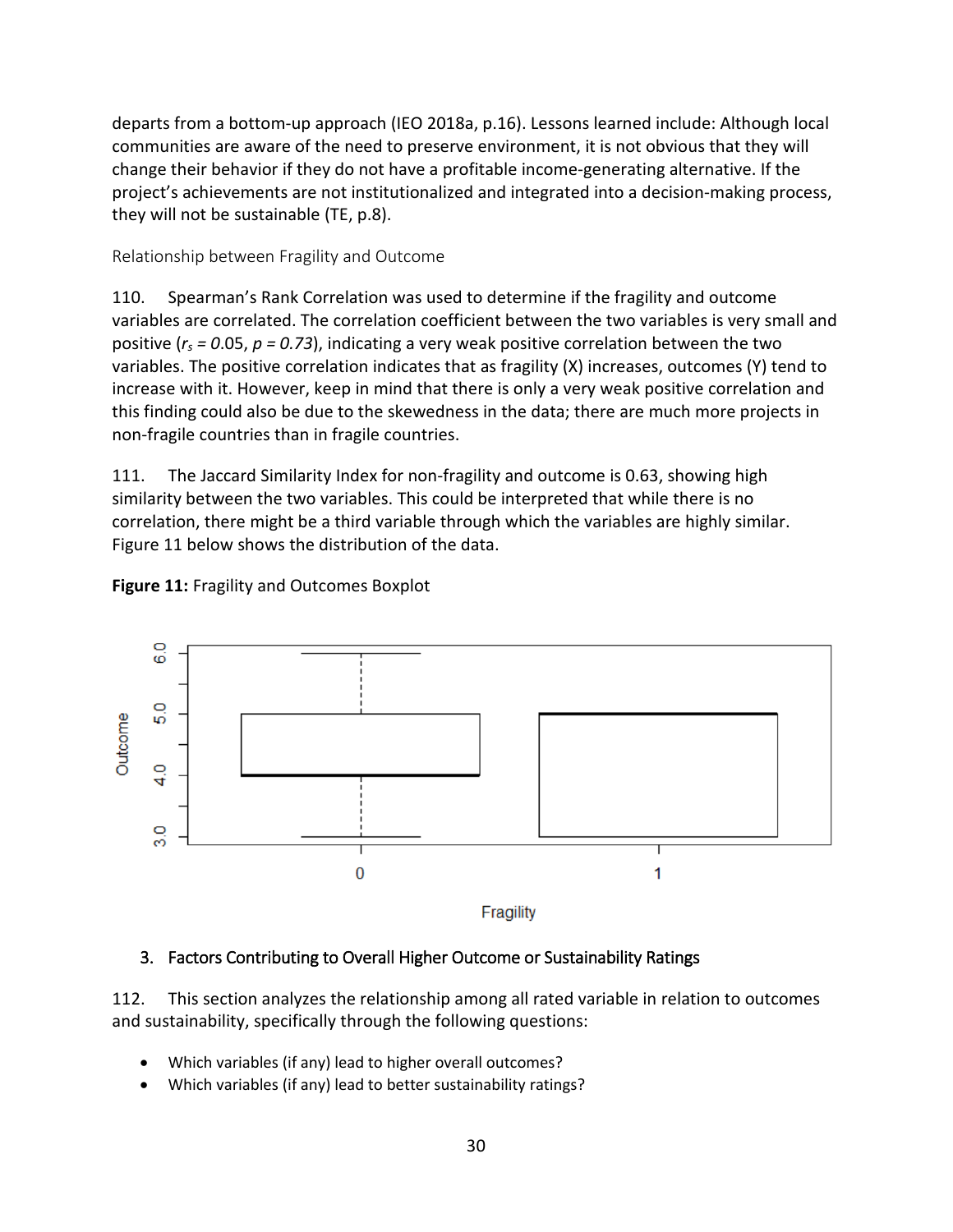• Are there linkages and trends that can be identified among the measured variables?

#### <span id="page-39-0"></span>Outcomes

113. Table 11 below describes the statistical significance of the values regressed on outcome. The model's P-value is smaller than 0.05 therefore the findings overall are statistically significant (alpha 0.05). However, only the P-value for the tested variables M&E implementation rating and fragility are below 0.05 and, therefore, statistically significant.

| P-Value                                 |                    |                                 | 2.87e-05 |                                                |
|-----------------------------------------|--------------------|---------------------------------|----------|------------------------------------------------|
| R <sup>2</sup>                          |                    |                                 | 0.42     |                                                |
| <b>Variable</b>                         | <b>Coefficient</b> | <b>Standard</b><br><b>Error</b> | P-value  | <b>Statistically significant</b><br>difference |
| Sustainability                          | 0.21               | 0.12                            | 0.08     | No                                             |
| <b>M&amp;E</b> design rating            | 0.06               | 0.09                            | 0.54     | <b>No</b>                                      |
| <b>M&amp;E</b> implementation<br>rating | 0.38               | 0.09                            | 6e-05    | Yes                                            |
| <b>Gender rating at entry</b>           | $-0.04$            | 0.14                            | 0.79     | <b>No</b>                                      |
| <b>Gender rating at</b><br>completion   | 0.28               | 0.14                            | 0.06     | No                                             |
| <b>Fragility</b>                        | 0.47               | 0.22                            | 0.04     | Yes                                            |
| <b>Innovation</b>                       | 0.41               | 0.28                            | 0.15     | No                                             |

<span id="page-39-1"></span>**Table 11:** Regression on Outcome

114. The interpretation of the slope coefficients in a regression analysis is that a one-unit change in the independent variable results in the respective regression coefficient change in the expected value of the dependent variable while all the predictors are held constant.

115. The  $R^2$  for this model tells us that 42 percent of the variation in the data can be explained by this model. The  $R^2$  is relatively high but there still might be omitted variable bias, meaning there is another variable that may be correlated.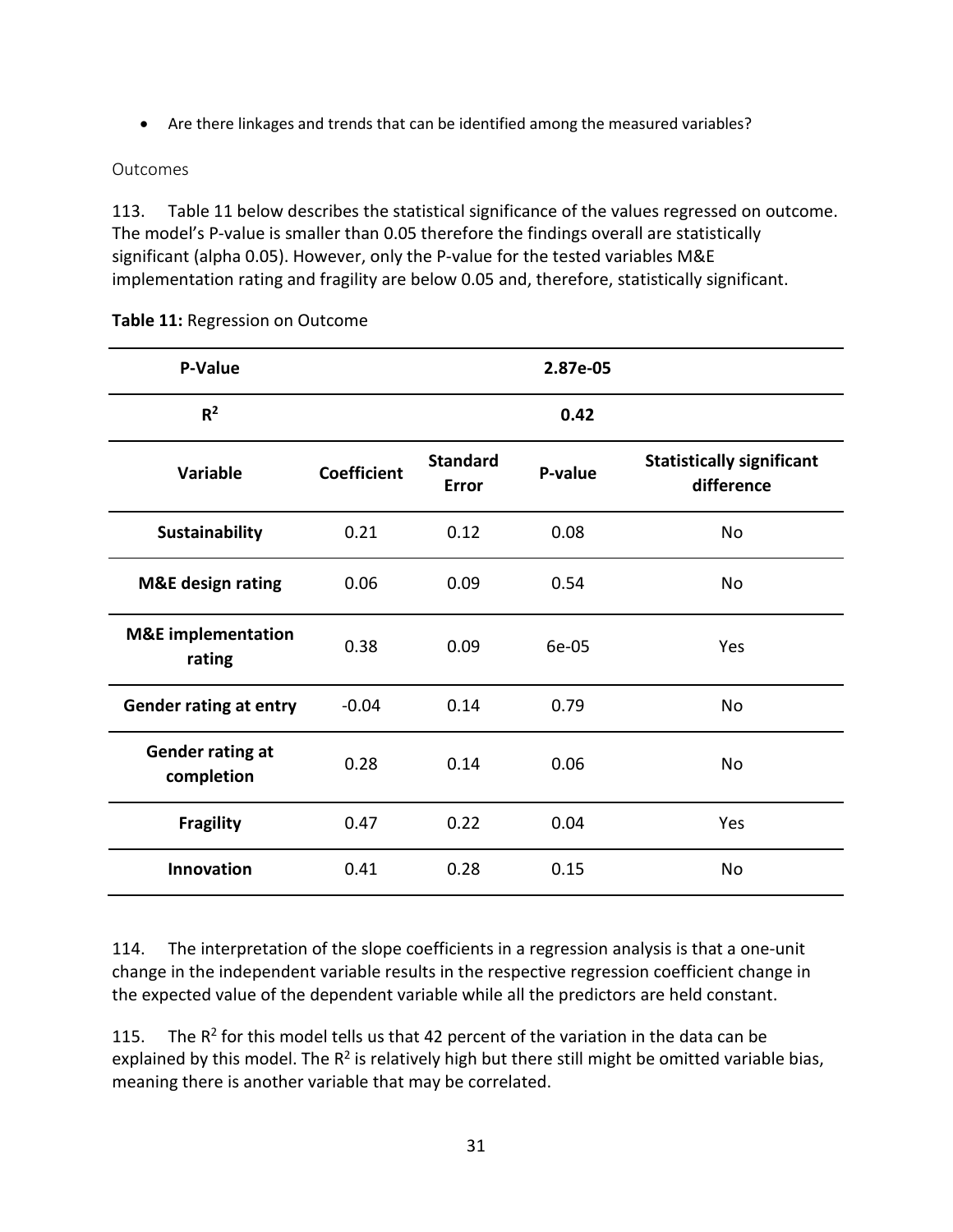116. Table 12 shows the Jaccard Similarity Index for the variables in relation to outcomes. The table shows that higher outcomes are highly similar to innovation and satisfactory sustainability ratings. In addition, higher outcomes are also highly similar to scoring higher on M&E implementation and non-fragility when comparing the datasets. However, improved gender ratings and higher outcome ratings have low similarity. Similarly, improved M&E ratings and satisfactory outcome ratings have very low similarity.

| <b>Variables</b>                                                                                                   | <b>Jaccard Index</b> | Strength |
|--------------------------------------------------------------------------------------------------------------------|----------------------|----------|
| Non-fragility and satisfactory outcome<br>ratings                                                                  | 0.63                 | High     |
| Innovation and satisfactory outcome ratings                                                                        | 0.76                 | High     |
| Satisfactory M&E implementation ratings<br>and satisfactory outcome ratings                                        | 0.64                 | High     |
| Higher sustainability ratings and satisfactory<br><b>Outcome ratings</b>                                           | 0.73                 | High     |
| Improved gender ratings—from gender at<br>entry to gender at completion rating-and<br>satisfactory outcome ratings | 0.36                 | Low      |
| Improved M&E ratings-from M&E design to<br>M&E implementation rating-and<br>satisfactory Outcome ratings           | 0.14                 | Very Low |

<span id="page-40-1"></span>**Table 12:** Jaccard Similarity Index

117. The Jaccard Similarity Index compares members for two data sets to see which members are shared and which are distinct. The more similar the two populations are, the better they can be compared. The high similarity for outcomes and non-fragility and outcomes and satisfactory M&E implementation in the Jaccard Similarity Index are also supported by the regression analysis in table 11, where fragility and M&E implementation were found to be the only variables of statistical significance in relation to outcomes.

<span id="page-40-0"></span>Outcomes and Change in Gender Ratings

118. This section addresses the potential impact of changes in gender ratings on project outcomes, specifically through the following question: Does a change in gender rating—from gender rating at entry to gender rating at completion—have an impact on outcomes?

119. Table 13 provides an overview of all projects' change in gender ratings relative to outcome ratings. Eighty-nine percent of projects with improved gender rating received outcome ratings in the satisfactory range in comparison to 80 percent of projects with similar gender ratings and 66 percent of projects with decreased gender ratings. Only 11 percent of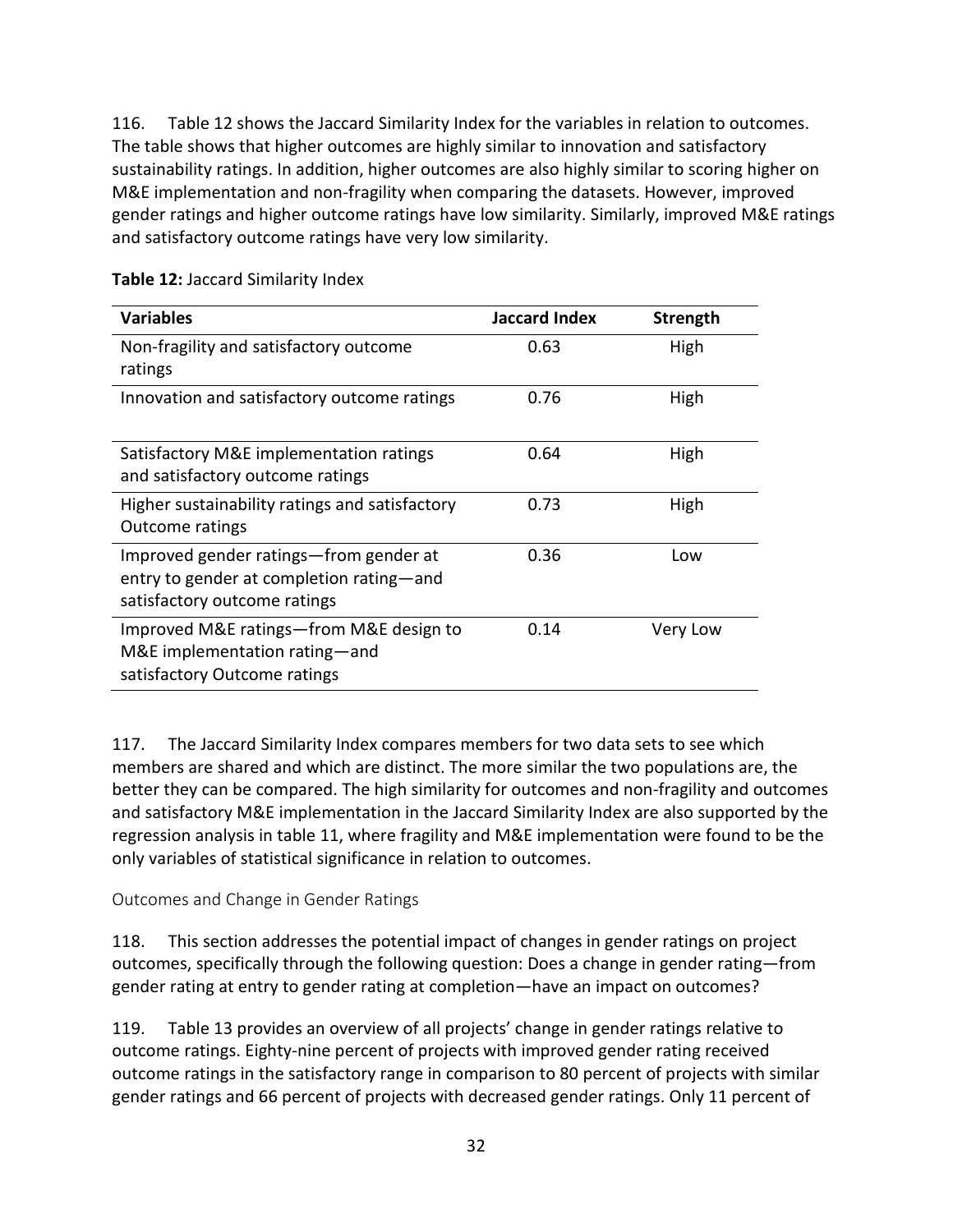projects with improved gender ratings received moderately unsatisfactory outcome ratings compared to 20 percent and 33 percent for similar and decreased gender ratings respectively. None of the projects with similar or decreased gender rating received highly satisfactory outcome ratings.

|                            | Outcome rating                |                     |                              |                            |                   |                             |       |  |
|----------------------------|-------------------------------|---------------------|------------------------------|----------------------------|-------------------|-----------------------------|-------|--|
|                            | Highly<br>unsatis-<br>factory | Unsatis-<br>factory | Moderately<br>unsatisfactory | Moderately<br>satisfactory | Satis-<br>factory | Highly<br>satis-<br>factory | Total |  |
| Improved<br>gender rating  |                               |                     | 11%                          | 39%                        | 39%               | 11%                         | 100%  |  |
| Similar gender<br>rating   |                               |                     | 20%                          | 30%                        | 50%               |                             | 100%  |  |
| Decreased<br>gender rating |                               |                     | 33%                          | 33%                        | 33%               |                             | 100%  |  |

<span id="page-41-1"></span>**Table 13:** Change in gender rating from entry to completion vs. outcome rating

120. Spearman's Rank Correlation was used to determine if the change in gender rating and outcome rating are correlated. The correlation coefficient between the two variables is small and positive (*rs = 0*.20, *p = 0.15*), indicating a weak positive correlation between the two variables.

121. In the regression analysis, gender at entry and completion was not found to affect project outcomes. The Jaccard Similarity Index showed low similarity between improved gender ratings and satisfactory outcome ratings. Despite weak positive statistical correlation, the analysis shows that projects that maintained or improved on gender ratings had better outcome ratings overall. As shown in table 7, projects that maintained or improved gender ratings also had poorer at entry ratings. Individual analysis of the Funds showed that LDCF projects had a much higher rate of projects with declining gender rating from gender rating at entry to completion (39%). For the SCCF projects, only 14 percent of projects had lower ratings at entry than at completion.

<span id="page-41-0"></span>Outcomes and Change in Monitoring and Evaluation Ratings

122. This section addresses the potential impact of changes in M&E ratings on project outcomes, specifically through the following question: Does a change in M&E ratings have an impact on outcomes?

123. Table 14 provides an overview of all projects' change in M&E ratings relative to outcome ratings. Eighty-six percent of projects with improved M&E rating received outcome ratings in the satisfactory range in comparison to 78 percent of projects with similar M&E ratings and 77 percent of projects with decreased M&E ratings. Only 14 percent of projects with improved M&E ratings received moderately unsatisfactory outcome ratings, compared to 21 percent and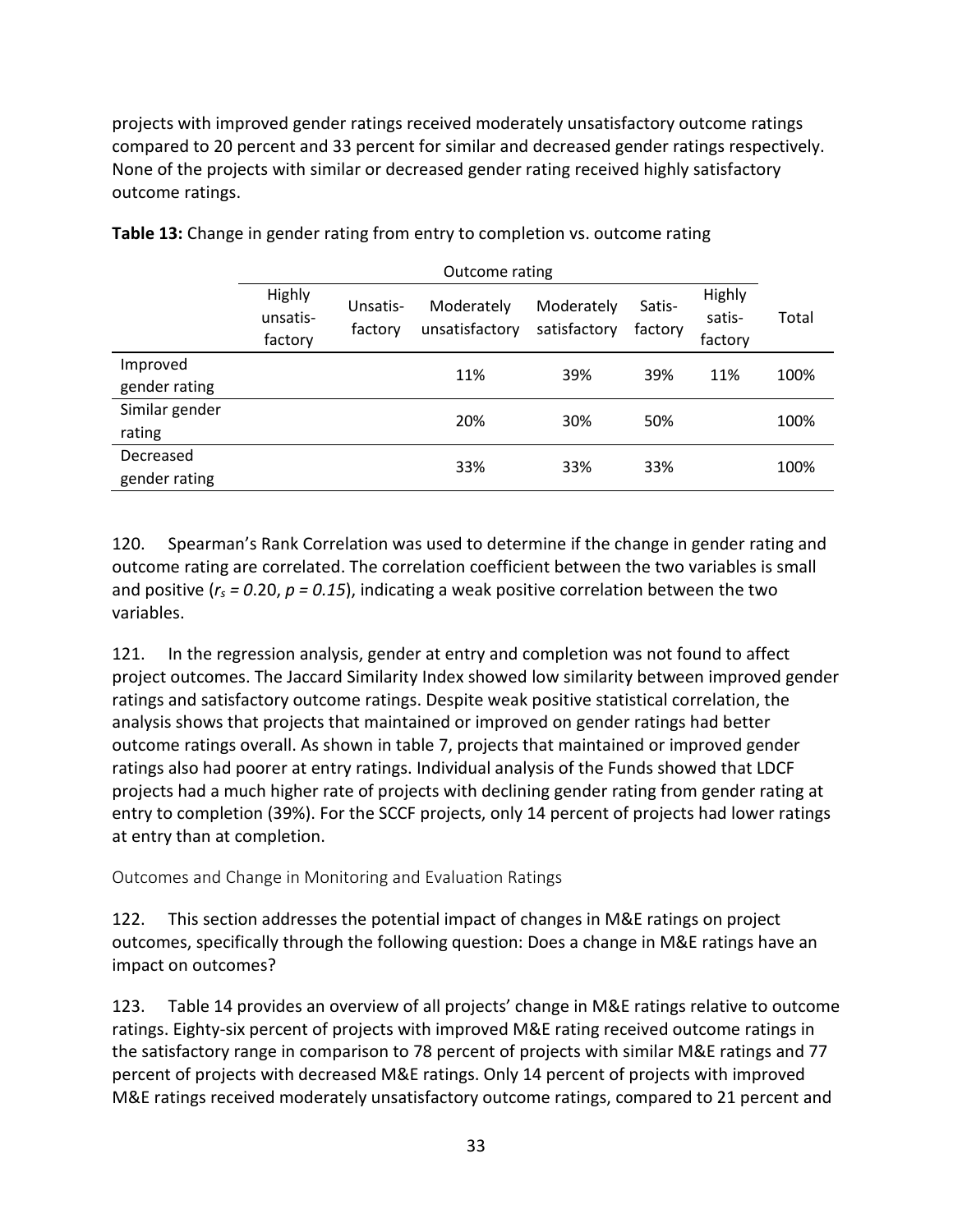23 percent for similar and decreased M&E ratings respectively. None of the projects with decreased M&E rating received highly satisfactory outcome ratings.

|                      | Outcome rating                |                     |                              |                            |                   |                             |       |  |
|----------------------|-------------------------------|---------------------|------------------------------|----------------------------|-------------------|-----------------------------|-------|--|
|                      | Highly<br>unsatis-<br>factory | Unsatis-<br>factory | Moderately<br>unsatisfactory | Moderately<br>satisfactory | Satis-<br>factory | Highly<br>satis-<br>factory | Total |  |
| Improved M&E rating  |                               |                     | 14%                          | 29%                        | 43%               | 14%                         | 100%  |  |
| Similar M&E rating   |                               |                     | 21%                          | 27%                        | 48%               | 3%                          | 100%  |  |
| Decreased M&E rating |                               |                     | 23%                          | 54%                        | 23%               |                             | 100%  |  |

<span id="page-42-0"></span>**Table 14:** Change in rating from M&E design to M&E implementation vs. outcome rating

124. Spearman's Rank Correlation was used to determine if the change in M&E rating from design to implementation and outcome variables are correlated. The correlation coefficient between the two variables is very small and positive (*rs = 0*.23, *p = 0.09*), indicating a very weak positive correlation between the two variables.

125. In the regression analysis, M&E implementation was found to affect project outcomes. The Jaccard Similarity Index showed very low similarity between improved M&E ratings and satisfactory outcome ratings. Despite weak positive statistical correlation, the analysis shows that projects that maintained or improved on M&E ratings had better outcome ratings overall. However, as shown in table 8, projects that maintained or improved M&E ratings already had M&E ratings in the satisfactory range.

## *Sustainability*

126. Table 15 below shows that there is no statistical significance for any of the tested variables; none of the P-values for the tested variables is smaller than 0.05 and as such they statistically—did not have an effect on sustainability. The interpretation of the slope coefficients in a regression analysis is that a one-unit change in the independent variable results in the respective regression coefficient change in the expected value of the dependent variable while all the predictors are held constant.

127. The  $R^2$  for this model tells us that 21 percent of the variation in the data can be explained by this model. The  $R^2$  tells us there might be omitted variable bias, meaning there is another variable that may be correlated but not measured in this model.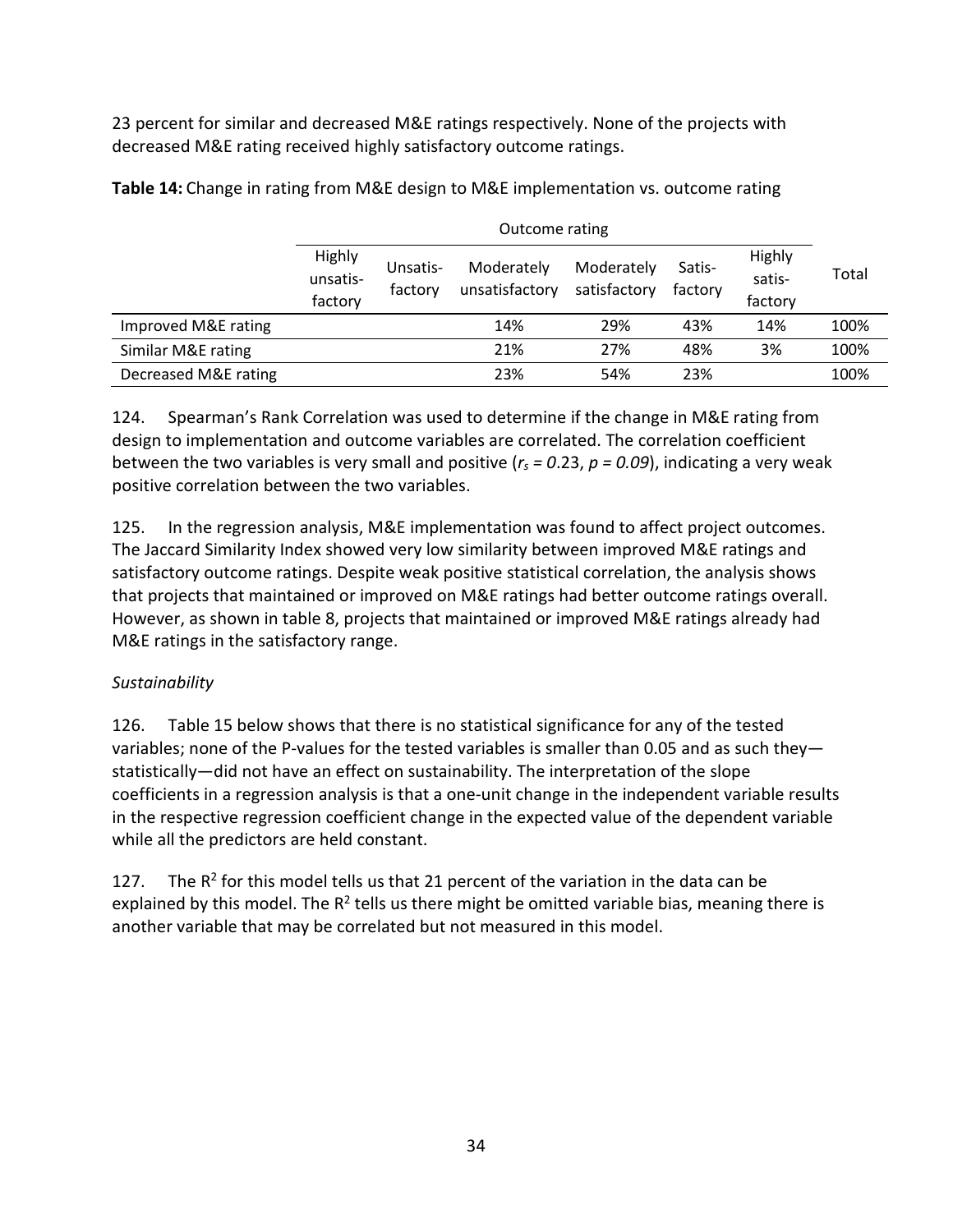| P-Value                         |                    |                          | 0.13    |                                                |
|---------------------------------|--------------------|--------------------------|---------|------------------------------------------------|
| R <sup>2</sup>                  |                    |                          | 0.21    |                                                |
| <b>Variable</b>                 | <b>Coefficient</b> | <b>Standard</b><br>Error | P-value | <b>Statistically significant</b><br>difference |
| <b>Outcomes</b>                 | 0.31               | 0.17                     | 0.08    | No                                             |
| <b>M&amp;E</b> design rating    | $-0.11$            | 0.11                     | 0.35    | No                                             |
| M&E<br>implementation<br>rating | 0.005              | 0.13                     | 0.97    | No                                             |
| <b>Gender at Entry</b>          | $-0.04$            | 0.16                     | 0.79    | No                                             |
| Gender at<br>Completion         | 0.21               | 0.18                     | 0.24    | No                                             |
| <b>Fragility</b>                | $-0.3$             | 0.27                     | 0.28    | No                                             |
| Innovation                      | 0.24               | 0.35                     | 0.50    | No                                             |

<span id="page-43-0"></span>**Table 15:** Regression on Sustainability

128. Table 16 shows the Jaccard Similarity Index for the variables in relation to sustainability. The table shows that higher sustainability is highly similar to innovation and satisfactory outcome ratings. However, higher sustainability ratings are only moderately similar to higher M&E implementation ratings, non-fragility and improved gender ratings when comparing the datasets. Higher sustainability has low similarity to improved M&E ratings.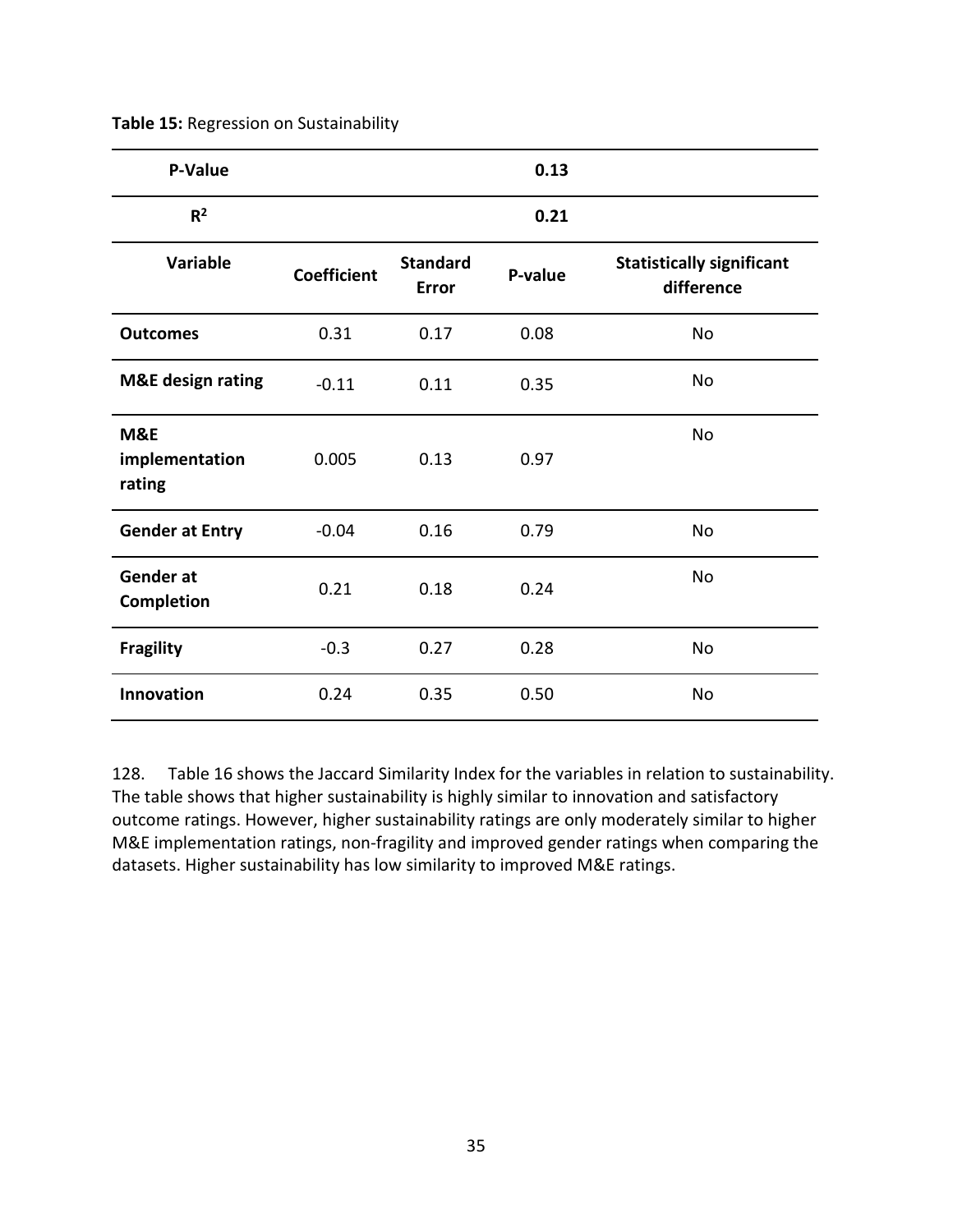<span id="page-44-1"></span>**Table 16:** Jaccard Similarity Index

| <b>Variables</b>                                                             | Jaccard<br><b>Similarity Index</b> | <b>Strength</b> |
|------------------------------------------------------------------------------|------------------------------------|-----------------|
| Non-fragility and higher sustainability ratings                              | 0.54                               | Moderate        |
| Innovation and higher sustainability ratings                                 | 0.63                               | High            |
| Satisfactory M&E implementation ratings and<br>higher sustainability ratings | 0.45                               | Moderate        |
| Satisfactory outcome ratings and higher<br>sustainability ratings            | 0.73                               | High            |
| Improved Gender ratings and higher<br>sustainability ratings                 | 0.44                               | Moderate        |
| Improved M&E ratings and higher sustainability<br>ratings                    | 0.21                               | Low             |

129. The Jaccard Similarity Index compares members for two data sets to see which members are shared and which are distinct. The more similar the two populations are, the better they can be compared. However, despite high similarity between some variables, none of the variables in the regression analysis in table 15 were found to affect sustainability ratings.

<span id="page-44-0"></span>Sustainability and Change in Gender Ratings

130. This section addresses the potential impact of changes in gender ratings on project sustainability, specifically through the following question: Does a change in gender ratings have an impact on sustainability?

131. Table 17 provides an overview of all projects' change in gender ratings relative to sustainability ratings. Eighty-nine percent of projects with improved gender rating received sustainability ratings in the satisfactory range in comparison to 45 percent of projects with similar gender ratings and 60 percent of projects with decreased gender ratings. Only 11 percent of projects with improved gender ratings received moderately unlikely sustainability ratings compared to 55 percent and 27 percent for similar and decreased gender ratings respectively.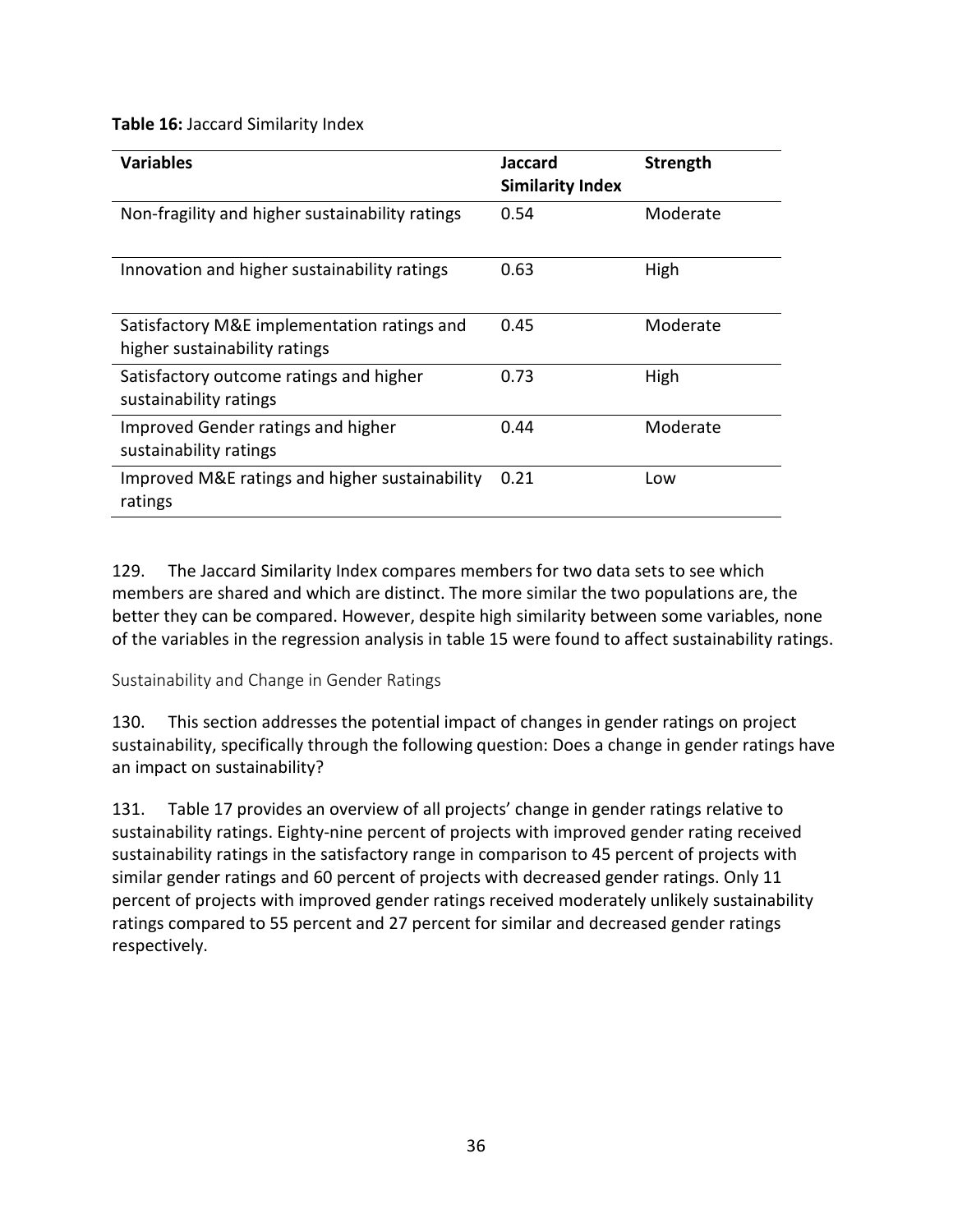|                            | Sustainability rating |          |                        |                      |        |       |  |  |
|----------------------------|-----------------------|----------|------------------------|----------------------|--------|-------|--|--|
|                            | No rating             | Unlikely | Moderately<br>unlikely | Moderately<br>likely | Likely | Total |  |  |
| Improved<br>gender rating  |                       |          | 11%                    | 61%                  | 28%    | 100%  |  |  |
| Similar gender<br>rating   |                       |          | 55%                    | 35%                  | 10%    | 100%  |  |  |
| Decreased<br>gender rating |                       |          | 27%                    | 53%                  | 7%     | 87%   |  |  |

<span id="page-45-1"></span>**Table 17:** Change in gender rating from entry to completion vs. sustainability rating

132. Spearman's Rank Correlation was used to determine if the change in gender rating and sustainability rating are correlated. The correlation coefficient between the two variables is small and positive (*rs = 0*.33, *p = 0.02*), indicating a moderate to weak positive correlation between the two variables.

133. In the regression analysis, gender rating at entry and gender rating at completion was not found to affect project sustainability. The Jaccard Similarity Index showed moderate similarity between improved gender ratings and higher sustainability ratings. Despite moderate to weak positive statistical correlation, the analysis shows that projects that improved in gender ratings had better sustainability ratings overall. However, projects with decreased gender ratings overall scored higher in sustainability ratings than projects which maintained gender ratings. This result could be due to the relationship between improvement in gender rating and sustainability working through a third variable, which could be the project outcome rating.

134. As shown in table 7, projects that maintained or improved gender ratings also had poorer at entry ratings. Individual analysis of the funds showed that LDCF projects had a much higher rate of projects with declining gender rating from entry to completion (39%). For the SCCF projects, only 14 percent of projects had lower ratings at entry than at completion.

<span id="page-45-0"></span>Sustainability and Change in Monitoring and Evaluation Ratings

135. This section addresses the potential impact of changes in M&E ratings on project outcomes, specifically through the following question: Does a change in M&E ratings have an impact on sustainability?

136. Table 18 provides an overview of all projects' change in M&E ratings relative to sustainability ratings. One hundred percent of projects with improved M&E rating received sustainability ratings in the likely range in comparison to 60 percent of projects with similar M&E ratings and 53 percent of projects with decreased M&E ratings. None of the projects with improved M&E ratings received moderately unlikely sustainability ratings compared to 33 percent and 46 percent for similar and decreased M&E ratings respectively.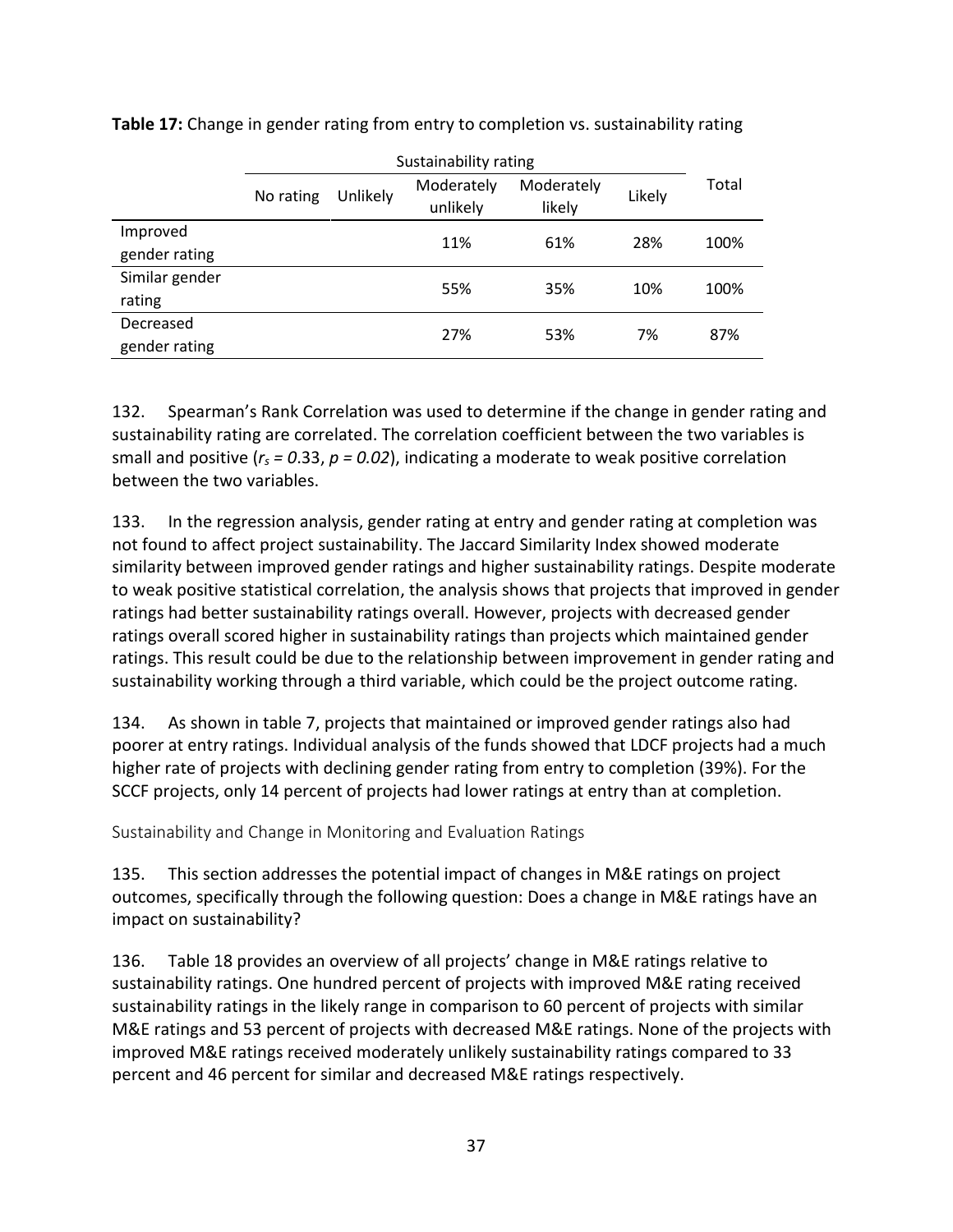|                      | No rating | Unlikely | Moderately<br>unlikely |     | Likely | Total |  |
|----------------------|-----------|----------|------------------------|-----|--------|-------|--|
| Improved M&E rating  |           |          | 0%                     | 86% | 14%    | 100%  |  |
| Similar M&E rating   |           |          | 33%                    | 45% | 15%    | 100%  |  |
| Decreased M&E rating |           |          | 46%                    | 38% | 15%    | 100%  |  |

<span id="page-46-1"></span>**Table 18**: Change in M&E rating from design to implementation vs. sustainability rating

137. Spearman's Rank Correlation was used to determine if the change in M&E rating and sustainability rating are correlated. The correlation coefficient between the two variables is small and positive (*rs = 0*.18, *p = 0.19*), indicating a weak positive correlation between the two variables.

138. In the regression analysis, evaluation at design and implementation was not found to affect project sustainability. The Jaccard Similarity Index showed low similarity between improved M&E ratings and higher sustainability ratings. Despite weak positive statistical correlation, the analysis shows that projects with maintained or improved in M&E ratings had better sustainability ratings overall. However, a change in M&E ratings did not affect projects which achieved likely sustainability ratings. As shown in table 8, projects that maintained or improved M&E ratings already had M&E design ratings in the satisfactory range.

#### <span id="page-46-0"></span>**VI. SYNTHESIS**

139. This section provides an overview and, where appropriate, and interpretation of findings of the quantitative and qualitative analysis of the 53 reviewed projects.

## *Outcomes and Sustainability*

140. Overall, the LDCF and SCCF funds performed well with respect to project outcomes and sustainability. A total of 79 percent of projects received outcome ratings in the satisfactory range while the other 21 percent received a moderately unsatisfactory outcome rating. Ninety one percent of SCCF projects and 84 percent of LDCF projects received outcome ratings in the satisfactory range.

141. A project in Bangladesh (GEF ID 3287, LDCF; IEO 2018a) which received a highly satisfactory rating, showed that including stakeholders at national and local levels empowered the proactive involvement of communities in the management of natural resources. A project in Guinea (GEF ID 3703, LDCF; IEO 2018a), which received a moderately unsatisfactory outcome rating, determined that strong leadership is necessary to achieve the expected impact on the community.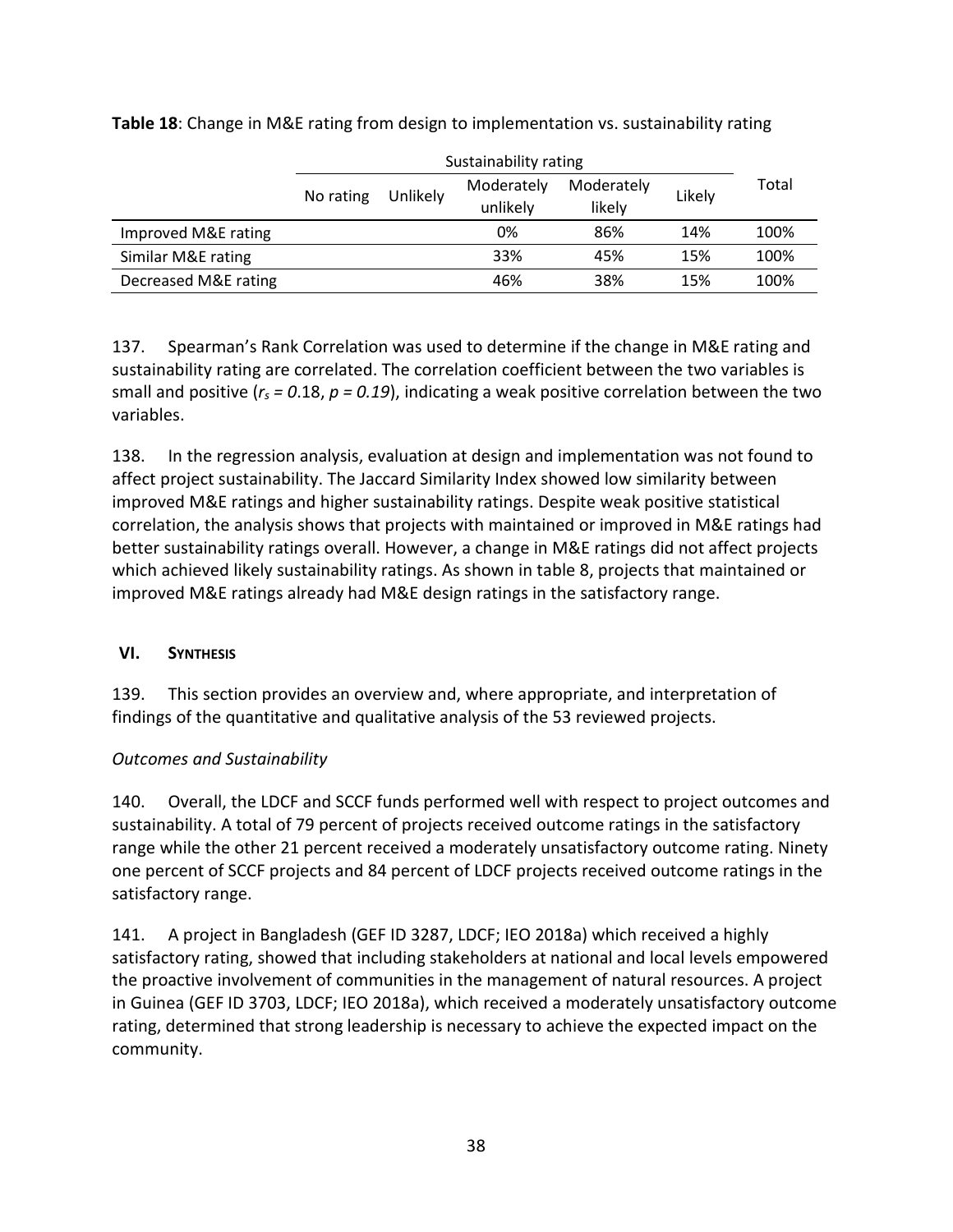142. A total of 64 percent of projects received sustainability ratings in the likely range while 34 percent received ratings in the unlikely range. Seventy three percent of all SCCF projects had a sustainability rating in the likely range, while only 60 percent of rated LDCF projects had sustainability ratings in the likely range.

143. A project in Ecuador (GEF ID 2931, SCCF; IEO 2016), which received a likely sustainability rating, found that designing field projects with the community created commitment on the part of all stakeholders by supporting actions towards sustainability with equity. A project in Djibouti (GEF ID 3408, LDCF; IEO 2018a), which received an unlikely sustainability rating, found that it would have been better to address sustainability in the project design stage so that activities can be focused on developing sustainability mechanisms.

## *Innovation*

144. Overall, the projects performed well in regard to innovative approaches. Innovative activities were often highlighted and discussed in project documents. In total, eighty-seven percent of projects showed clear innovative elements and were rated innovative, while 13 percent did not show innovative elements and were rated non-innovative. SCCF projects had 91 percent of projects rated innovative compared to 84 percent of LDCF projects.

145. The project in Ethiopia (GEF ID 4222, LDCF; IEO 2018a) found that awareness generated from climate information bulletins helped beneficiaries increase productivity by 100 percent. This innovative project had the ability to scale-up through immediate, short and longer-term adaptation measures linked to development goals, needs and actions. Despite innovative elements, the Ghana project (GEF ID 4368, SCCF) from the 2018 cohort failed to use a logical framework to help it track its achievements and stated outcomes.

## *Fragility*

146. A majority of projects (68 percent) took place in non-fragile countries while 32 percent of projects were implemented in fragile countries. All the projects in fragile countries were funded by the LDCF, making up 55 percent of the LDCF portfolio for this cohort.

147. Further, 83 percent of projects in non-fragile countries had outcome ratings in the satisfactory range. In comparison, only 71 percent of projects in fragile countries received outcome ratings in the satisfactory range. Note that all SCCF projects were implemented in non-fragile countries. While there was a very weak correlation between a country's fragility and a project's outcome rating, there was a high similarity (Jaccard Similarity Index of 0.63) between the variables country's non-fragility and project outcome rating. This could be interpreted that while there is no correlation, there might be a third variable through which the variables interact. A review of project documents revealed that risks associated with a country's fragility were rarely discussed.

148. The Congo DR project (GEF ID 3718, LDCF; IEO 2016), which is rated fragile, found that despite some difficulties that marred the project, the project helped to reduce vulnerability of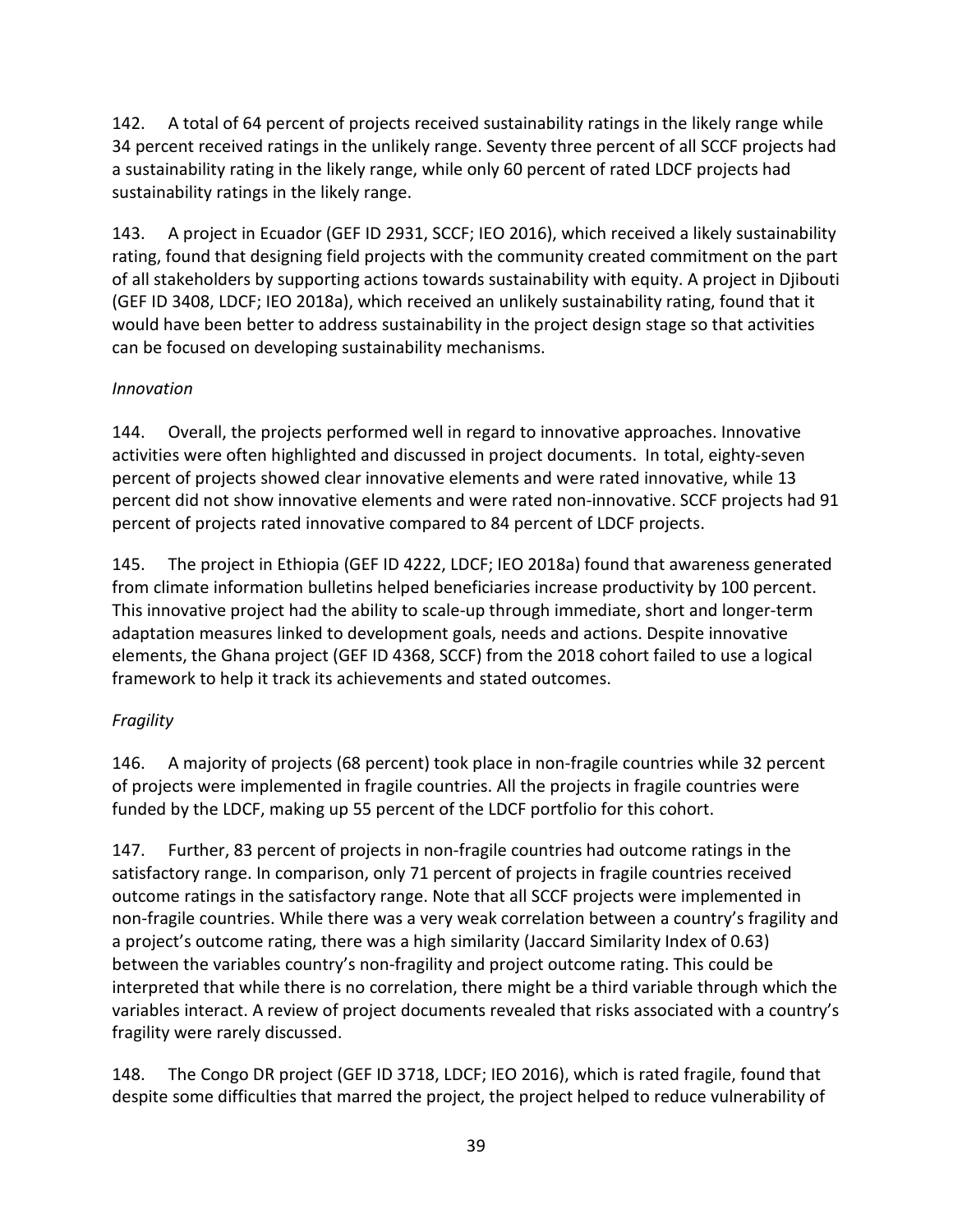rural populations in selected sites. This project was one of the only projects that addressed the risks such as the country's difficult post conflict political-administrative situation in the PIF. A coastal communities project (GEF ID 3733, LDCF; IEO 2018a) found that political instability can greatly alter project outcomes, as was observed in this project when department officers were replaced. The TE acknowledges that the sustainability of achievements for this project will greatly depend on the country's political context in the coming years. The project in Guinea (GEF ID 3703, LDCF; IEO 2018a) found that adaptation to climate change will be more effective when it departs from a bottom-up approach. If the project's achievements are not institutionalized and integrated into a decision-making process, they will not be sustainable.

#### *M&E Ratings*

149. Overall, the projects performed satisfactory in regard to M&E ratings at design and implementation. For M&E design, 64 percent of projects received ratings in the satisfactory range while 34 percent of projects received ratings in the unsatisfactory range. For M&E implementation, 58 percent of projects received ratings in the satisfactory range while 38 percent of projects received ratings in the unsatisfactory range. The data shows that 62 percent of projects had a similar M&E design and M&E implementation rating, while 13 percent improved, and 25 percent received a lower rating on M&E implementation compared to M&E design. Differences between LDCF and SCCF on changes in M&E rating from design to implementation are rather small.

150. Analysis of a project in Bangladesh (GEF ID 3287, LDCF; IEO2018a) showed that efficient and systematic recording of relevant information and on progress of activities can lead to an increase in M&E ratings. The project in Sierra Leone (GEF ID 3716, LDCF), which received decreasing ratings from moderately satisfactory at M&E design to an unsatisfactory rating at M&E implementation, found that better monitoring and evaluation would have spotted underperforming activities and would have increased accountability and saved more money to be invested elsewhere.

#### *Sustainability*

151. Statistically, none of the tested variables in the regression analysis<sup>[9](#page-48-0)</sup> were found to be correlated to the sustainability of project outcomes. However, there was a high similarity between project outcomes and sustainability (Jaccard Similarity Index of 0.76); outcomes ratings in the satisfactory range tend to align with sustainability ratings in the likely range. There was also a high similarity between project sustainability and innovation (Jaccard Similarity Index of 0.63). However, higher sustainability ratings are moderately similar to higher M&E implementation ratings (Jaccard Similarity Index of 0.45), non-fragility (Jaccard Similarity Index of 0.54) and improved gender ratings (Jaccard Similarity Index of 0.44) when comparing

<span id="page-48-0"></span> <sup>9</sup> The variables being a country's fragility, project innovation, project outcome rating, M&E implementation rating, improvements in M&E rating from entry to implementation, and improvements in gender rating from entry to completion.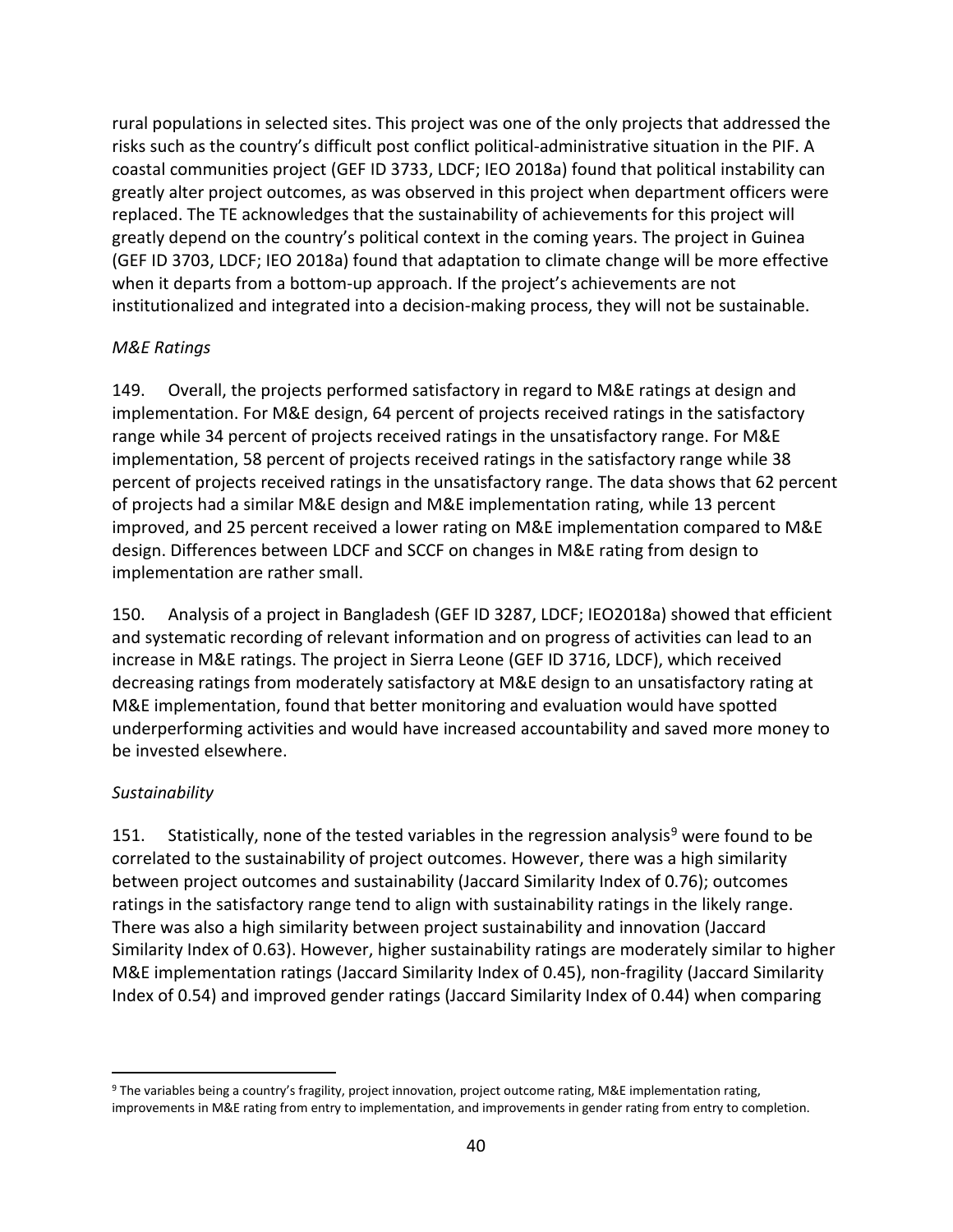the datasets. Higher sustainability has low similarity to improved M&E ratings (Jaccard Similarity Index of 0.21).

152. Eighty-nine percent of projects with improved gender rating received sustainability ratings in the satisfactory range in comparison to 45 percent of projects with similar gender ratings and 60 percent of projects with decreased gender ratings. Only 11 percent of projects with improved gender ratings received moderately unlikely sustainability ratings compared to 55 percent and 27 percent for similar and decreased gender ratings respectively. Despite moderate to weak positive statistical correlation, the analysis shows that projects that improved gender ratings had better sustainability ratings overall. However, projects with decreased gender ratings overall scored higher in sustainability ratings than projects which maintained gender ratings. This could be due to the relationship between improvement in gender rating and sustainability working through a third variable, which could be the project outcome rating.

153. One hundred percent of projects with improved M&E rating received sustainability ratings in the likely range in comparison to 60 percent of projects with similar M&E ratings and 53 percent of projects with decreased M&E ratings. None of the projects with improved M&E ratings received moderately unlikely sustainability ratings compared to 33 percent and 46 percent for similar and decreased M&E ratings respectively.

## *Outcomes*

154. The analysis found that 83 percent of projects with innovative elements had outcome ratings in the satisfactory range, while only 57 percent of non-innovative projects received outcome ratings in the satisfactory range. Statistically, there was a weak positive correlation between innovation and project outcomes and a high similarity (Jaccard Similarity Index of 0.76) between data on innovation and project outcome ratings.<sup>[10](#page-49-0)</sup> Innovation was found to be especially impactful in projects funded through the SCCF fund, in which 91 percent of the innovative projects had satisfactory outcomes. This finding is positive but not surprising as innovation is one of the SCCF's main pillars.

155. M&E implementation ratings and fragility were statistically found to be correlated with project outcome ratings. This finding is also supported by the similarity assessment. Fragility (Jaccard Similarity Index of 0.63) and M&E implementation ratings (Jaccard Similarity Index of 0.64) received high similarity scores in relation to project outcome ratings. Higher outcomes were also highly similar to innovation (Jaccard Similarity Index of 0.76) and satisfactory sustainability ratings (Jaccard Similarity Index of 0.73). However, improved gender ratings and higher outcomes have low similarity (Jaccard Similarity Index of 0.36). Similarly, improved M&E ratings and satisfactory outcome ratings have very low similarity (Jaccard Similarity Index of 0.14).

<span id="page-49-0"></span> <sup>10</sup> See annex 1 for a working definition of innovation and annex 2 for complete calculations of Spearman's Rank Correlation and Jaccard Similarity Index.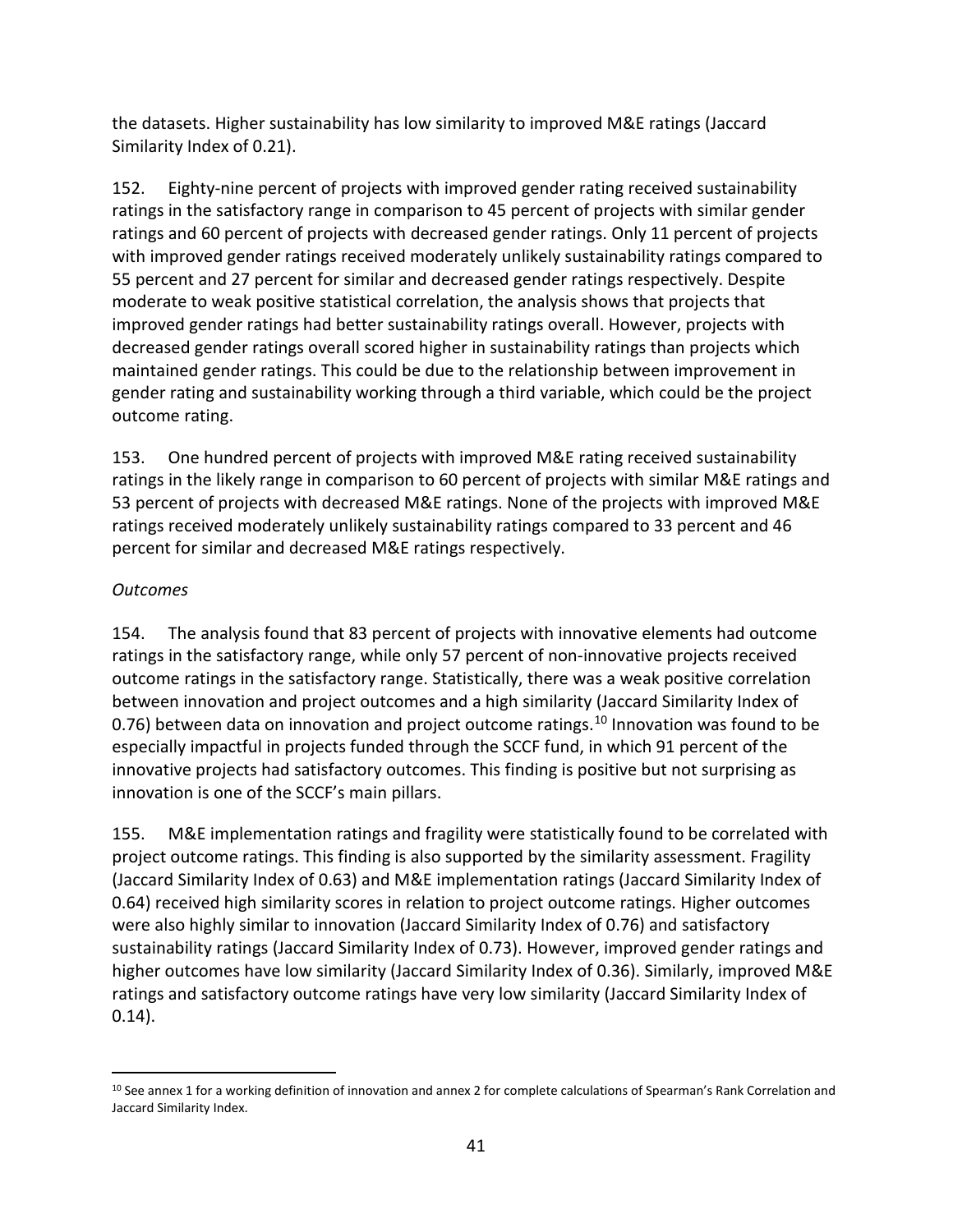156. Eighty-six percent of projects with improved M&E rating received outcome ratings in the satisfactory range in comparison to 78 percent of projects with similar M&E ratings and 77 percent of projects with decreased M&E ratings. Only 14 percent of projects with improved M&E ratings received moderately unsatisfactory outcome ratings, compared to 21 percent and 23 percent for similar and decreased M&E ratings respectively.

157. Despite weak positive statistical correlation ( $r_s$  = 0.23,  $p$  = 0.09), the analysis shows that projects that maintained or improved on M&E ratings—from M&E design to M&E implementation—had better outcome ratings overall. Most projects that maintained or improved M&E ratings already had M&E at entry ratings in the satisfactory range.

158. Eighty-nine percent of projects with improved gender rating received outcome ratings in the satisfactory range in comparison to 80 percent of projects with similar gender ratings and 66 percent of projects with decreased gender ratings. Projects rated gender blind or gender aware at entry tend to maintain or improve their gender rating at entry during implementation, rating mostly similar or better at completion. Projects rated gender sensitive or gender mainstreamed at entry either maintain or decrease when compared to their gender rating at completion. Of the 15 projects rated gender sensitive at entry, only five maintained that rating while the remaining ten scored lower on gender at completion. The analysis shows that LDCF projects had a much higher rate of projects with declining gender rating from entry to completion (39 percent). For the SCCF projects, only 14 percent of projects had lower ratings from entry to completion.

159. Despite weak positive statistical correlation (*rs = 0*.20, *p = 0.15*), the analysis shows that projects that maintained or improved on gender ratings had better outcome ratings overall. However, projects that maintained or improved gender ratings also had poorer at entry ratings on gender; since gender was not required to be included or reported on, there was room for improvement

160. Overall, there is a misconnect between gender ratings at entry and completion. Terminal evaluations listed good examples of how gender was addressed in the projects, or a lack thereof. Qualitative analysis of project documents found that, while many projects include gender as a component of their project activities, lessons learned regarding gender are not often addressed in the TE. However, a few projects offered interesting insights. Despite project activities that target women, the Haiti project (GEF ID 4447, LDCF; IEO 2018a) found that a lack of female staff represents a missed opportunity for the project and ultimately contributed to a decrease in gender rating from gender sensitive at entry to gender blind upon completion. The Cabo Verde project (GEF ID 3581, LDCF; IEO 2017), which was rated gender aware at entry and gender blind upon completion, found that the focus on gender cannot be limited to the number of female beneficiaries. A proper gender strategy should analyze gender roles and inequities and work with communities to transform these inequalities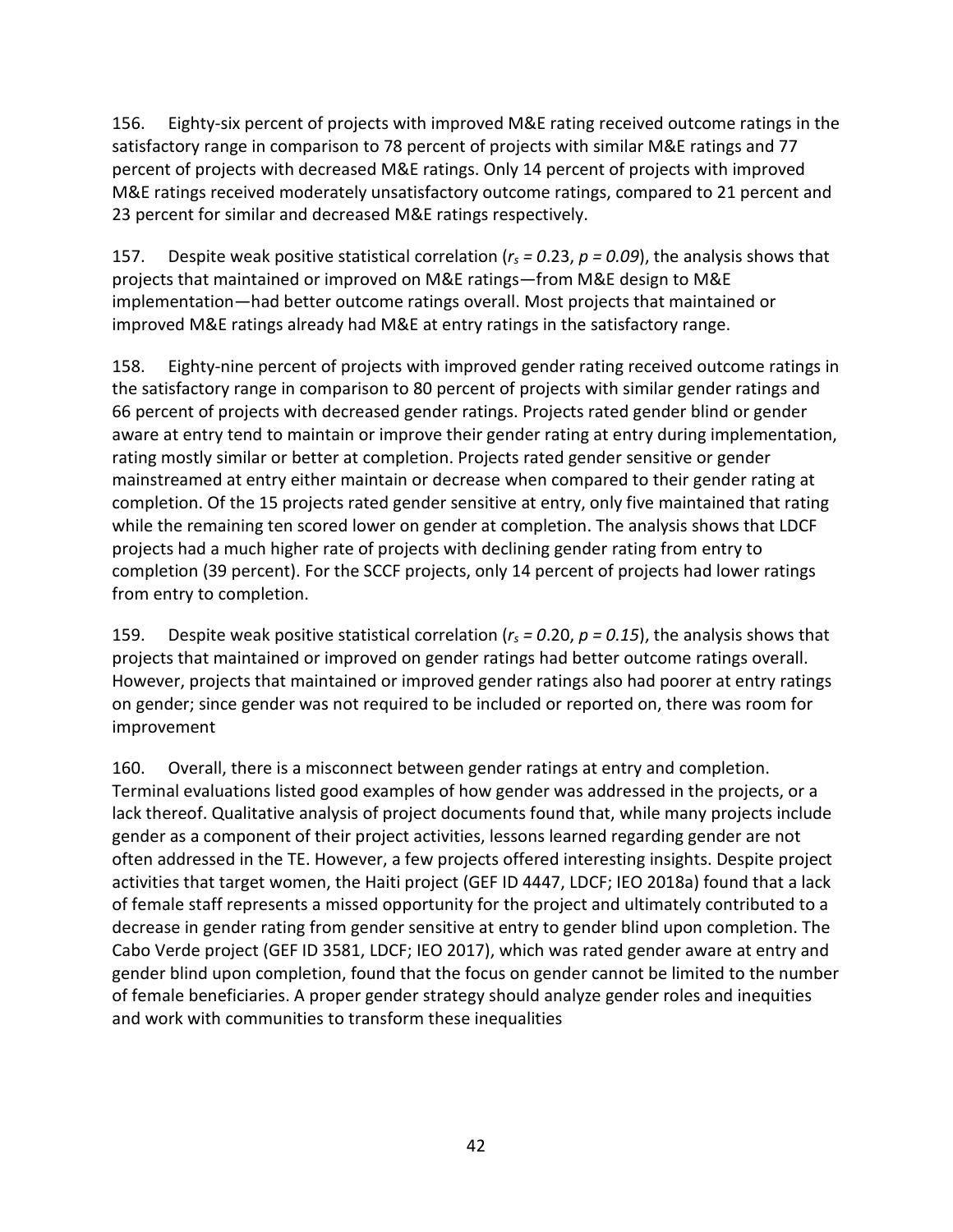#### <span id="page-51-0"></span>**VII. REFERENCES**

GEF IEO (Global Environment Facility Independent Evaluation Office), 2014. [LDCF/SCCF Annual](http://www.gefieo.org/council-documents/ldcfsccf-annual-evaluation-report-2013)  [Evaluation Report of the 2013.](http://www.gefieo.org/council-documents/ldcfsccf-annual-evaluation-report-2013) Independent Evaluation Office of the Global Environment Facility, Washington, DC.

. 2015. [LDCF/SCCF Annual Evaluation Report of the 2014.](http://www.gefieo.org/council-documents/ldcfsccf-annual-evaluation-report-2014) Independent Evaluation Office of the Global Environment Facility, Washington, DC.

. 2016. [LDCF/SCCF Annual Evaluation Report of the 2015.](http://www.gefieo.org/council-documents/ldcfsccf-annual-evaluation-report-2015) Independent Evaluation Office of the Global Environment Facility, Washington, DC.

- 2017. [LDCF/SCCF Annual Evaluation Report of the 2016.](http://www.gefieo.org/council-documents/ldcfsccf-annual-evaluation-report-2016) Independent Evaluation Office of the Global Environment Facility, Washington, DC.

. 2018a[. LDCF/SCCF Annual Evaluation Report of the 2017.](http://www.gefieo.org/council-documents/ldcfsccf-annual-evaluation-report-2017) Independent Evaluation Office of the Global Environment Facility, Washington, DC.

- 2018b. [Annual Performance Report 2017.](http://www.gefieo.org/council-documents/annual-performance-report-2017) Independent Evaluation Office of the Global Environment Facility, Washington, DC.

. 2018c. [Program Evaluation of the Special Climate Change Fund \(SCCF\).](http://www.gefieo.org/evaluations/program-evaluation-special-climate-change-fund-sccf-2017) Independent Evaluation Office of the Global Environment Facility, Washington, DC.

World Bank, 2017. [Harmonized List of Fragile Situations FY 18.](http://pubdocs.worldbank.org/en/189701503418416651/FY18FCSLIST-Final-July-2017.pdf) World Bank, Washington, DC.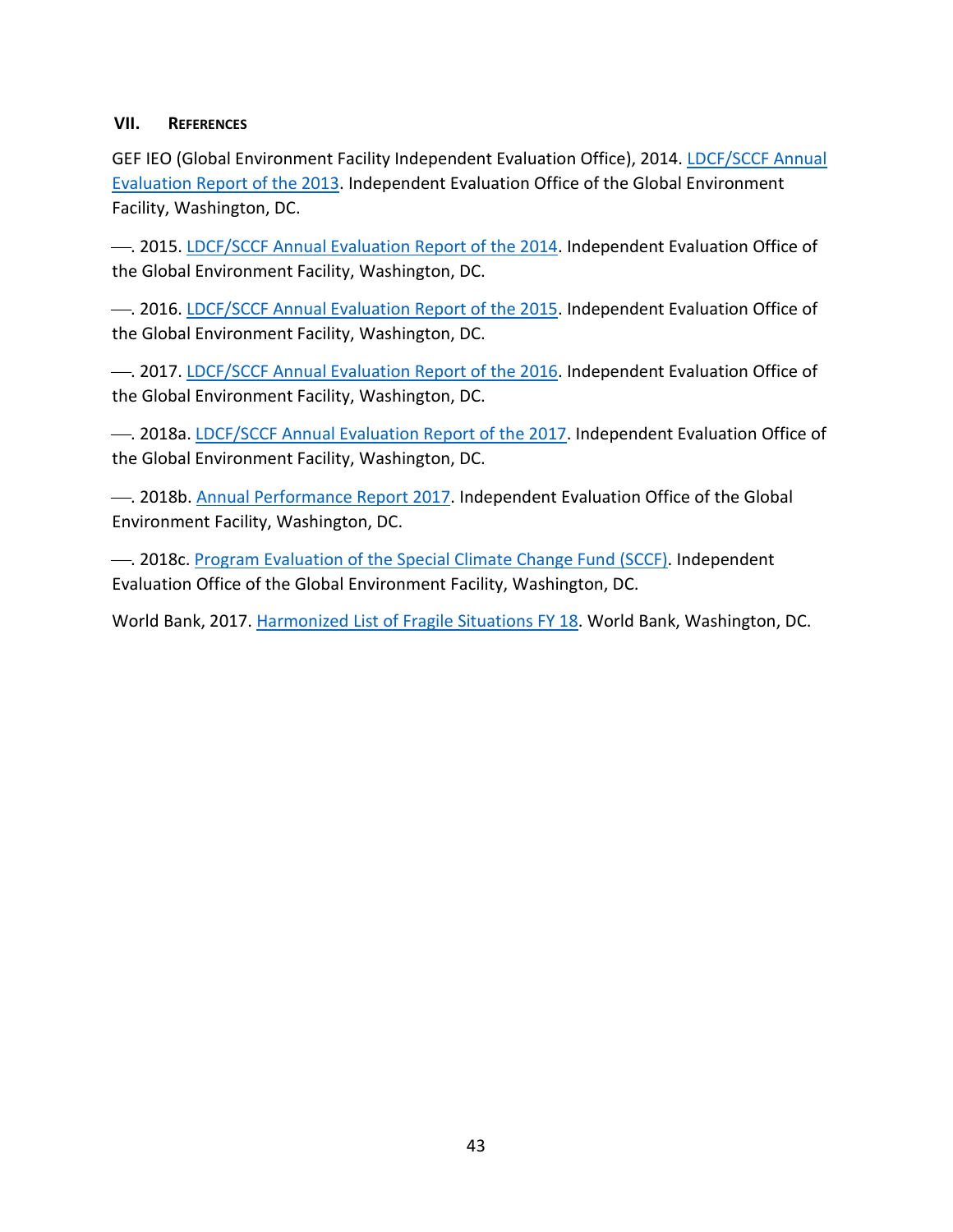## <span id="page-52-0"></span>**VIII. ANNEXES**

## <span id="page-52-1"></span>Annex 1: Rating scales used

| <b>Factor</b>          | <b>Definition</b>                                                                                                                                                                                                                                                                                                                                                                                                                                                                                                                                                                                                                                                                                                                                                         | <b>Rating Scale</b>                                                                                                                                           |
|------------------------|---------------------------------------------------------------------------------------------------------------------------------------------------------------------------------------------------------------------------------------------------------------------------------------------------------------------------------------------------------------------------------------------------------------------------------------------------------------------------------------------------------------------------------------------------------------------------------------------------------------------------------------------------------------------------------------------------------------------------------------------------------------------------|---------------------------------------------------------------------------------------------------------------------------------------------------------------|
| Country's<br>Fragility | Fragility rating is based on The World Bank<br>Group's (WBG) annually released Harmonized List<br>of Fragile Situations.                                                                                                                                                                                                                                                                                                                                                                                                                                                                                                                                                                                                                                                  | Fragility is rated<br>either yes or no                                                                                                                        |
| Outcomes               | Outcome ratings are done after project<br>completion and are based on the APR. The<br>calculation of the overall outcomes rating of<br>projects considers all three criteria, of which<br>relevance criterion will be applied first. (1) the<br>overall outcome achievement rating may not be<br>higher than 'unsatisfactory' if the binary relevance<br>rating is 'unsatisfactory'. (2) The second constraint<br>that is applied is that the overall outcome<br>achievement rating may not be higher than the<br>effectiveness rating. (3) The third constraint that is<br>applied is that the overall rating may not be higher<br>than the average rating of effectiveness and<br>efficiency criteria calculated using the following<br>formula: outcomes = $(b+c)/2$ . | Outcomes are rated:<br>highly satisfactory,<br>satisfactory,<br>moderately<br>satisfactory,<br>unsatisfactory, highly<br>satisfactory or unable<br>to assess  |
| Sustainability         | The assessment of sustainability will weigh risks to<br>continuation of benefits from the project. The<br>assessment should identify key risks and explain<br>how these risks may affect continuation of<br>benefits after the GEF project ends. The analysis<br>should cover financial, socio-political, institutional,<br>and environmental risks.                                                                                                                                                                                                                                                                                                                                                                                                                      | Sustainability is rated:<br>likely, moderately<br>likely, moderately<br>unlikely, unlikely or<br>no rating                                                    |
| M&E Design             | Was the M&E plan at the point of CEO<br>Endorsement practical and sufficient? Did it<br>include baseline data? Did it: specify clear targets<br>and appropriate indicators to track environmental,<br>gender, and socio-economic results; a proper<br>methodological approach; specify practical<br>organization and logistics of the M&E activities<br>including schedule and responsibilities for data<br>collection; and, budget adequate funds for M&E<br>activities?                                                                                                                                                                                                                                                                                                 | M&E design is rated:<br>highly satisfactory,<br>satisfactory,<br>moderately<br>satisfactory,<br>unsatisfactory, highly<br>satisfactory or unable<br>to assess |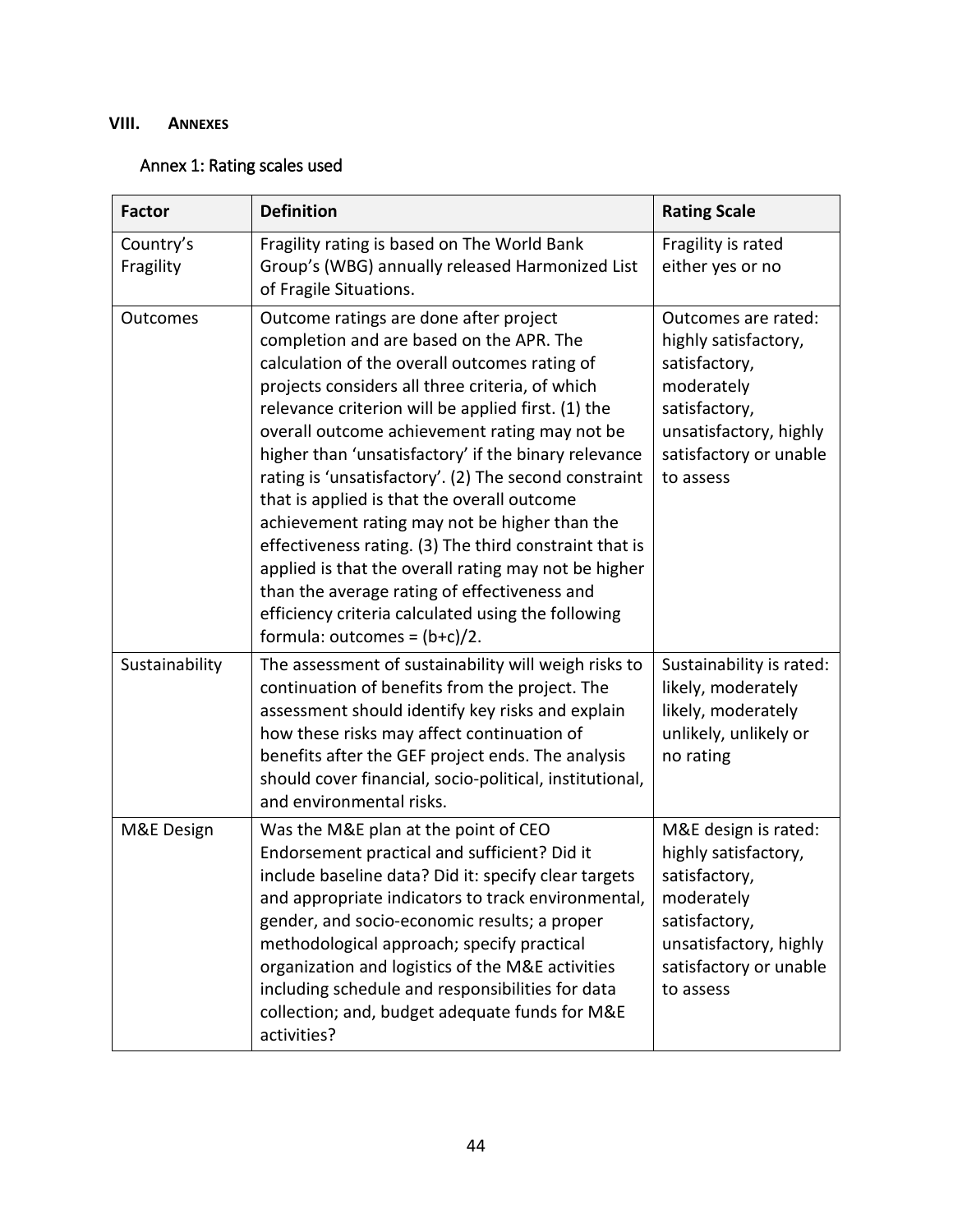<span id="page-53-0"></span>

| <b>Factor</b>           | <b>Definition</b>                                                                                                                                                                                                                                                                                                                                                                                                                                                                                                                                                                                                                                                                                                                                                                                                     | <b>Rating Scale</b>                                                                                                                                                      |
|-------------------------|-----------------------------------------------------------------------------------------------------------------------------------------------------------------------------------------------------------------------------------------------------------------------------------------------------------------------------------------------------------------------------------------------------------------------------------------------------------------------------------------------------------------------------------------------------------------------------------------------------------------------------------------------------------------------------------------------------------------------------------------------------------------------------------------------------------------------|--------------------------------------------------------------------------------------------------------------------------------------------------------------------------|
| M&E<br>Implementation   | Was the M&E system operated as per the M&E<br>plan? Where necessary, whether the M&E plan<br>was revised in a timely manner? Was information<br>on specified indicators and relevant GEF focal area<br>tracking tools gathered in a systematic manner?<br>Whether appropriate methodological approaches<br>have been used to analyze data? Were resources<br>for M&E sufficient? How was the information<br>from M&E system used during the project<br>implementation?                                                                                                                                                                                                                                                                                                                                                | M&E implementation<br>is rated: highly<br>satisfactory,<br>satisfactory,<br>moderately<br>satisfactory,<br>unsatisfactory, highly<br>satisfactory or unable<br>to assess |
| Gender<br>Consideration | Gender consideration is assessing whether a<br>project included gender norms, roles, and<br>relationships and strengthens or creates systems<br>that support gender equity.                                                                                                                                                                                                                                                                                                                                                                                                                                                                                                                                                                                                                                           | Gender<br>considerations are<br>rated: gender<br>transformative,<br>gender main-<br>streamed, gender<br>sensitive, gender<br>aware, gender blind,<br>not gender relevant |
| Innovation              | There is no overarching description or definition<br>of what is to be regarded as 'innovation' or<br>'innovative'. One common denominator in<br>LDCF/SCCF projects is that projects and<br>approaches are regarded as innovative if they are<br>deliberately applied to tackle an issue, and these<br>approaches. (i) have not been used before in the<br>project area, and/or (ii) have not been used<br>before to tackle this specific issue.<br>Other elements that make an approach innovative<br>is that the approach needs to be (iii) widely<br>replicable, which is linked to being locally<br>appropriate from a technological, environmental<br>as well as a socio-economic point of view, and this<br>should be possible (iv) at low economic cost,<br>which links innovation to financial sustainability. | Innovation is rated<br>either yes or no                                                                                                                                  |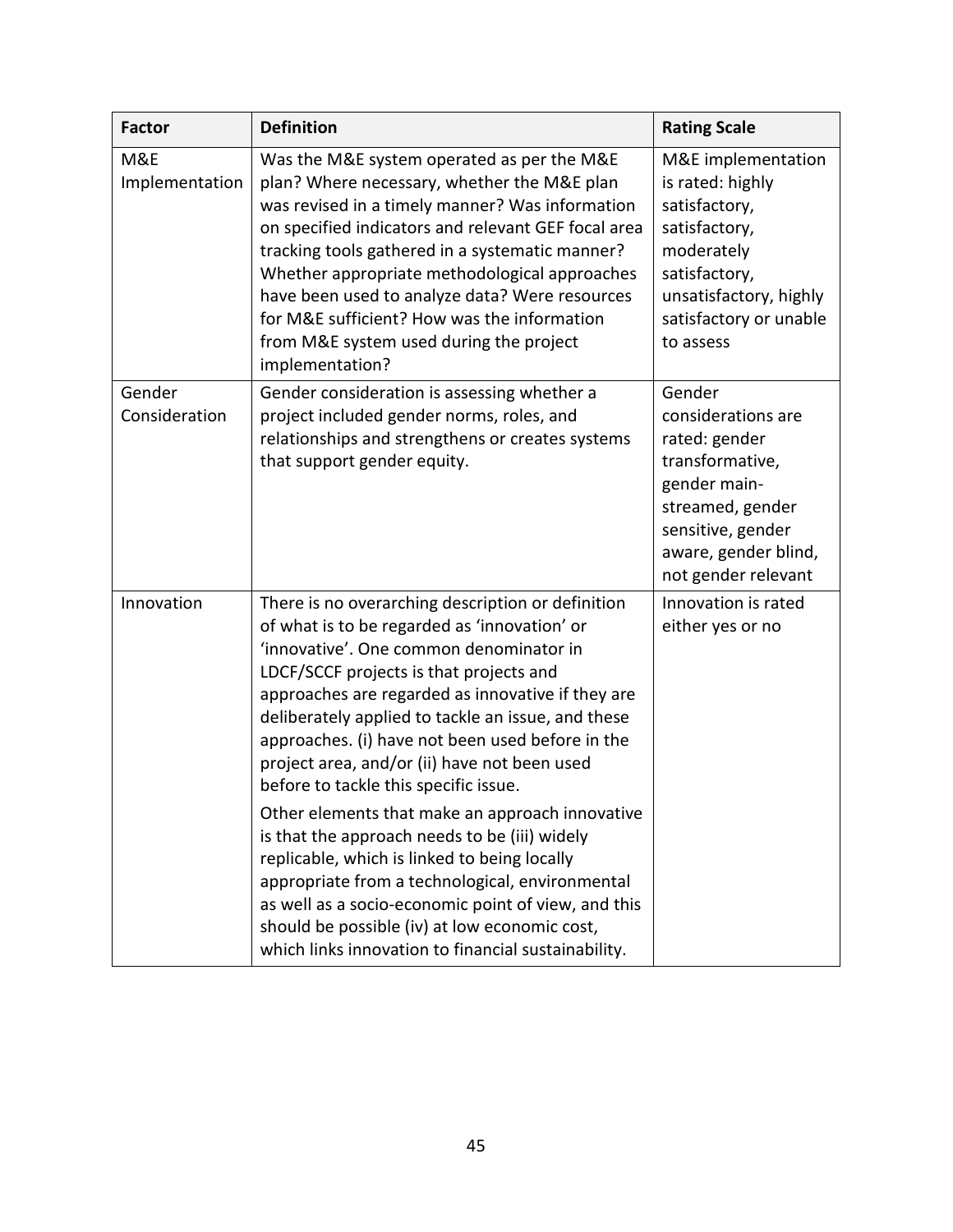#### Annex 2: Statistical Procedures

### *Spearman's Rank Correlation*

Spearman's Rank Correlation provides a measure of a monotonic relationship between two continuous random variables. It is useful with ordinal data and is robust to outliers. The sign of the Spearman Correlation indicates the direction of correlation between the independent variable (X) and the dependent variable (Y). The Spearman correlation coefficient is positive if Y tends to increase when X increases. If Y tends to decrease when X increases, the Spearman correlation coefficient is negative. A Spearman correlation of zero indicates that there is no tendency for Y to either increase or decrease when X increases.

An Alpha level of 0.05 was chosen to test the hypotheses. The significance level  $\alpha$  is the probability of making the wrong decision when the [null hypothesis](https://www.statisticshowto.datasciencecentral.com/probability-and-statistics/null-hypothesis/) is true. An alpha of 0.05 can be interpreted as 95 percent confidence that the analysis is correct.

### *Bootstrapping*

Bootstrapping is a statistical method to quantify uncertainty by re-using the data. Specifically, bootstrapping is drawing n samples from a dataset with replacement. This sample will have n data points drawn from the original set, but some will be represented multiple times and others will not appear at all due to random sampling effects.

## *Innovation and Outcomes*

After bootstrapping the dataset, Spearman's Rank Correlation was used to determine if the innovation and outcome variables are correlated. The correlation coefficient between the two variables is small and positive (*rs = 0*.2, *p = 0.00*), indicating a weak positive correlation between the two variables. Rho is positive, therefore, outcomes (Y) tend to increase when innovation (X) increases. Based on the correlation coefficient, innovative projects do not achieve higher outcomes

## *Fragility and Outcomes*

After bootsrapping the dataset, Spearman's Rank Correlation was used to determine if fragility and outcome variables are correlated. The correlation coefficient is small and positive *(rs = - 0*.05, *p = 0.14)*, indicating that there is a very weak negative correlation between the two variables; the negative correlation indicates that as fragility (X) increases, outcomes (Y) tend to decrease with it. Based on the correlation coefficient, projects in non-fragile countries do not achieve higher outcomes.

#### *Jaccard Similarity Index*

The Jaccard Similarity Index compares members for two sets to see which members are shared and which are distinct. It's a measure of similarity for the two sets of data, with a range from 0 percent to 100 percent. The higher the percentage, the more similar the two populations.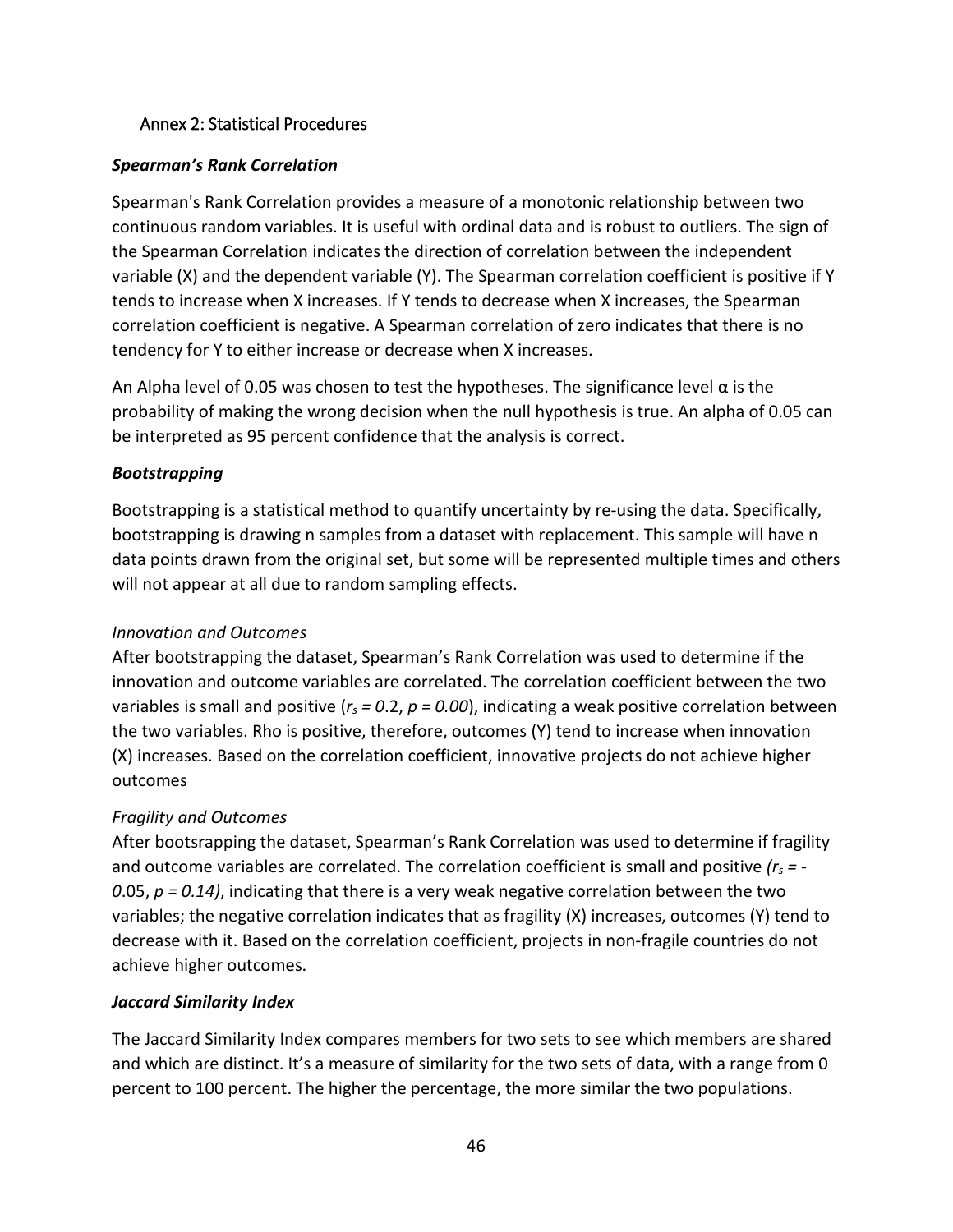Jaccard Similarity Index is calculated by dividing the number of members in both sets by the number of members in either sets.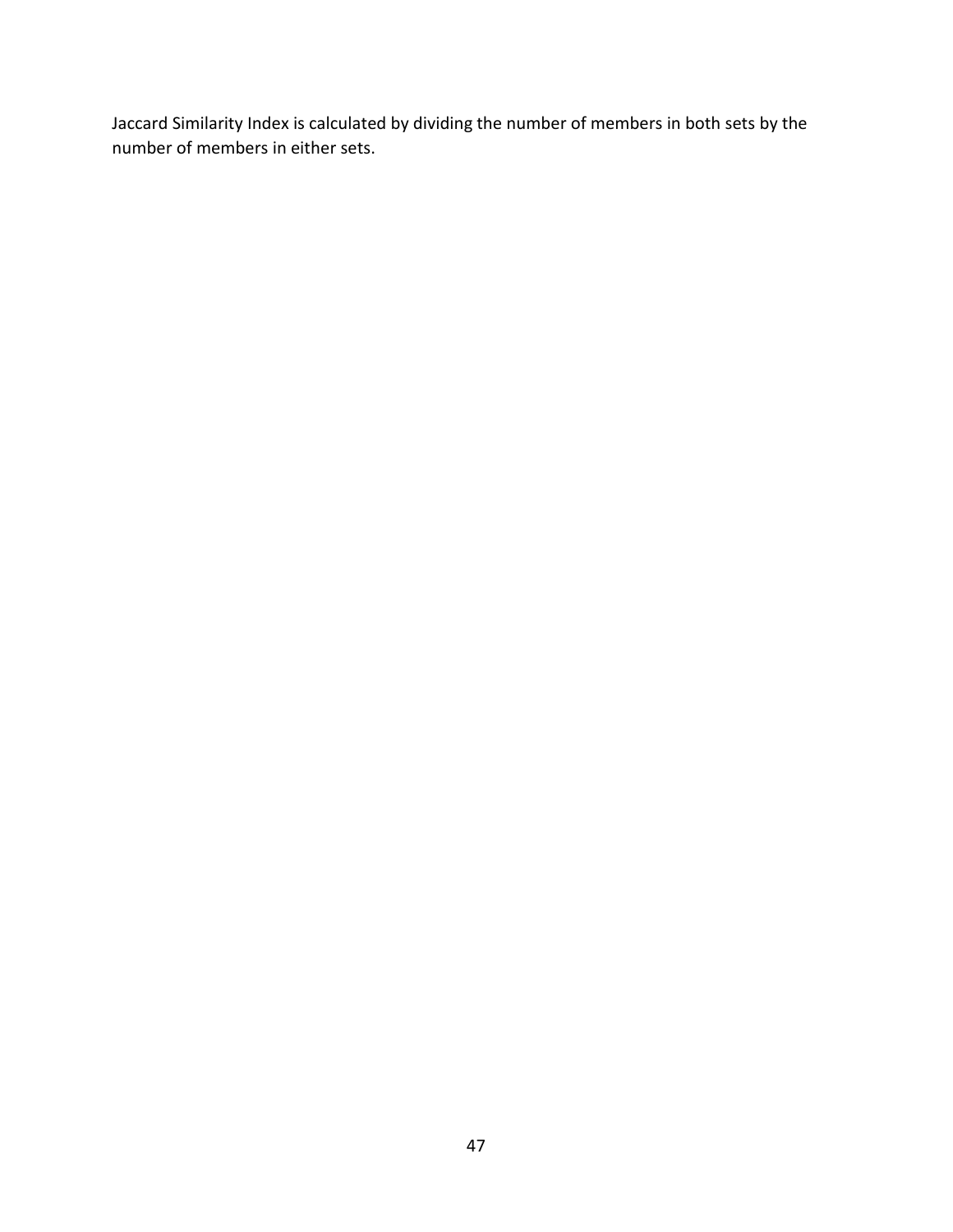# <span id="page-56-0"></span>Annex 3: Coding Keys

| <b>Factor</b>                    | Rating                       | Code           | <b>Definition</b>                                                                       | <b>Binary</b><br><b>Rating</b> |
|----------------------------------|------------------------------|----------------|-----------------------------------------------------------------------------------------|--------------------------------|
|                                  | Highly<br>satisfactory       | 6              | The project had no shortcomings.                                                        |                                |
|                                  | Satisfactory                 | 5              | The project had minor shortcomings.                                                     |                                |
|                                  | Moderately<br>satisfactory   | 4              | The project had moderate<br>shortcomings.                                               | $\mathbf{1}$                   |
| <b>Outcome</b><br><b>Ratings</b> | Moderately<br>unsatisfactory | 3              | The project had noticeable<br>shortcomings.                                             |                                |
|                                  | Unsatisfactory               | $\overline{2}$ | The project had major shortcomings.                                                     |                                |
|                                  | Highly<br>unsatisfactory     | $\mathbf{1}$   | The project had severe shortcomings.                                                    |                                |
|                                  | Unable to<br>assess          | 0              | The reviewer was unable to assess<br>outcomes on this dimension.                        | $\Omega$                       |
|                                  | Likely                       | 4              | There is little or no risks to<br>sustainability                                        |                                |
|                                  | Moderately<br>likely         | 3              | There are moderate risks to<br>sustainability.                                          | $\mathbf{1}$                   |
| Sustainability<br>Rating         | Moderately<br>unlikely<br>2  |                | There are significant risks to<br>sustainability.                                       |                                |
|                                  | Unlikely                     | $\mathbf{1}$   | There are severe risks to sustainability.                                               |                                |
|                                  | No Rating                    | 0              | Unable to assess the expected<br>incidence and magnitude of risks to<br>sustainability. | 0                              |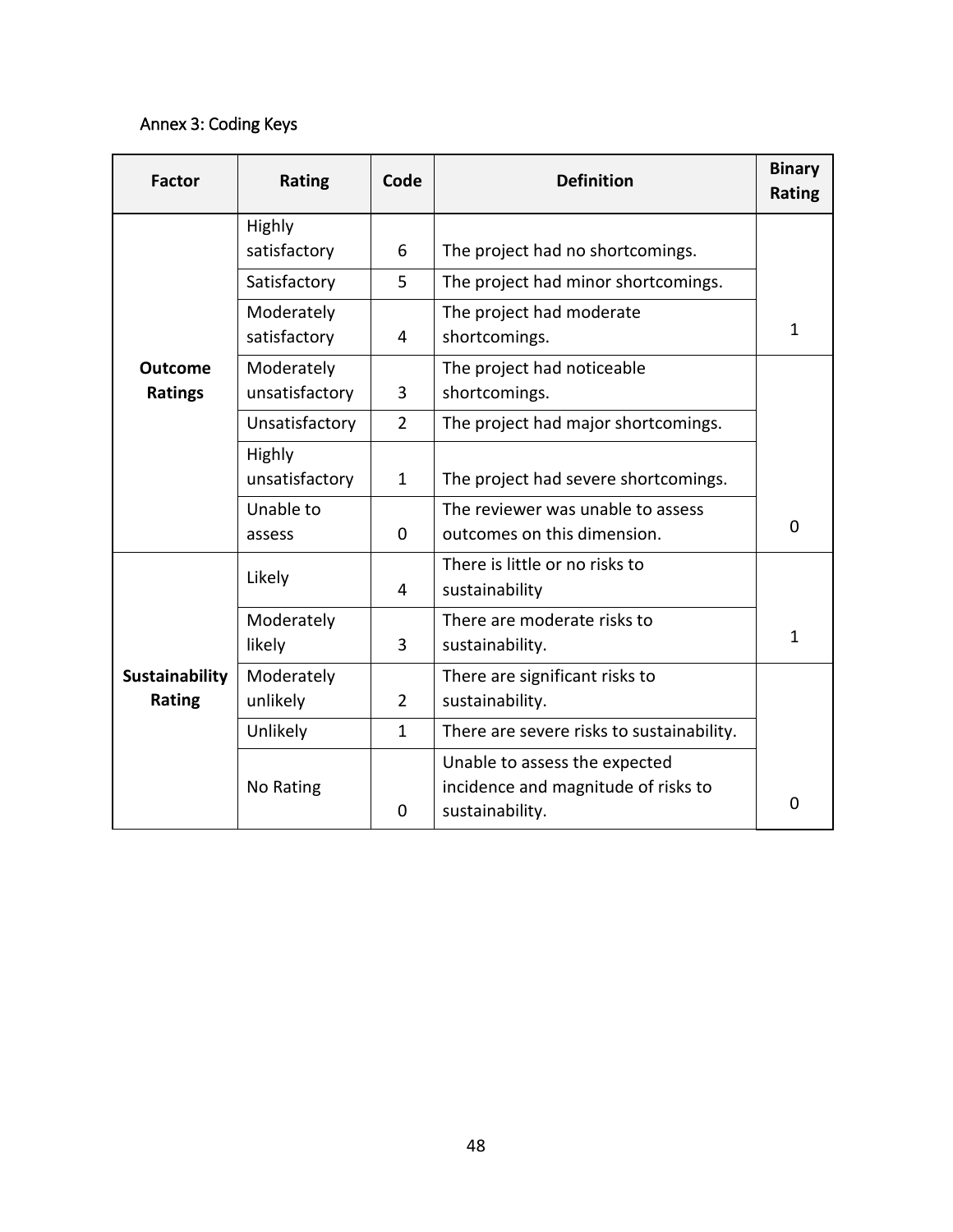| <b>Factor</b>                                    | <b>Rating</b>                | Code           | <b>Definition</b>                                                                                                                                                                                                                                                                                                                                                                                                                            |
|--------------------------------------------------|------------------------------|----------------|----------------------------------------------------------------------------------------------------------------------------------------------------------------------------------------------------------------------------------------------------------------------------------------------------------------------------------------------------------------------------------------------------------------------------------------------|
|                                                  | Highly<br>satisfactory       | 6              | There were no short comings and quality of M&E<br>design / implementation exceeded expectations                                                                                                                                                                                                                                                                                                                                              |
|                                                  | Satisfactory                 | 5              | There were no or minor short comings and quality of<br>M&E design / implementation meets expectations.                                                                                                                                                                                                                                                                                                                                       |
|                                                  | Moderately<br>satisfactory   | 4              | There were some short comings and quality of M&E<br>design/implementation more or less meets<br>expectations.                                                                                                                                                                                                                                                                                                                                |
| <b>M&amp;E</b> design<br>and imple-<br>mentation | Moderately<br>unsatisfactory | 3              | There were significant shortcomings and quality of<br>M&E design / implementation somewhat lower than<br>expected.                                                                                                                                                                                                                                                                                                                           |
|                                                  | Unsatisfactory               | $\overline{2}$ | There were major short comings and quality of M&E<br>design/implementation substantially lower than<br>expected.                                                                                                                                                                                                                                                                                                                             |
|                                                  | Highly<br>unsatisfactory     | 1              | There were severe short comings in M&E design/<br>implementation.                                                                                                                                                                                                                                                                                                                                                                            |
|                                                  | No Rating                    | $\mathbf 0$    | The available information does not allow an<br>assessment of the quality of M&E design /<br>implementation.                                                                                                                                                                                                                                                                                                                                  |
| <b>Gender rating</b>                             | Gender<br>transformative     | 5              | Project goes beyond gender-mainstreaming and<br>facilitates a 'critical examination' of gender norms,<br>roles, and relationships; strengthens or creates<br>systems that support gender equity; and/or questions<br>and changes gender norms and dynamics. Like gender-<br>mainstreamed, but the way gender is addressed might<br>result in behavioral changes towards gender norms<br>and dynamics in the systems targeted by the project. |
|                                                  | Gender<br>4<br>mainstreamed  |                | Project ensures that gender perspectives and<br>attention to the goal of gender equality are central to<br>most, if not all, activities. It assesses the implications<br>for women and men of any planned action, including<br>legislation, policies or programs, in any area and at all<br>levels. Like gender-sensitive, but there are gender<br>relevant components in most, if not all, activities.                                      |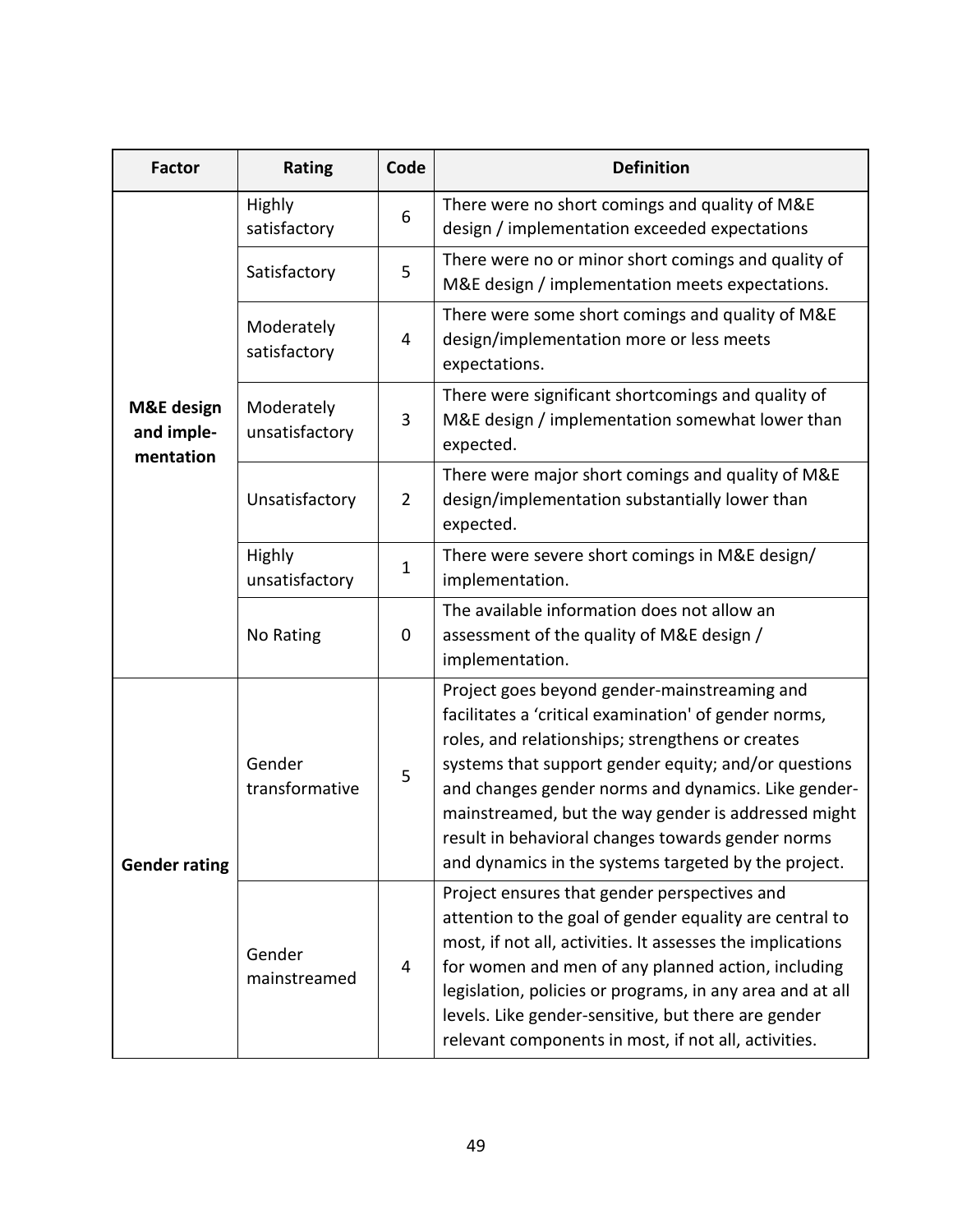| <b>Factor</b>        | Rating                         | Code | <b>Definition</b>                                                                                                                                                                                                                                                                                                                                                                                                                                                                                                                                                                                                                                                                                                                                                                                             |
|----------------------|--------------------------------|------|---------------------------------------------------------------------------------------------------------------------------------------------------------------------------------------------------------------------------------------------------------------------------------------------------------------------------------------------------------------------------------------------------------------------------------------------------------------------------------------------------------------------------------------------------------------------------------------------------------------------------------------------------------------------------------------------------------------------------------------------------------------------------------------------------------------|
| <b>Gender rating</b> | Gender<br>sensitive            | 3    | Project adopts gender sensitive methodologies to<br>address gender differences and promote gender<br>equality. A gender analysis or social analysis with<br>gender aspects is undertaken, gender<br>disaggregated data are collected, gender sensitive<br>indicators are integrated in monitoring and<br>evaluation, and the data collected informs project<br>management. But the gender focus is only<br>apparent in a limited number of project activities.                                                                                                                                                                                                                                                                                                                                                |
|                      | Gender aware<br>$\overline{2}$ |      | Project recognizes the economic/social/political<br>roles, rights, entitlements, responsibilities,<br>obligations and power relations socially assigned<br>to men and women, but might work around<br>existing gender differences and inequalities, or<br>does not sufficiently show how it addresses gender<br>differences and promotes gender equality. Gender<br>is mentioned in the project document, but it is<br>unclear how gender equality is being promoted.<br>There might be one or two gender disaggregated<br>indicators, but it is unclear whether and how that<br>data informs project management. Gender might<br>be mentioned in a social assessment, but it is<br>unclear what is done with that information. No<br>gender action plan or gender strategy was<br>developed for the project. |
|                      | Gender blind                   | 1    | Project does not demonstrate awareness of the<br>set of roles, rights, responsibilities, and power<br>relations associated with being male or female.<br>Gender is not mentioned in project documents<br>beyond an isolated mention in the context<br>description, gender is not tracked by the tracking<br>tools and M&E instruments, no gender analysis<br>took place, no gender action plan or gender<br>strategy was developed for the project.                                                                                                                                                                                                                                                                                                                                                           |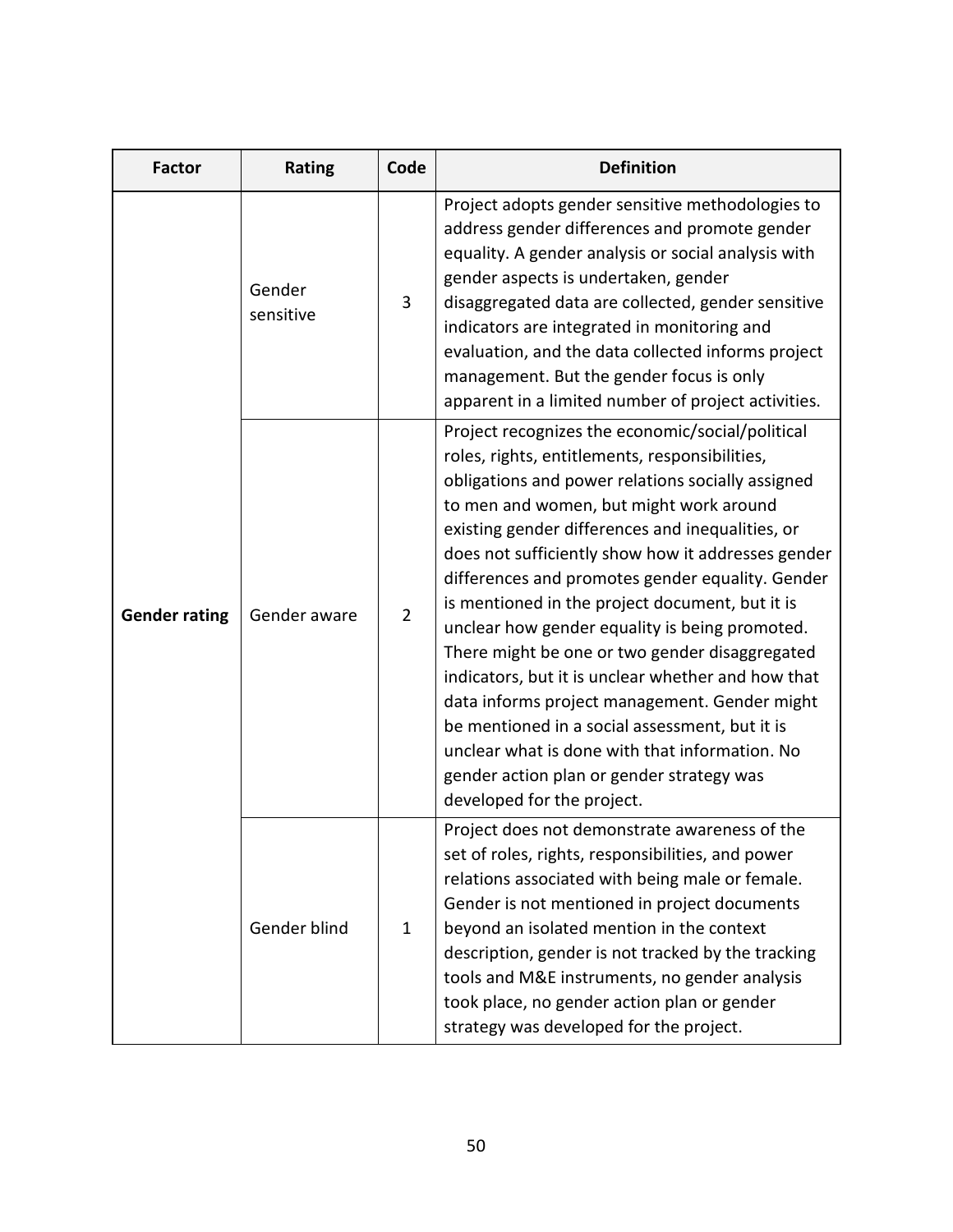| <b>Factor</b>        | <b>Rating</b>           | Code | <b>Definition</b>                                                                                                                                                                                                                                                                                                                                                                                                                                                                                                                                                        |  |
|----------------------|-------------------------|------|--------------------------------------------------------------------------------------------------------------------------------------------------------------------------------------------------------------------------------------------------------------------------------------------------------------------------------------------------------------------------------------------------------------------------------------------------------------------------------------------------------------------------------------------------------------------------|--|
| <b>Gender rating</b> | Not gender<br>relevant  | 0    | Gender plays no role in the planned intervention.<br>(Note that in practice, if a project touches upon<br>the lives of people, either directly or indirectly, it<br>has gender relevance).                                                                                                                                                                                                                                                                                                                                                                               |  |
| <b>Fragility of</b>  | Fragile                 | 1    | The country has been listed on the World Bank<br>Group's (WBG) annually released Harmonized List<br>of Fragile Situations for at least one year during<br>project implementation.                                                                                                                                                                                                                                                                                                                                                                                        |  |
| Country              | Non-fragile<br>$\Omega$ |      | The country has not been listed on the World Bank<br>Group's (WBG) annually released Harmonized List<br>of Fragile Situations or has been listed for less than<br>one year during project implementation.                                                                                                                                                                                                                                                                                                                                                                |  |
| <b>Innovation</b>    | Innovative              | 1    | Projects and approaches are regarded innovative if<br>they are deliberately applied to tackle an issue,<br>and these approaches (i) have not been used<br>before in the project area, and/or (ii) have not<br>been used before to tackle this specific issue. The<br>approve needs to be (iii) widely replicable, which is<br>linked to being locally appropriate from a<br>technological, environmental as well as a socio-<br>economic point of view, and this should be<br>possible (iv) at low economic cost, which links<br>innovation to financial sustainability. |  |
|                      | Non-innovative          | 0    | Does not fulfill the above criteria.                                                                                                                                                                                                                                                                                                                                                                                                                                                                                                                                     |  |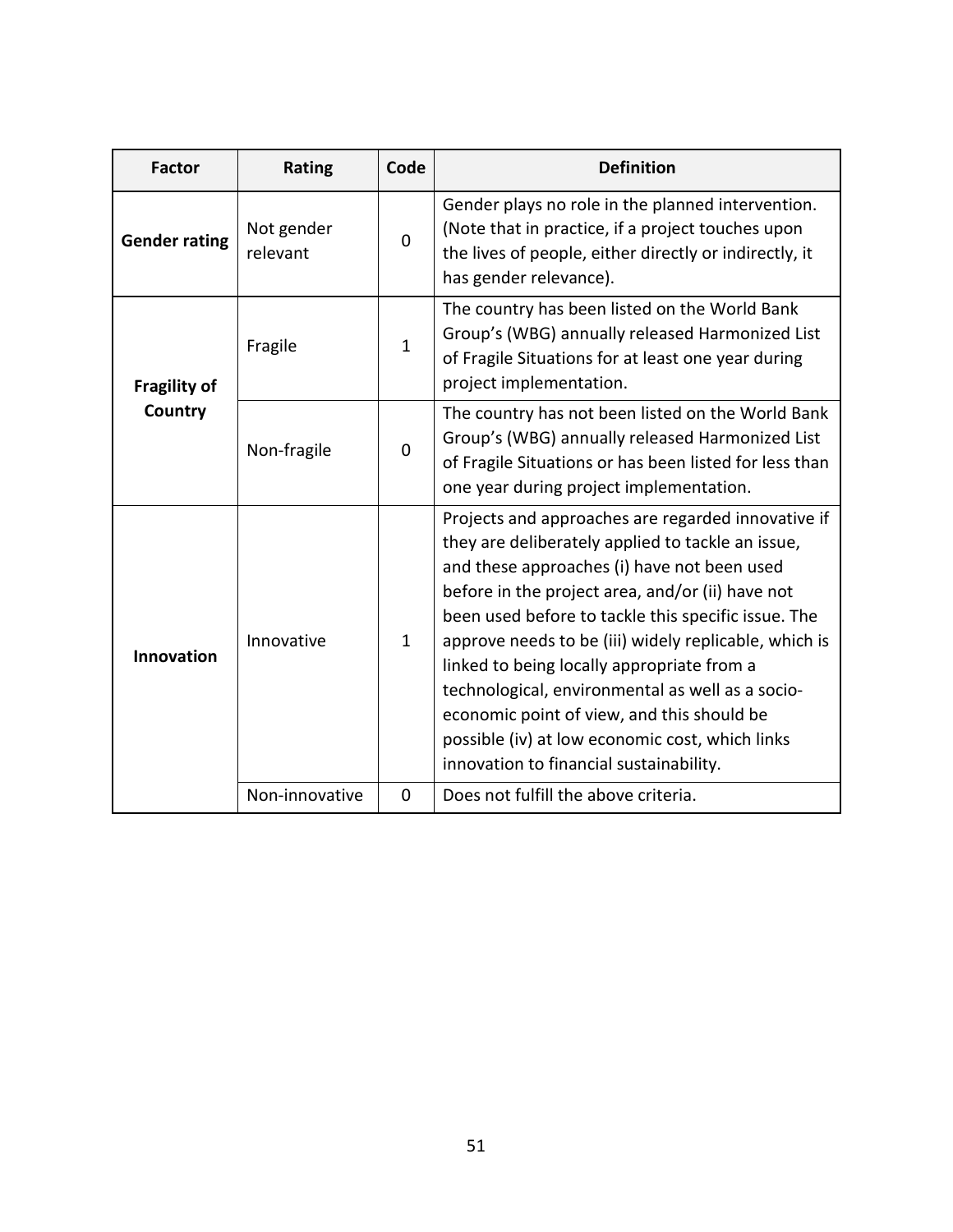| <b>GEF ID</b> | Year            | Fund        | Lead agency       | Country    | <b>Project Title</b>                                                                                                                   |
|---------------|-----------------|-------------|-------------------|------------|----------------------------------------------------------------------------------------------------------------------------------------|
| 2553          | <b>AER 2015</b> | <b>SCCF</b> | <b>WHO</b>        | Global     | Piloting Climate Change Adaptation to Protect<br>Human Health                                                                          |
| 2832          | AER 2013        | <b>SCCF</b> | <b>UNDP</b>       | Tanzania   | Mainstreaming climate change and adaptation<br>into integrated water resource management                                               |
| 2902          | <b>AER 2015</b> | <b>SCCF</b> | World Bank        | Regional   | Adaptation to the Impact of Rapid Glacier Retreat<br>in the Tropical Andes                                                             |
| 2931          | <b>AER 2015</b> | <b>SCCF</b> | <b>UNDP</b>       | Ecuador    | Adaptation to Climate Change through Effective<br><b>Water Governance</b>                                                              |
| 3101          | <b>AER 2015</b> | <b>SCCF</b> | <b>UNDP</b>       | Regional   | Pacific Adaptation to Climate Change Project<br>(PACC)                                                                                 |
| 3103          | AER 2017        | <b>SCCF</b> | ADB/UNDP          | Vietnam    | Climate-resilient Infrastructure in Northern<br>Mountain Province of Vietnam                                                           |
| 3154          | AER 2013        | <b>SCCF</b> | <b>UNDP</b>       | Ethiopia   | Coping with Drought and Climate Change                                                                                                 |
| 3155          | <b>AER 2014</b> | <b>SCCF</b> | <b>UNDP</b>       | Mozambique | Coping with Drought and Climate Change                                                                                                 |
| 3156          | AER 2013        | <b>SCCF</b> | <b>UPDP</b>       | Zimbabwe   | Coping with Drought and Climate Change                                                                                                 |
| 3159          | AER 2017        | <b>SCCF</b> | <b>World Bank</b> | Mexico     | Adaptation to Climate Change Impacts on the<br><b>Coastal Wetlands</b>                                                                 |
| 3218          | <b>AER 2017</b> | <b>SCCF</b> | <b>UNDP</b>       | Ghana      | Integrating Climate Change into the Management<br>of Priority Health Risks                                                             |
| 3219          | AER 2013        | <b>LDCF</b> | <b>UNDP</b>       | Bhutan     | Reducing Climate Change Induced Risks and<br>Vulnerabilities from Glacial Lake Outbursts in the<br>Punakha-Wangdi and Chamkhar Valleys |
| 3227          | AER 2015        | <b>SCCF</b> | World Bank        | Guyana     | <b>Conservancy Adaptation</b>                                                                                                          |
| 3249          | AER 2015        | <b>SCCF</b> | <b>UNDP</b>       | Kenya      | Adaptation to Climate Change in Arid Lands<br>(KACCALI)                                                                                |

# <span id="page-60-0"></span>Annex 4: Overview of Included LDCF/SCCF Projects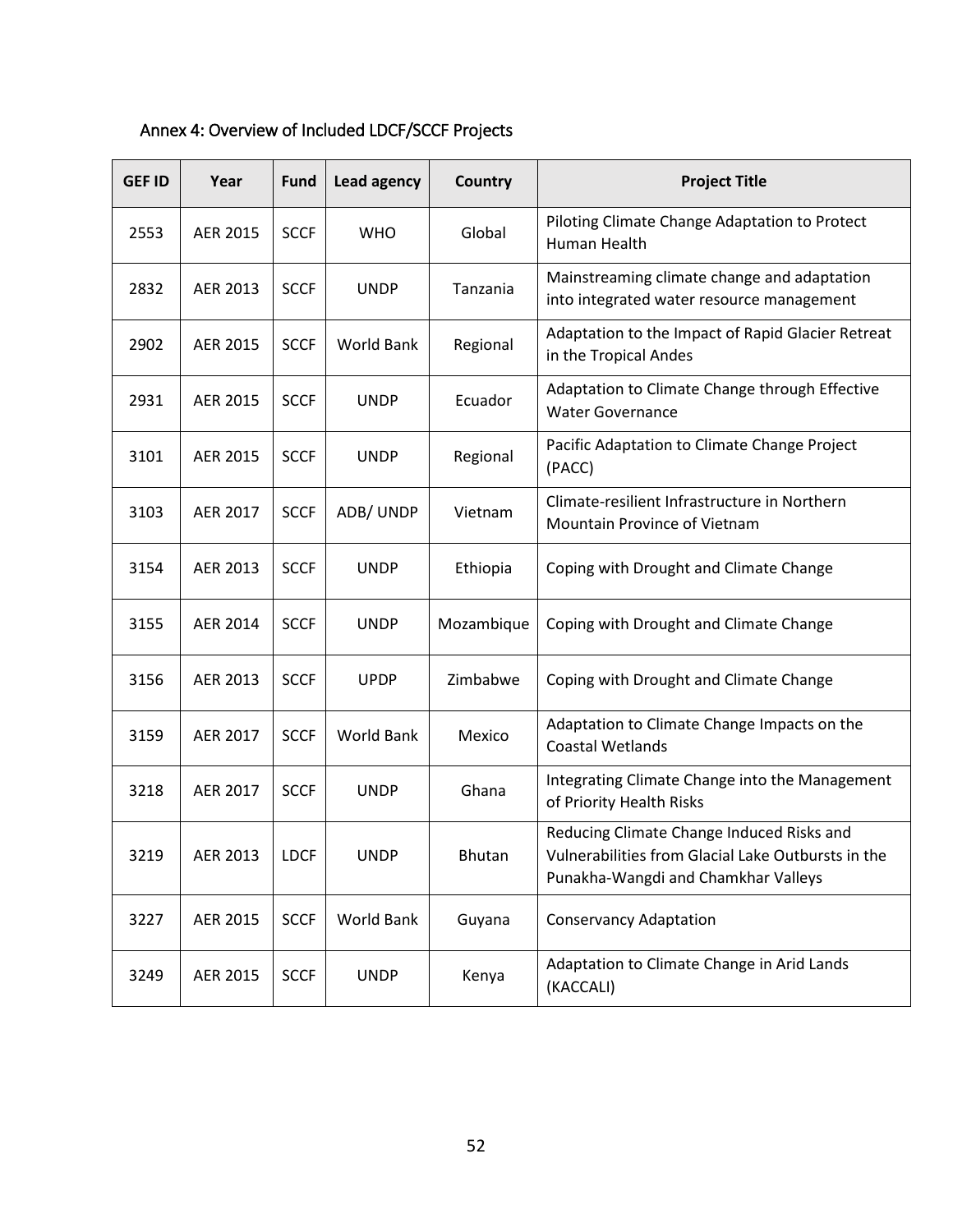| GEF_ID | Year            | <b>Fund</b> | Lead agency       | Country             | <b>Project Title</b>                                                                                                                             |
|--------|-----------------|-------------|-------------------|---------------------|--------------------------------------------------------------------------------------------------------------------------------------------------|
| 3265   | AER 2014        | <b>SCCF</b> | <b>World Bank</b> | China               | Mainstreaming Adaptation to Climate Change into<br>Water Resources Management and Rural<br>Development                                           |
| 3287   | AER 2017        | <b>LDCF</b> | <b>UNDP</b>       | Bangladesh          | Community-Based Adaptation to Climate Change<br>through Coastal Afforestation                                                                    |
| 3299   | AER 2014        | <b>SCCF</b> | <b>UNDP</b>       | Thailand            | Strengthening the capacity of vulnerable coastal<br>communities to address the risk of climate change<br>and extreme weather events              |
| 3319   | AER 2014        | <b>LDCF</b> | <b>UNDP</b>       | Niger               | Implementing NAPA Priority Interventions to Build<br>Resilience and Adaptive Capacity of the Agriculture<br>Sector to Climate Change             |
| 3358   | AER 2014        | <b>LDCF</b> | <b>UNDP</b>       | Samoa               | Integrating Climate Change Risks into the<br>Agriculture and Health Sectors in Samoa (ICCRAHS)<br>Project                                        |
| 3404   | <b>AER 2014</b> | <b>LDCF</b> | <b>UNDP</b>       | Cambodia            | Promoting Climate Resilient Water Management<br>and Agriculture Practice in Rural Cambodia                                                       |
| 3408   | AER 2017        | <b>LDCF</b> | <b>UNEP</b>       | Djibouti            | Implementing NAPA Priority Interventions to Build<br>Resilience in the most Vulnerable Coastal Zones in<br>Djibouti                              |
| 3430   | AER 2015        | <b>LDCF</b> | <b>UNDP</b>       | Sudan               | Implementing NAPA Priority Interventions to Build<br>Resilience in the Agriculture and Water Sectors to<br>the Adverse Impacts of Climate Change |
| 3581   | AER 2014        | <b>LDCF</b> | <b>UNDP</b>       | Cabo Verde          | Building Adaptive Capacity and Resilience to<br>Climate Change in the Water Sector in Cabo Verde                                                 |
| 3679   | AER 2013        | <b>SCCF</b> | <b>UNEP</b>       | Global              | <b>Economic Analysis of Adaptation Options</b>                                                                                                   |
| 3684   | AER 2014        | <b>LDCF</b> | <b>UNDP</b>       | <b>Burkina Faso</b> | <b>Strengthening Adaptation Capacities and Reducing</b><br>the Vulnerability to Climate Change in Burkina<br>Faso                                |
| 3689   | AER 2015        | <b>LDCF</b> | <b>UNDP</b>       | Zambia              | Adaptation to the Effects of Climate Variability and<br>Change in Agro-Ecological Regions I and II in<br>Zambia (CCAP)                           |
| 3694   | AER 2017        | <b>LDCF</b> | <b>UNDP</b>       | Tuvalu              | Increasing Resilience of Coastal Areas and<br><b>Community Settlements to Climate Change</b>                                                     |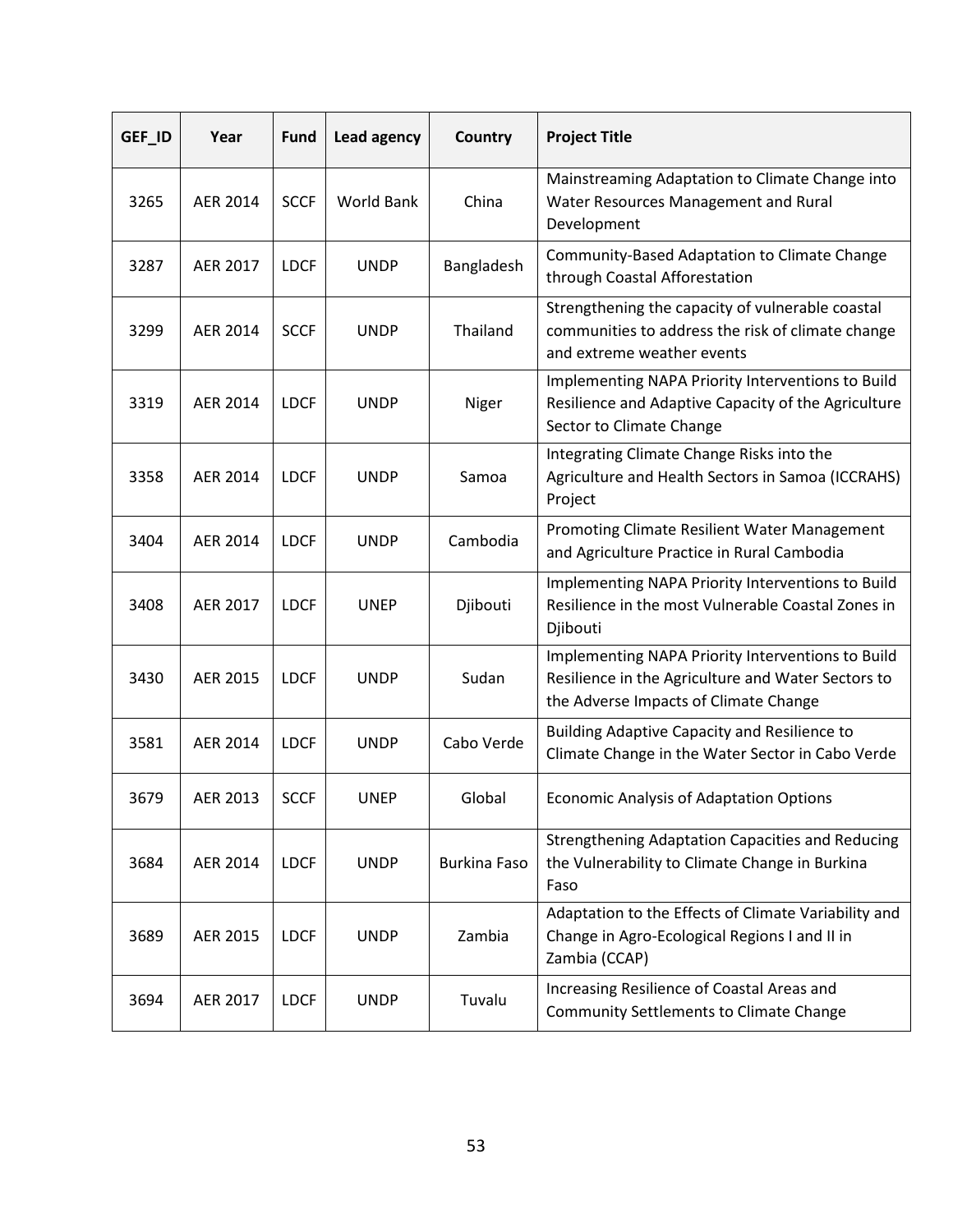| GEF_ID | Year            | Fund        | Lead agency | Country         | Project Title                                                                                                                                                                                 |
|--------|-----------------|-------------|-------------|-----------------|-----------------------------------------------------------------------------------------------------------------------------------------------------------------------------------------------|
| 3703   | AER 2017        | <b>LDCF</b> | <b>UNDP</b> | Guinea          | Increased Resilience and Adaptation to Adverse<br>Impacts of Climate Change in Guinea's Vulnerable<br><b>Coastal Zones</b>                                                                    |
| 3704   | AER 2016        | <b>LDCF</b> | <b>UNDP</b> | Benin           | Integrated Adaptation Programme to Combat the<br>Effects of Climate Change on Agricultural<br><b>Production and Food Security</b>                                                             |
| 3716   | AER 2018        | <b>LDCF</b> | <b>IFAD</b> | Sierra Leone    | Integrating Adaptation to Climate Change into<br>Agricultural Production and Food Security                                                                                                    |
| 3718   | AER 2015        | <b>LDCF</b> | <b>UNDP</b> | Congo DR        | Building the Capacity of the Agriculture Sector in<br>DR Congo to Plan for and Respond to the<br>Additional Threats Posed by Climate Change on<br><b>Food Production and Security</b>         |
| 3728   | AER 2015        | <b>LDCF</b> | <b>UNEP</b> | Gambia          | Strengthening of the Gambia's Climate Change<br><b>Early Warning Systems</b>                                                                                                                  |
| 3733   | <b>AER 2017</b> | <b>LDCF</b> | <b>UNDP</b> | Haiti           | <b>Strengthening Adaptive Capacities to Address</b><br>Climate Change Threats on Sustainable<br>Development Strategies for Coastal Communities<br>in Haiti                                    |
| 3776   | AER 2017        | <b>LDCF</b> | <b>UNDP</b> | Mali            | Enhancing Adaptive Capacity and Resilience to<br>Climate Change in the Agriculture Sector in Mali                                                                                             |
| 3838   | AER 2015        | <b>LDCF</b> | UNDP/UNEP   | Rwanda          | Reducing Vulnerability to Climate Change by<br><b>Establishing Early Warning and Disaster</b><br>Preparedness Systems and Support for Integrated<br>Watershed Management in Flood Prone Areas |
| 3847   | AER 2016        | <b>LDCF</b> | <b>UNDP</b> | <b>Maldives</b> | Integrating Climate Change Risks into Resilient<br><b>Island Planning</b>                                                                                                                     |
| 3857   | AER 2017        | <b>LDCF</b> | UNDP/UNEP   | Comoros         | Adapting Water Resource Management in<br>Comoros to Increase Capacity to Cope with<br>Climate Change                                                                                          |
| 3890   | AER 2017        | <b>LDCF</b> | <b>UNEP</b> | Cambodia        | <b>Vulnerability Assessment and Adaptation</b><br>Programme for Climate Change in the Coastal<br>Zone of Cambodia Considering Livelihood<br><b>Improvement and Ecosystems</b>                 |
| 3907   | AER 2017        | <b>SCCF</b> | <b>UNEP</b> | Global          | <b>Technology Needs Assessments</b>                                                                                                                                                           |